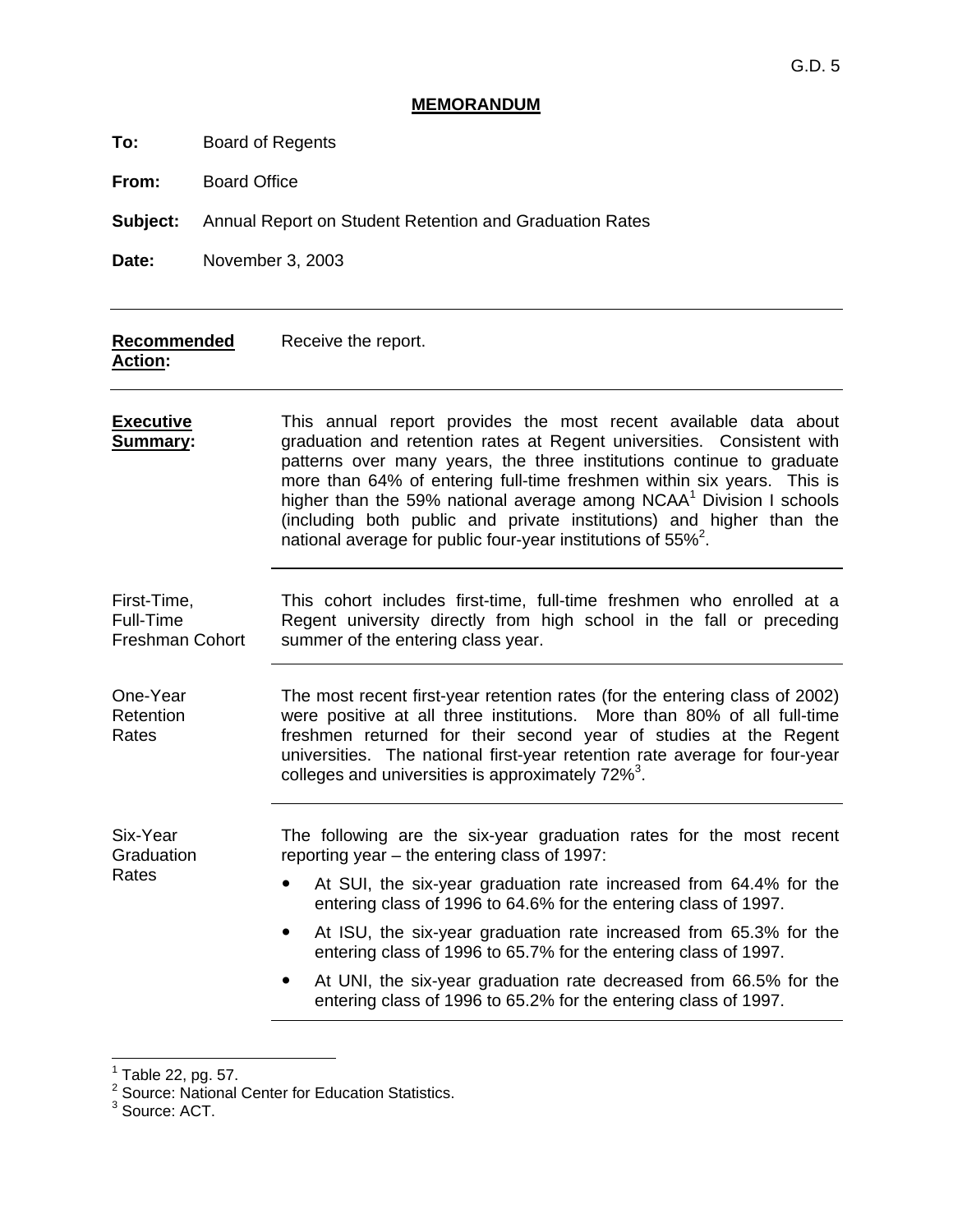| Average | A new feature in this year's report is the average number of years to |
|---------|-----------------------------------------------------------------------|
| Time to | complete an undergraduate degree by those students who graduate       |
| Degree  | within six years.                                                     |

- At SUI, students from the entering class of 1997 who graduated within six years did so in an average of 4.46 years. Furthermore, 94.7% of those students graduated within five years.
- At ISU, students from the entering class of 1997 who graduated within six years did so in an average of 4.69 years. Furthermore, 90.1% of those students graduated within five years.
- At UNI, students from the entering class of 1997 who graduated within six years did so in an average of 4.63 years. Furthermore, 93.3% of those students graduated within five years.

**Variations** Among Groups

Variations in graduation and retention rates occur among different student groups.

- Freshmen who enter with higher ACT scores and class ranks have better retention and graduation rates.
- Women tend to have higher retention and graduation rates than men.
- Ethnic and racial minority students generally have lower retention and graduation rates than non-minority students. In some cases, the number of students in a racial/ethnic minority cohort is quite small. If the number changes significantly from year to year, there is an upward or downward swing in the graduation and retention rates.
- Freshmen who achieve a first-term GPA of at least 2.50 have higher retention and graduation rates than do freshmen whose first-term GPA is below 2.50.
- Students who transfer from Iowa community colleges and complete an Associate of Arts (AA) degree typically have higher one-year retention and four-year graduation rates than the general population of transfer students.

- Summary **•** The one-year retention rates for the entering class of 2002 increased at ISU and decreased at SUI and UNI from the prior year.
	- The one-year retention rates for the entering class of 2002 increased for Native American and Asian-American students at SUI and UNI from the prior year. At ISU, the one-year retention rate increased for Hispanic-American students; at UNI, the one-year retention rate increased for African-American students.
	- The four-year graduation rates for the entering class of 1999 increased at all three Regent universities from the prior year. ISU and UNI have had two consecutive years of increases.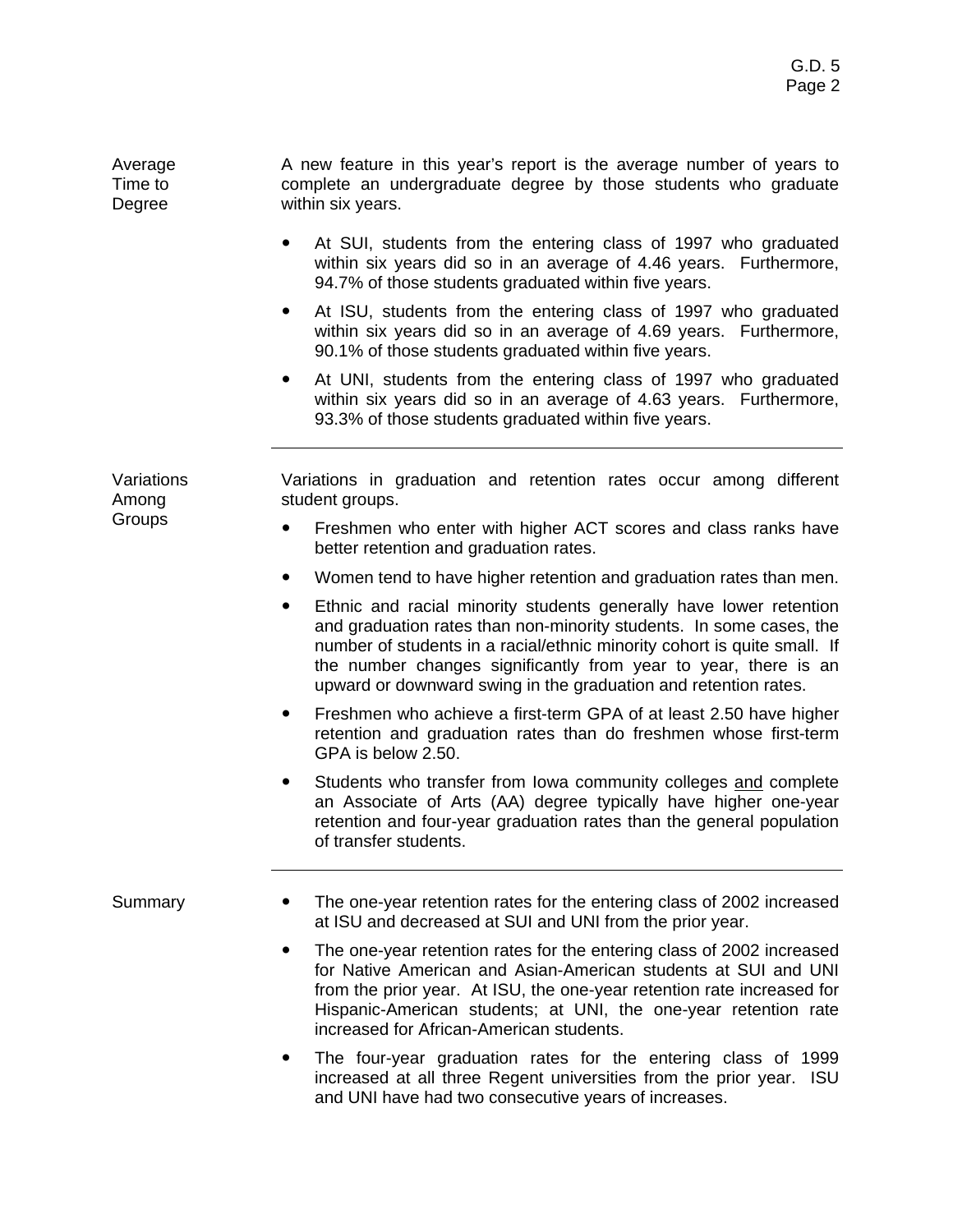- The four-year graduation rates increased for Asian-American students at all three Regent institutions from the prior year. At ISU, the four-year graduation rates also increased for Native American, African-American, and Hispanic-American students. At SUI, the four-year graduation rate also increased for African-American students. At UNI, the four-year graduation rates also increased for Native American students.
- The six-year graduation rates increased at SUI and ISU from the prior year. This is the fourth consecutive increase for ISU.
- The six-year graduation rates increased for Asian-American students at all three Regent universities. At SUI, the six-year graduation rates also increased for Native American and Hispanic-American students. At ISU, the six-year graduation rates also increased for Native American, African-American, and Hispanic-American students from the prior year.

First-Year Non-Persistence  $Study<sup>4</sup>$ In October 2002, the Regent universities implemented the first annual non-persistence studies to collect information from first-year freshmen who are eligible to return to the university but do not re-enroll the following year. This new effort was in response to the Board's directive to conduct timely studies that determine the reasons why students withdraw from the Regent universities prior to graduation. The study was designed to assist the institutions to determine whether intervention strategies are appropriate and whether initiatives and services need to be developed to reduce the attrition rates.

> The three most frequently occurring major reasons cited by the respondents were increases in tuition and fees, transferred to a lower cost institution, and did not achieve a feeling of belonging. However, most of the reasons listed in the survey were not chosen by the respondents as either a major or minor reason for leaving/not returning.

Graduation and Retention Rates Policy In March 2000, the Board of Regents adopted a Graduation and Retention Rates Policy aimed at improving the two-year retention and six-year graduation rates of racial/ethnic minority students. Specifically, each university was expected to establish targets to increase the rates for the minority groups to the majority rate. The policy included an expectation of substantial progress on attainment of the two-year retention rate target by 2002.

> • For the entering class of 2001 at SUI, the two-year retention rate for non-minority students was 73.3%. The only minority group that met or exceeded this rate was Hispanic-American students (73.6%).

 4 G.D. 6, March 2003.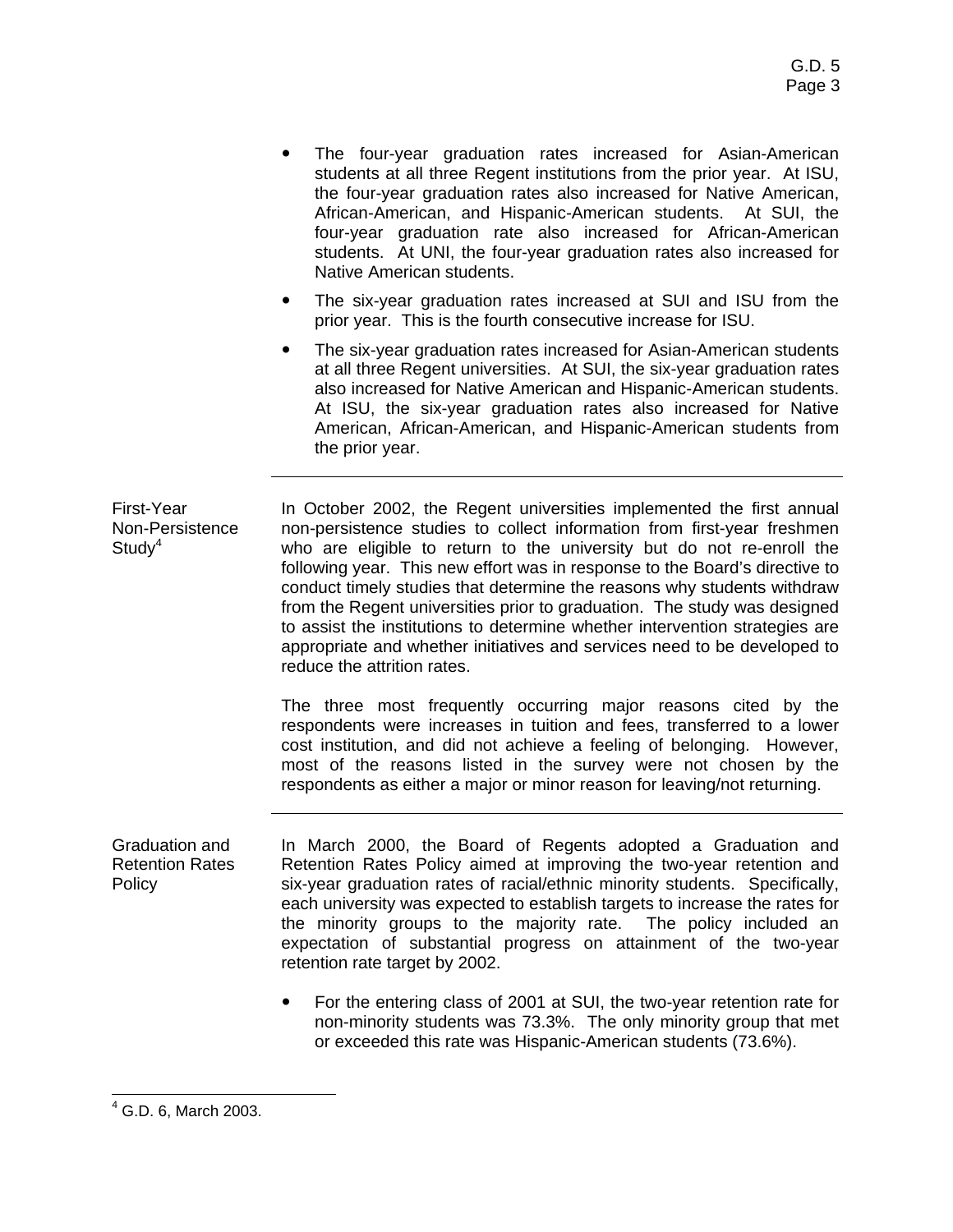- For the entering class of 2001 at ISU, the two-year retention rate for non-minority students was 74.8%. None of the minority groups met or exceeded this rate.
- ! For the entering class of 2001 at UNI, the two-year retention rate for non-minority students was 74.2%. The only minority group that met or exceeded this rate was Asian-American students (80.0%).

Report **Components** and Tables

Detailed data tables on the graduation and retention rates at each institution are included at the end of this report on the following pages:

| <b>Attachment B</b>   | Size of First-Time Freshman Cohort by Ethnic   |
|-----------------------|------------------------------------------------|
| (pgs. 26-28)          | Group                                          |
| Table 1 (pg. 29)      | One-Year Retention Rates by Race/Ethnicity     |
| Table 2 (pgs. 30-31)  | One-Year Retention Rates by High School Rank   |
| Table 3 (pg. 32)      | One-Year Retention Rates by ACT Score          |
| Table 4 (pgs. 33-34)  | One-Year Retention Rates by First-Term GPA     |
| Table 5 (pg. 35)      | One-Year Retention Rates by Gender             |
| Table 6 (pg. 36)      | One-Year Retention Rates by Residence          |
| Table 7 (pg. 37)      | Two-Year Retention Rates by Race/Ethnicity     |
| Table 8 (pg. 38)      | Four-Year Graduation Rates by Race/Ethnicity   |
| Table 9 (pg. 39)      | Six-Year Graduation Rates by Race/Ethnicity    |
| Table 10 (pg. 40)     | Average Number of Years to Graduate            |
| Table 11 (pgs. 41-43) | Percent of Students who Graduated by Year      |
| Table 12 (pg. 44)     | Six-Year Graduation Rates by High School Rank  |
| Table 13 (pg. 46)     | Six-Year Graduation Rates by ACT Score         |
| Table 14 (pg. 48)     | Six-Year Graduation Rates by First-Term GPA    |
| Table 15 (pg. 50)     | Six-Year Graduation Rates by Gender            |
| Table 16 (pg. 51)     | Six-Year Graduation Rates by Residence         |
| Table 17 (pg. 52)     | One-Year Retention Rates by Transfer College   |
| Table 18 (pg. 53)     | Four-Year Graduation Rates by Transfer College |
| Table 19 (pg. 54)     | Six-Year Graduation Rates by Transfer College  |
| Table 20 (pg. 55)     | Six-Year Graduation Rates by Transfer GPA      |
| Table 21 (pg. 56)     | Six-Year Graduation Rates of Transfer Students |
|                       | by Race/Ethnicity                              |
| Table 22 (pg. 57)     | Six-Year Graduation Rates at Peer Institutions |

| Link to<br><b>Strategic</b><br>Plan: |         | The following action step in the Board's current Strategic Plan is<br>addressed in this report: |  |  |  |
|--------------------------------------|---------|-------------------------------------------------------------------------------------------------|--|--|--|
|                                      | 2.1.1.2 | Develop and implement effective strategies for retention of<br>students.                        |  |  |  |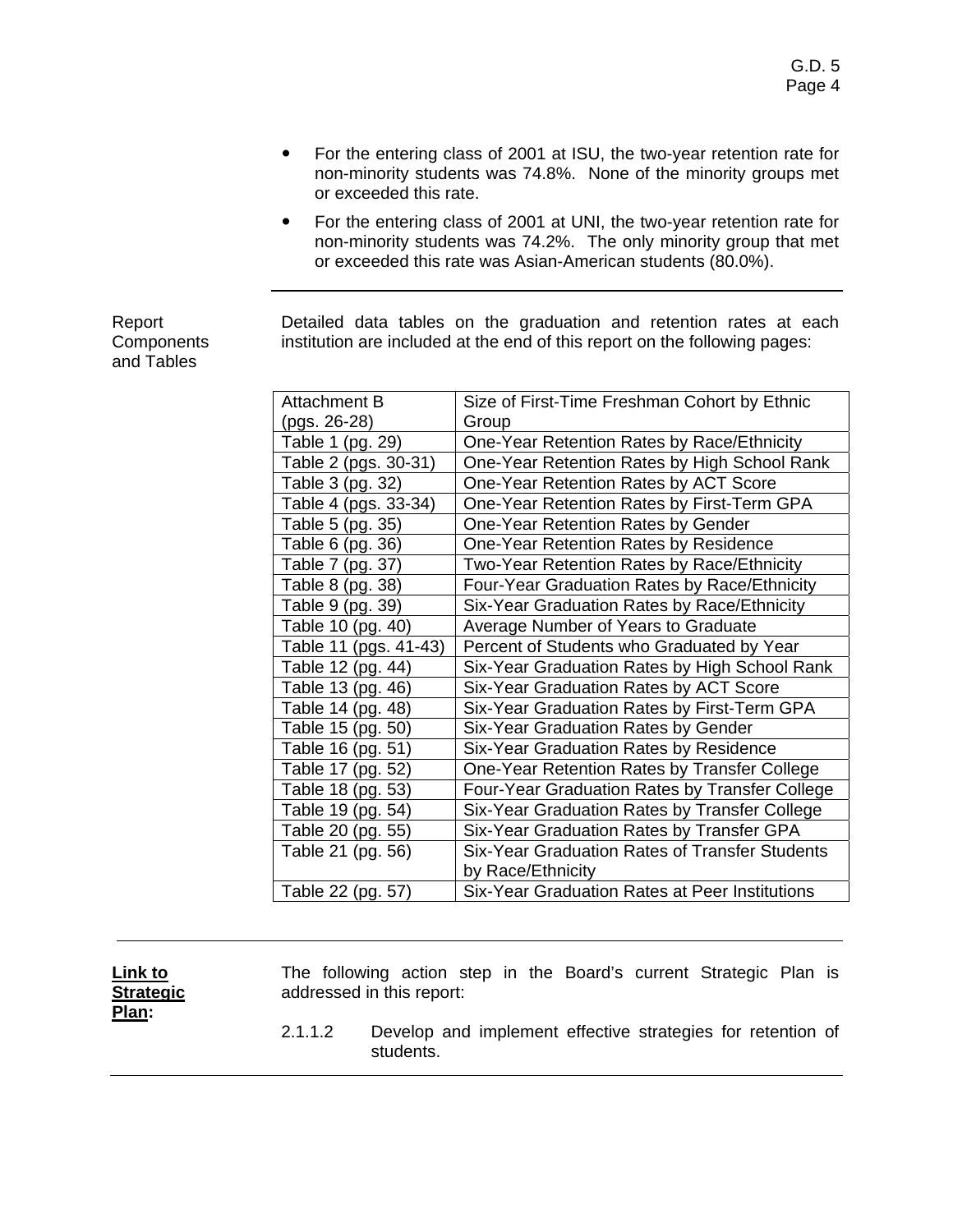| <b>Background:</b>                                                               | This annual report presents information about graduation and retention<br>rates at each of the Regent universities. The report includes information<br>by race/ethnicity, gender, residence, ACT scores, high school rank, and<br>It presents 3-year, 4-year, 5-year, and 6-year<br>first-term GPA data.<br>graduation rates as well as 1-year and 2-year retention rate data. The<br>undergraduate student retention and graduation rates for ethnic/racial<br>minority students relate to the Board's performance indicator #42.                                              |
|----------------------------------------------------------------------------------|---------------------------------------------------------------------------------------------------------------------------------------------------------------------------------------------------------------------------------------------------------------------------------------------------------------------------------------------------------------------------------------------------------------------------------------------------------------------------------------------------------------------------------------------------------------------------------|
| First-Time,<br>Full-Time<br><b>Freshman Cohort</b>                               | This cohort includes first-time, full-time freshmen who enrolled at a<br>Regent university directly from high school in the fall or preceding<br>summer of the entering class year.                                                                                                                                                                                                                                                                                                                                                                                             |
| <b>Transfer</b><br><b>Student</b><br>Cohort                                      | The transfer student cohort includes all transfer students at Regent<br>universities during an entering year regardless of number of credits<br>completed at the transfer institution. The report includes retention and<br>graduation rates of students who transfer into Regent universities from<br>community colleges in lowa, from independent colleges and universities<br>in lowa, and from colleges outside of lowa.                                                                                                                                                    |
| <b>Differences</b><br><b>Between</b><br><b>Student</b><br>Cohorts                | The transfer cohort, unlike the first-time, full-time student cohort, does not<br>include the total number of entering students at the transfer institution.<br>The students who did not persist at the transfer institution during the first<br>and second years do not become part of the transfer cohort; therefore, it<br>is impossible to compare the retention or graduation rates of the two<br>cohorts.                                                                                                                                                                 |
| Definition of<br>Graduation<br>Rates for<br>First-Time,<br>Full-Time<br>Freshmen | Graduation rates for first-time, full-time freshmen are normally measured<br>on a cumulative six-year time frame that is 150% of the typical<br>eight-semester time frame to complete a baccalaureate program <sup>5</sup> .<br>Students who earned undergraduate degrees from the institution at which<br>they first matriculated as freshmen in six or fewer years <sup>6</sup> are included in<br>this calculation. The most recent data report the graduation rates for the<br>entering class of Fall 1997, which would have graduated no later than<br><b>August 2003.</b> |

 5 As defined by the U. S. Department of Education – Student Right to Know Act. 6 The majority of graduates actually complete their program in five years or less, as indicated in Table 11 (pgs. 41-43).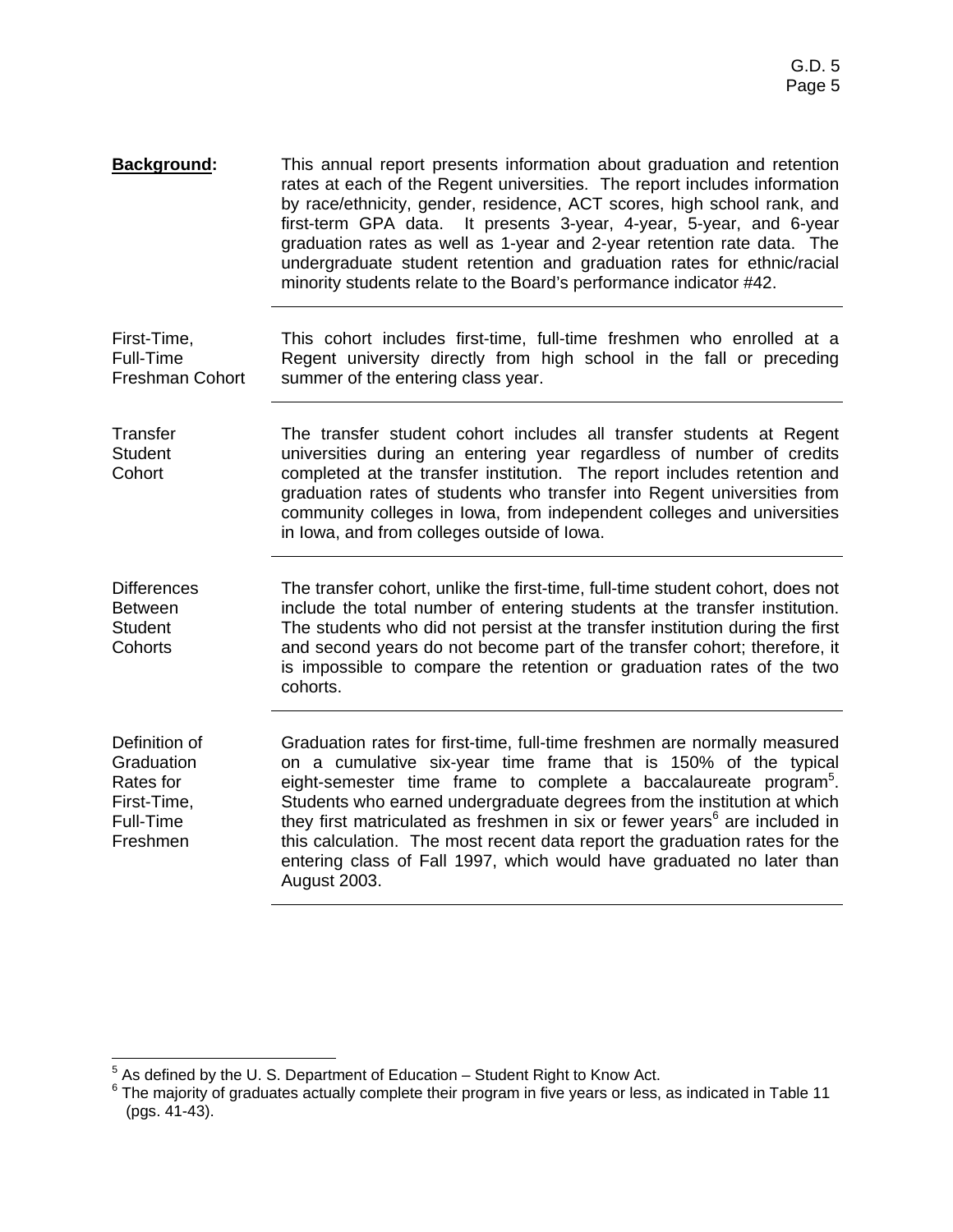Definition of **Graduation** Rates for **Transfer Students** Graduation rates for transfer students are calculated from the date of admission to a Regent university. Years of study completed at previous institutions are not included in the determination of time-to-degree. However, the four-year graduation rates of transfer students, especially those who completed an associate of arts degree, are more appropriate than the six-year graduation rates of full-time, first-time freshmen. Furthermore, the Student Right to Know measure of six-year graduation rates applies only to first-time, full-time freshmen; therefore, it is not appropriate to use this measure for transfer students.

- Definition of Retention Rates Retention is the rate at which members of an entering freshman class return to that same institution in successive years until the completion of a degree. Research shows that the majority of students who withdraw, transfer, or otherwise leave an institution do so during the first two years of college.
- Four-Year Graduation Plan In 1995, the Board's Priority Study Group on Graduation Rates recommended that each institution develop a four-year graduation plan that would effectively guarantee full-time students the opportunity to complete a bachelor's degree within eight semesters. A Four-Year Graduation Plan currently exists at each of the Regent universities for students who desire that option. SUI's target for the four-year graduation rate is 40%. UNI's target for the four-year graduation rate is 35%.

#### **Analysis:**

Retention The transition from high school to university life poses significant challenges for many entering students. A variety of academic, social, cultural, economic, and personal factors can influence the success of that transition.

> Previous national and state studies, as well as the Regent universities' own experience over many years, have demonstrated that the following factors contribute significantly to the retention rate:

- ! Student input factors of entering freshmen (high school rank, ACT scores, socioeconomic status);
- **•** Institutional environment factors (housing, advising, orientation, extracurricular activities, support services); and
- Academic standards factors (major field requirements, core curriculum requirements, development courses, grading practices).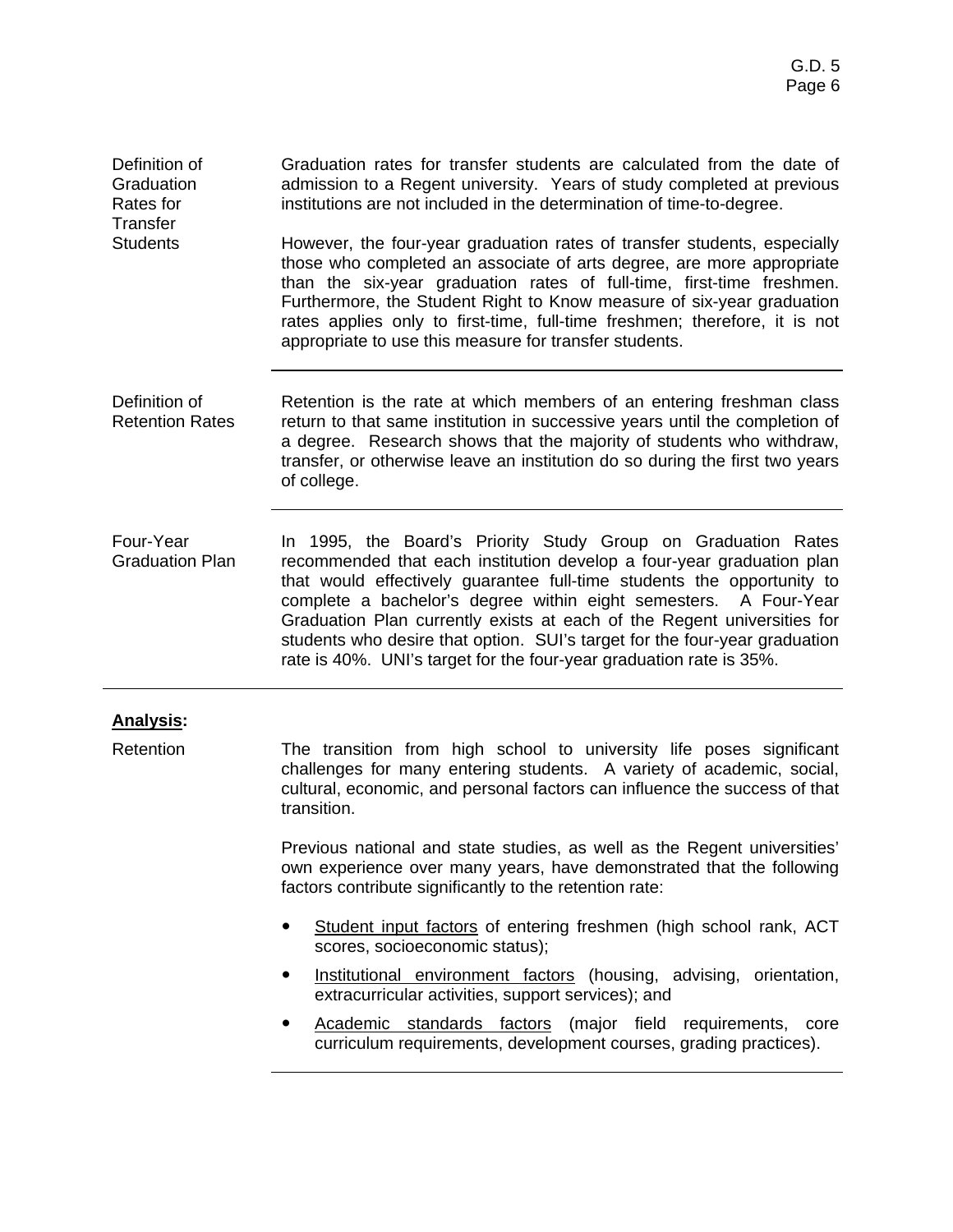| Institutional<br>Selectivity          | Highly selective institutions have higher graduation rates and lower<br>dropout rates than traditionally selective public institutions, according to<br>studies by the American College Testing Service.                                                                                                                                                         |
|---------------------------------------|------------------------------------------------------------------------------------------------------------------------------------------------------------------------------------------------------------------------------------------------------------------------------------------------------------------------------------------------------------------|
| <b>Best Practices in</b><br>Retention | According to John Gardner, executive director of the Policy Center on the<br>First Year of College at Brevard College, the first-year experience is the<br>key factor in a student's success in college and "colleges typically do not<br>focus on this phase of student life." Rather than emphasizing "retention,"<br>colleges need to foster student success. |
| Institutional<br><b>Experiences</b>   | The Regent universities are committed to the academic success of their<br>Reducing attrition and improving retention are important<br>students.<br>priorities on each campus. Undergraduate admissions standards are<br>designed to ensure that each student has the appropriate academic<br>background and potential to complete a degree program.              |
|                                       | The institutions <sup>7</sup> have established a variety of initiatives, programs, and<br>services (such as tutoring labs, academic advising, career development<br>services, and learning communities) to help students make a successful<br>transition both to the rigors of postsecondary learning and to the<br>challenges of independence and adulthood.    |

#### **FIRST-TIME, FULL-TIME FRESHMAN COHORT**

Non-Persistence Despite extensive intervention efforts, the Regent universities regularly lose 25% to 30% of each year's entering full-time freshmen within two years. A part of this loss may occur when students change or refine educational goals that require transfer to another institution or suspension of their studies.

TRECTIVE TRET THE TRET THE TREATH THE REGENT THE TREATH OF THE TREATH TREATH THE TREATH THE TREATH TREATH TRE<br>TREATH TREATH TREATH UNIVERSITY OF THE REGENT UNIVERSITY OF THE SECTION OF THE TREATH TREATH TREATH TREATH TRE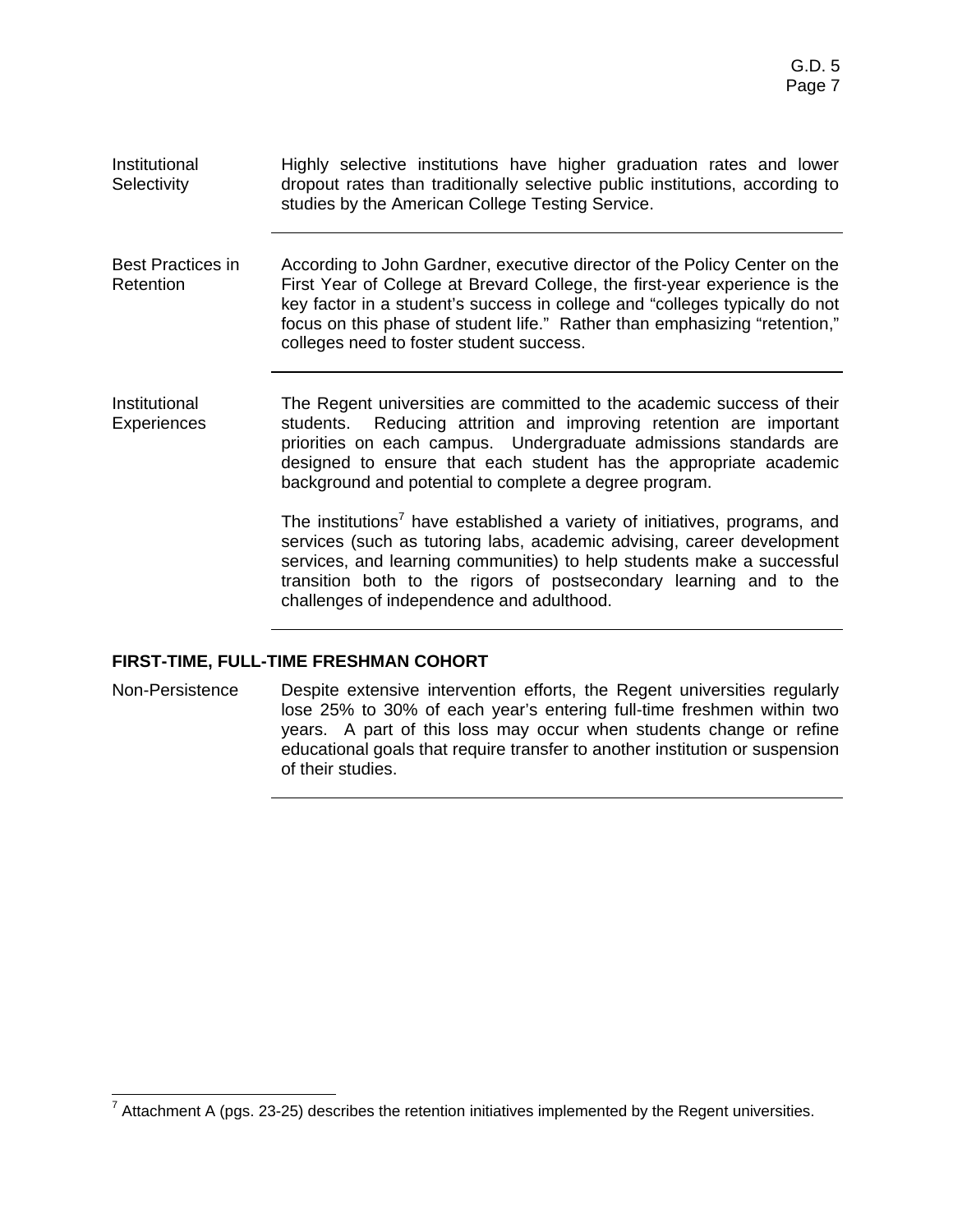One-Year Retention Rates The charts and detailed tables in this report document relatively stable one-year retention rates that are consistent with or somewhat better than national indices. Approximately 80% of last year's entering freshmen at each institution returned for their second year of studies. ISU and UNI have established significant targets, 90% and 85%, respectively, for their first-year retention rates.

- ! At SUI, the one-year retention rates decreased from 82.5% for the entering class of 2001 to 80.9% for the entering class of 2002.
- ! At ISU, the one-year retention rate increased from 83.4% for the entering class of 2001 to 84.2% for the entering class of 2002.
- At UNI, the one-year retention rate decreased from 81.4% for the entering class of 2001 to 80.6% for the entering class of 2002.

Graduation Earning a college degree is one important and widely used outcome measure of institutional effectiveness. Graduation rates are also one of the required reporting elements under the federal government's Student Right-to-Know Act.

- ! Graduation rates are often referenced to demonstrate that institutions are achieving their missions with a high level of efficiency and productivity.
- ! However, lack of completion of a degree from the matriculating institution does not necessarily reflect failure on the part of the institution or of the student. Many legitimate, unexpected, and uncontrollable factors can lead to this result; for example, some students may not set the completion of a degree as their educational goal, or family responsibilities may require some students to return home.

Four-Year **Graduation Rates** SUI has identified a target of 40% for its four-year graduation rate. SUI indexes its four-, five-, and six-year graduation rate targets to ACT scores, with higher rates expected for those with higher scores. UNI has identified a target of 35% for its four-year graduation rate.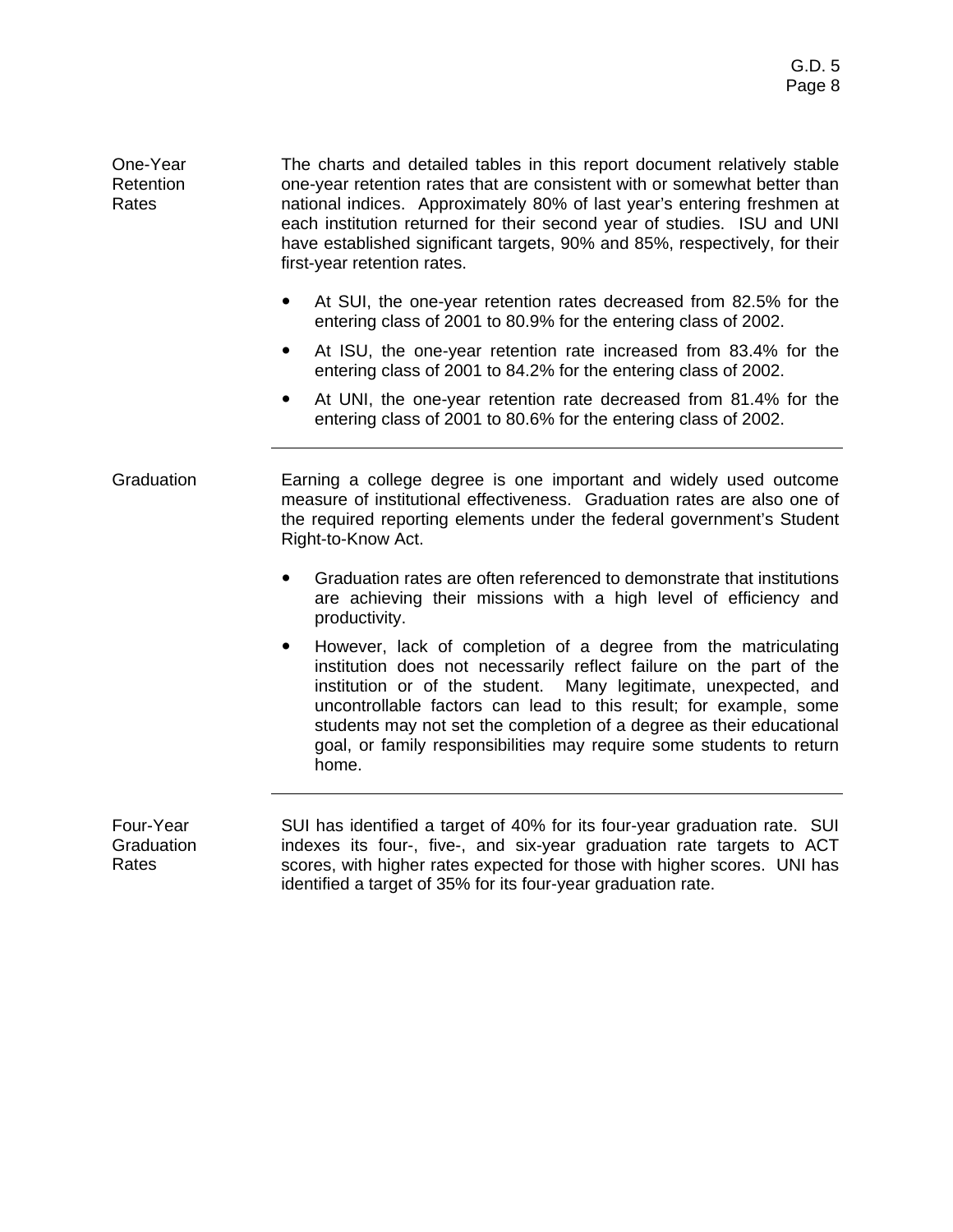#### **FOUR-YEAR GRADUATION PERCENTAGE RATES FOR ENTERING CLASSES OF 1988 – 1999**

|            | 1988 | 1989 | 1990 | 1991 | 1992 | 1993 | 1994 | 1995 | 1996 | 1997 | 998  | 1999 |
|------------|------|------|------|------|------|------|------|------|------|------|------|------|
|            | %    | %    | %    | %    | %    | %    | $\%$ | %    | %    | %    | $\%$ | %    |
| <b>SUI</b> | 30.4 | 30.7 | 32.9 | 32.3 | 32.3 | 34.6 | 34.3 | 35.3 | 37.8 | 37.6 | 35.8 | 37.7 |
| <b>ISU</b> | 21.5 | 20.3 | 19.0 | 20.6 | つイ   | 22.3 | 24.0 | 25.7 | 28.4 | 27.0 | 29.2 | 31.4 |
| <b>UNI</b> | 27.8 | 24.9 | 24.3 | 24.1 | 26.2 | 27.1 | 29.0 | 30.1 | 33.4 | 28.8 | 29.5 | 33.5 |

Six-year graduation rates for all three Regent universities have remained at 60% or higher since 1991. Minor fluctuations in these rates occur every year but they have not indicated any significant trend. Changes in the size and composition of each entering class may account for modest variations in rates as might individual student decisions<sup>8</sup>. UNI has identified a target of 65% for its six-year graduation rate.

#### **SIX-YEAR GRADUATION PERCENTAGE RATES FOR ENTERING CLASSES OF 1988** – **1997**

|            | 1988 | 1989 | 1990 | 1991 | 1992 | 1993 | 1994 | 1995 | 1996 | 1997 |
|------------|------|------|------|------|------|------|------|------|------|------|
|            | %    | %    | %    | %    | %    | %    | %    | %    | %    | %    |
| <b>SUI</b> | 61.2 | 60.9 | 62.6 | 63.7 | 63.7 | 62.8 | 64.0 | 64.9 | 64.4 | 64.6 |
| <b>ISU</b> | 63.6 | 61.6 | 60.0 | 60.1 | 61.1 | 60.4 | 62.4 | 63.7 | 65.3 | 65.7 |
| UNI        | 60.4 | 61.9 | 59.4 | 60.4 | 62.2 | 62.9 | 62.2 | 64.2 | 66.5 | 65.2 |

Six-Year **Graduation** Rates

Charts The pie charts on the following pages illustrate the academic status of the entering class of 1997 at the beginning of the seventh year. The charts depict graduation and retention rates at each university for that year's total cohort of 9,499 students, which is an increase of 471 students (+5.2%) from the prior year.

 8 According to the National Center for Education Statistics, more than 20% of college students change their degree major.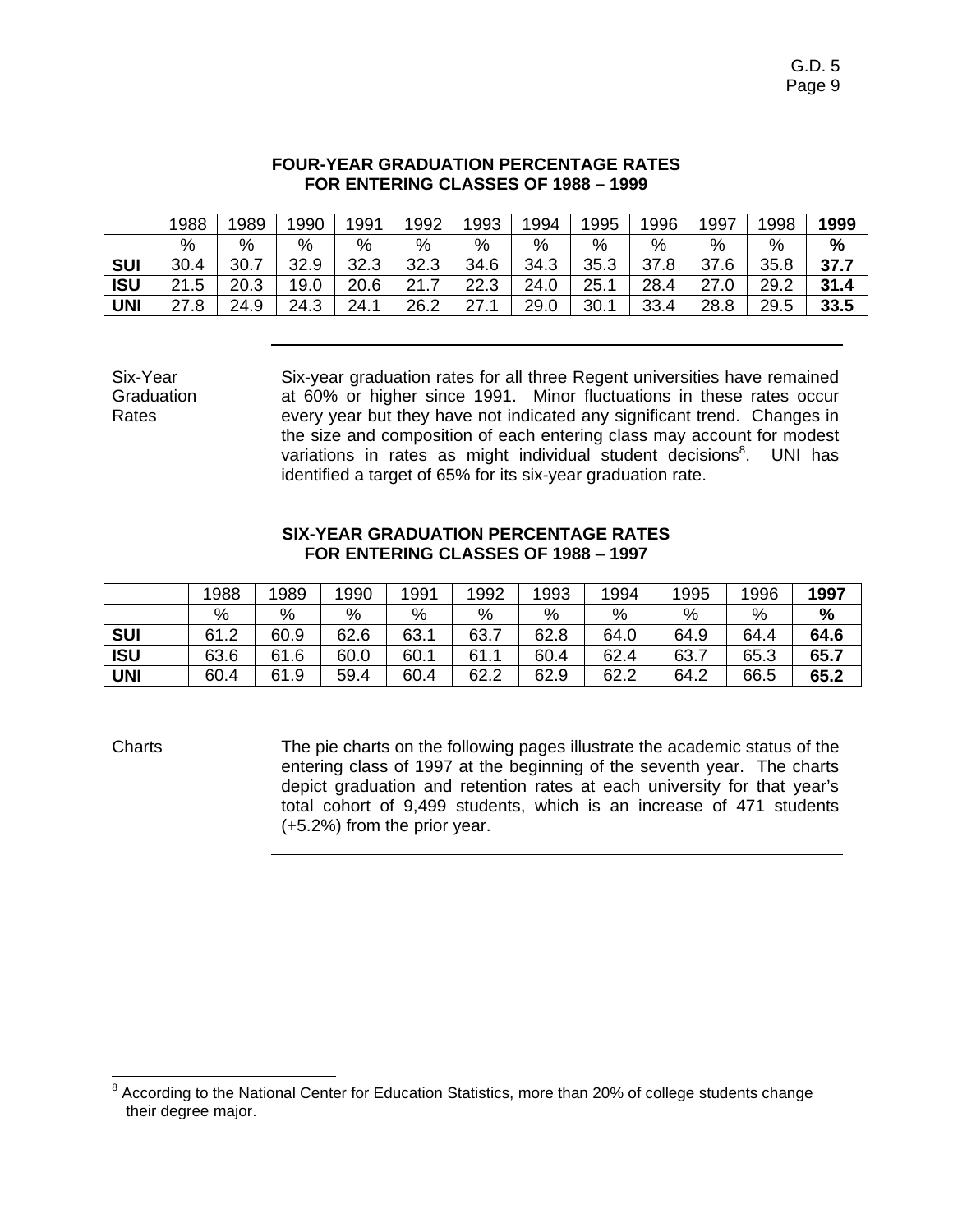University of Iowa For the entering class of 1997, SUI's six-year graduation rate increased from 64.4% to 64.6% from the prior year. Approximately 38% of these students graduated within four years. An additional 2% of that entering class returned for the seventh year in Fall 2003, illustrating persistence in excess of six years toward a bachelor's degree. However, 33.4% of the entering class of 1997 did not graduate.

#### **UNIVERSITY OF IOWA ENTERING CLASS OF 1997**

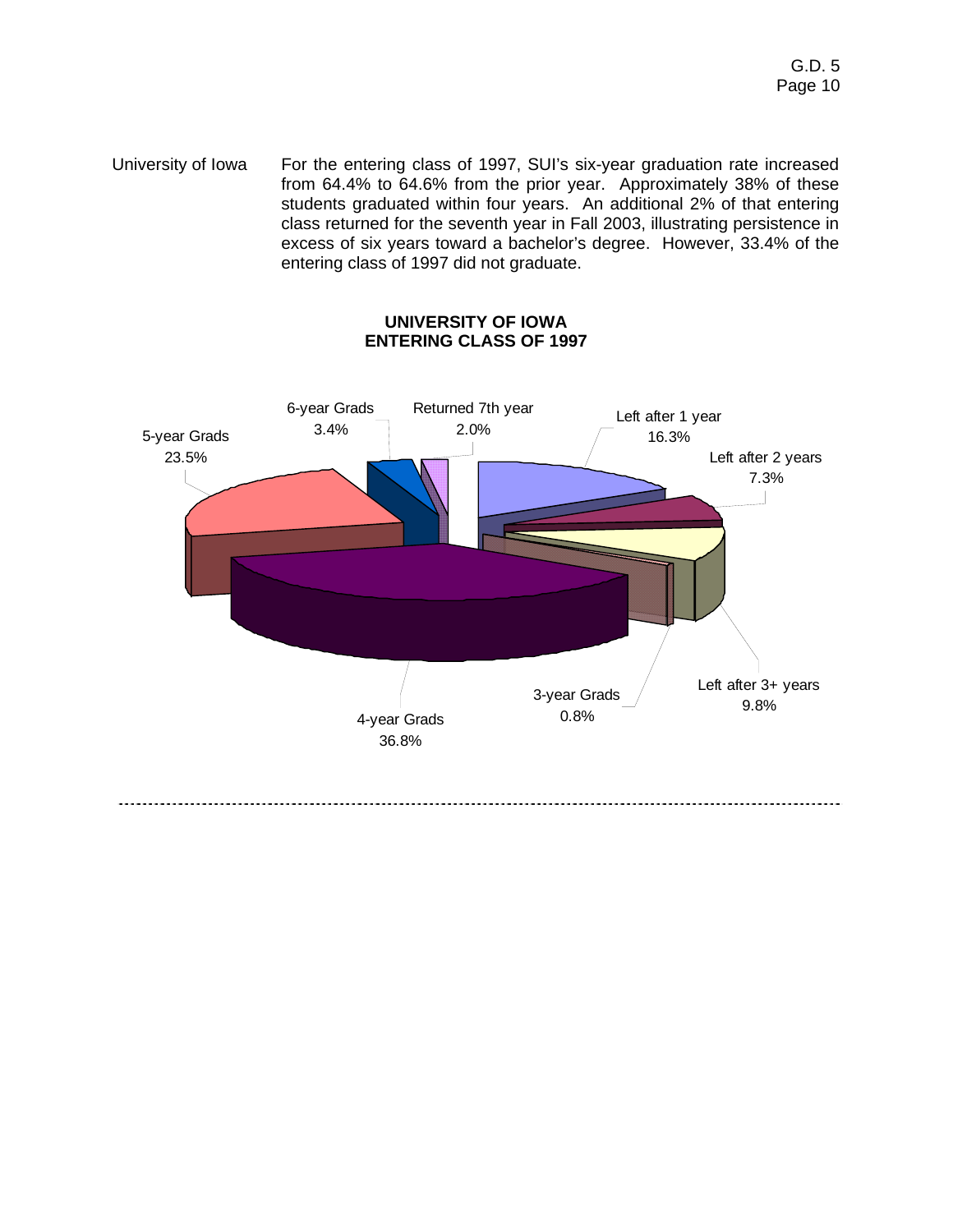Iowa State **University** For the entering class of 1997, ISU's six-year graduation rate increased from 65.3% to 65.7% from the prior year. Twenty-seven percent of these students graduated within four years. An additional 2.8% of that entering class returned for the seventh year in Fall 2003, illustrating persistence in excess of six years toward a bachelor's degree. However, 31.5% of the entering class of 1997 did not graduate.

> As one of the benchmarks for its strategic plan, ISU has established a six-year graduation rate target of 70%. When achieved, this would place ISU near the top of its established peer group of land-grant institutions.



#### **IOWA STATE UNIVERSITY ENTERING CLASS OF 1997**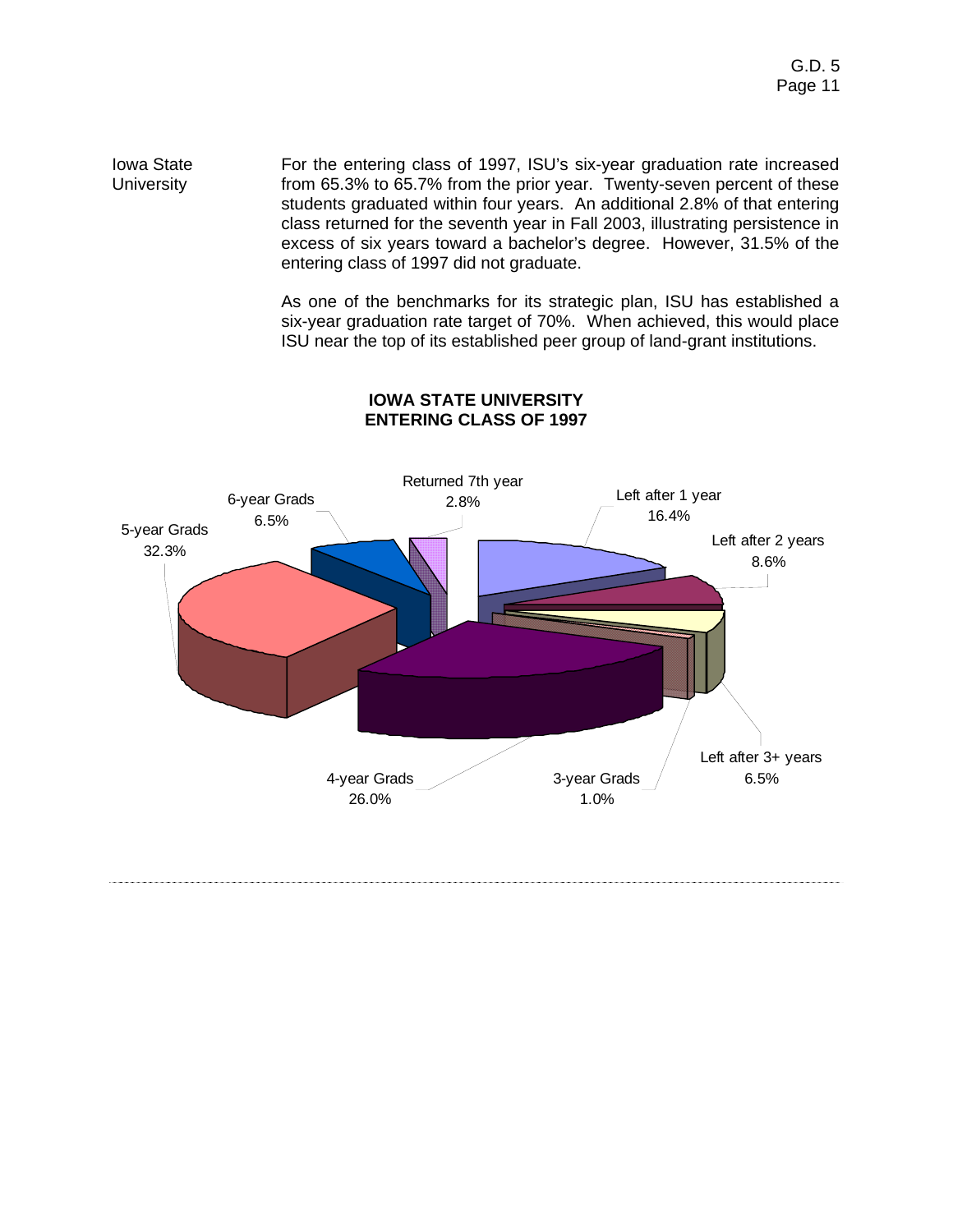University of Northern Iowa For the entering class of 1997, UNI's six-year graduation rate decreased from 66.5% to 65.2% from the prior year. Approximately 29% of these students graduated within four years. An additional 2.2% of that entering class returned for the seventh year in Fall 2003, illustrating persistence in excess of six years toward a bachelor's degree. However, 32.5% of the entering class of 1997 did not graduate.

#### **UNIVERSITY OF NORTHERN IOWA ENTERING CLASS OF 1996**

![](_page_11_Figure_3.jpeg)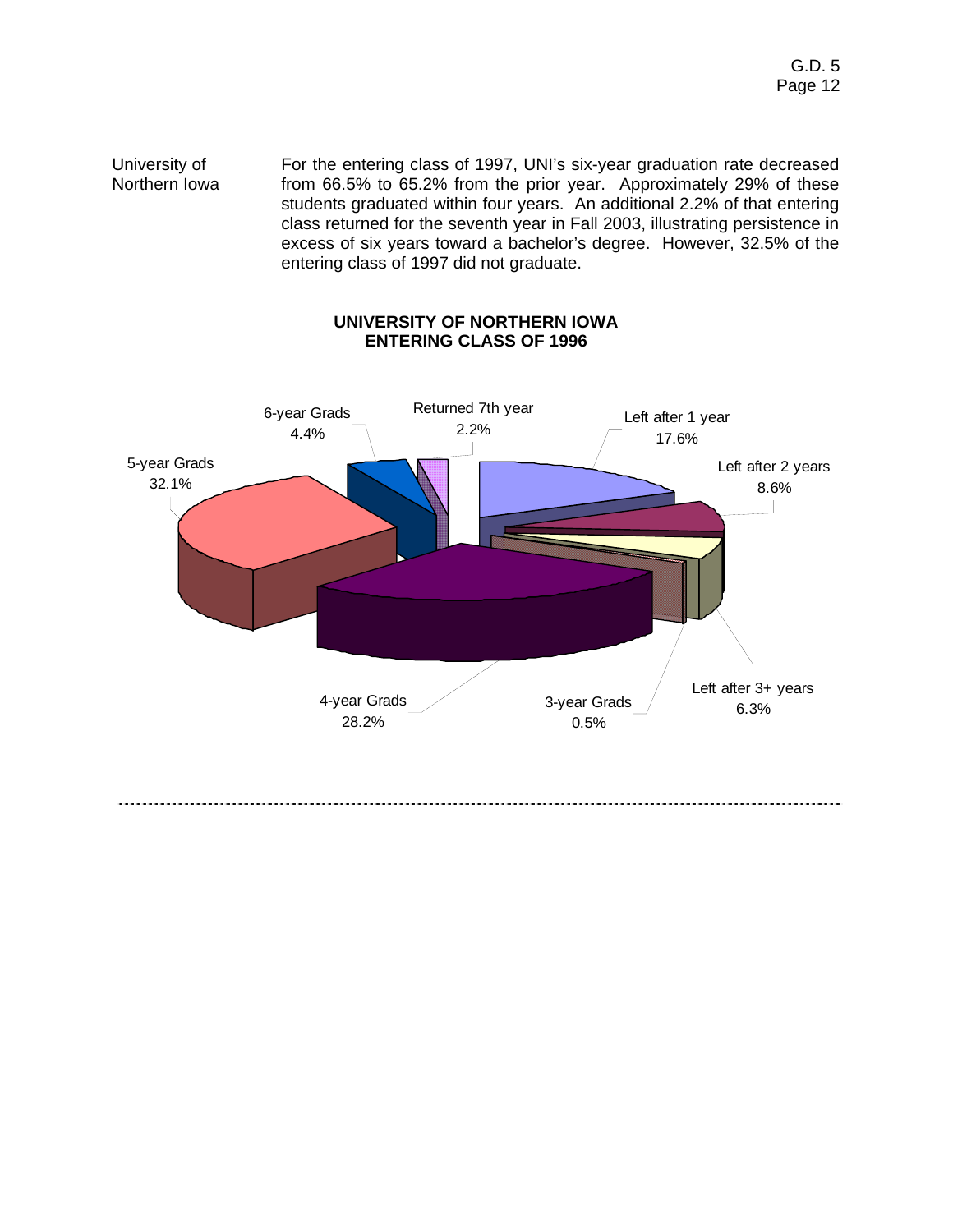Qualifications of Entering Freshmen The relationship between the academic qualifications of entering freshmen and their subsequent retention and graduation rates has been well established in previous research studies, including those by Regent institutions. One-year retention and six-year graduation rates correlate positively with the upper and lower ranges of high school class rank, ACT scores, and first-term GPA for entering freshmen.

#### **ONE-YEAR RETENTION RATES BY HIGH SCHOOL CLASS RANK FOR THE ENTERING CLASS OF 2002 (Table 2, pgs. 30-31**)

| H. S. Class Rank | <b>SUI</b> | <b>ISU</b> | <b>UNI</b> |
|------------------|------------|------------|------------|
| $90 - 99\%$ ile  | 91.1%      | 92.4%      | 93.0%      |
| $80 - 89\%$ ile  | 84.3%      | 87.1%      | 88.5%      |
| 70 - 79%ile      | 81.5%      | 83.7%      | 79.1%      |
| $60 - 69\%$ ile  | 80.6%      | 79.8%      | 77.5%      |
| $50 - 59\%$ ile  | 78.5%      | 79.6%      | 71.7%      |
| $40 - 49\%$ ile  | 72.8%      | 75.4%      | 67.8%      |
| $30 - 39\%$ ile  | 68.8%      | 70.0%      | 75.6%      |
| $20 - 29\%$ ile  | 72.7%      | 60.3%      | 66.7%      |
| Below 19%ile     | 100.0%     | 100.0%     | 66.7%      |
| <b>TOTAL</b>     | 82.5%      | 84.2%      | 80.6%      |

#### **SIX-YEAR GRADUATION RATES BY HIGH SCHOOL CLASS RANK FOR THE ENTERING CLASS OF 1997 (Table 12, pg. 44)**

| H. S. Class Rank | <b>SUI</b> | <b>ISU</b> | <b>UNI</b> |
|------------------|------------|------------|------------|
| $90 - 99\%$ ile  | 83.1%      | 83.8%      | 82.7%      |
| $80 - 89\%$ ile  | 74.5%      | 72.6%      | 69.4%      |
| 70 - 79%ile      | 63.9%      | 62.2%      | 68.9%      |
| $60 - 69\%$ ile  | 53.8%      | 59.0%      | 60.1%      |
| $50 - 59\%$ ile  | 55.8%      | 51.5%      | 54.7%      |
| $40 - 49\%$ ile  | 47.1%      | 42.9%      | 47.6%      |
| $30 - 39\%$ ile  | 36.9%      | 32.5%      | 40.0%      |
| $20 - 29\%$ ile  | 30.0%      | 27.4%      | 33.3%      |
| Below 19%ile     | 33.3%      | 17.6%      | 0.0%       |
| TOTAL            | 64.6%      | 65.7%      | 65.2%      |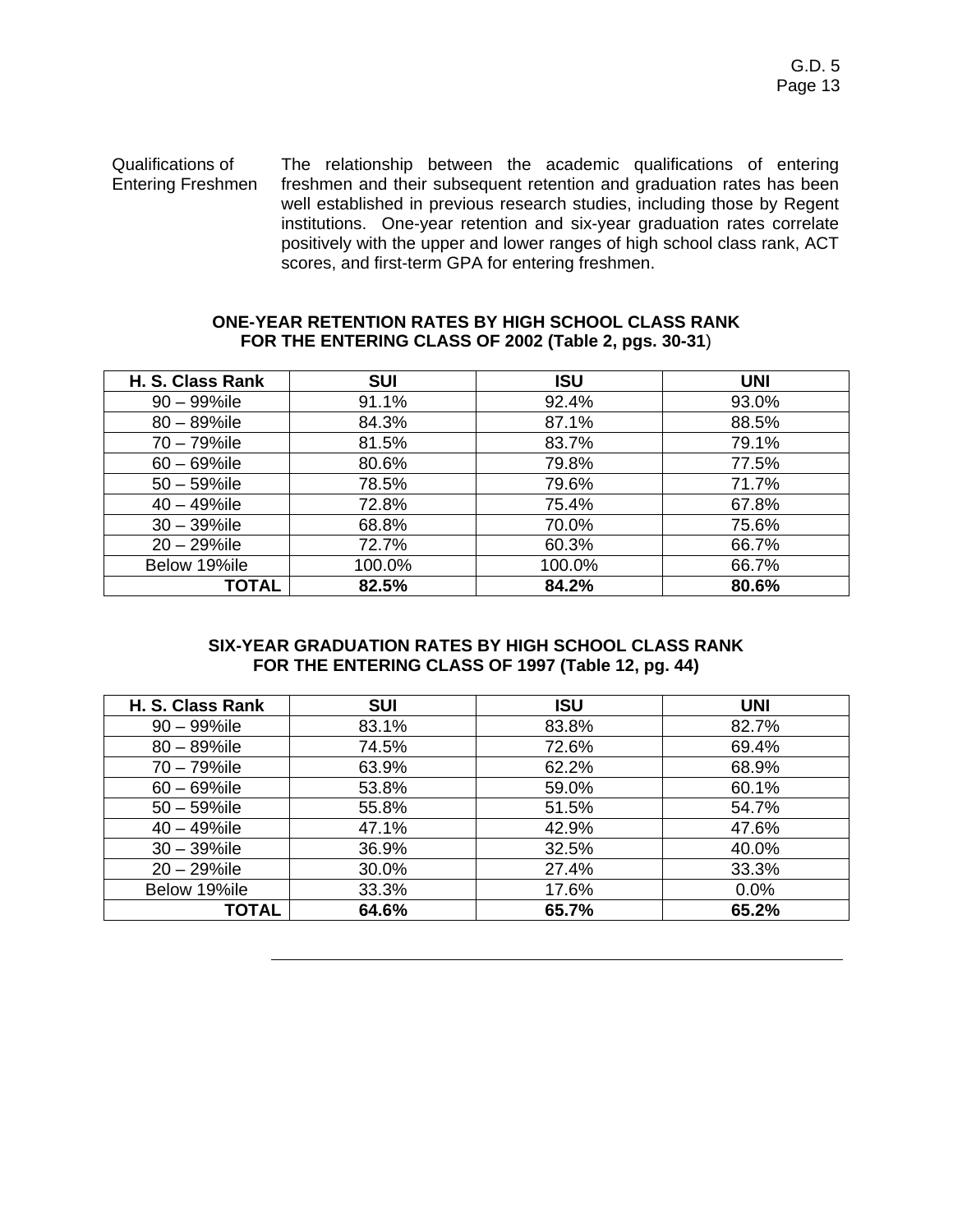| <b>ACT Score</b> | <b>SUI</b> | ISU   | UNI   |
|------------------|------------|-------|-------|
| $32 - 36$        | 93.0%      | 94.9% | 93.3% |
| $27 - 31$        | 83.6%      | 89.6% | 88.0% |
| $22 - 26$        | 84.2%      | 83.0% | 81.1% |
| $19 - 21$        | 77.2%      | 79.0% | 81.0% |
| 1 – 18           | 68.2%      | 78.3% | 67.7% |
| <b>TOTAL</b>     | 82.5%      | 84.2% | 80.6% |

#### **SIX-YEAR GRADUATION RATES BY ACT SCORES FOR THE ENTERING CLASS OF 1997 (Table 13, pg. 46)**

| <b>ACT Score</b> | <b>SUI</b> | ISU   | UNI   |
|------------------|------------|-------|-------|
| $32 - 36$        | 81.9%      | 84.3% | 89.5% |
| $27 - 31$        | 71.4%      | 73.1% | 73.1% |
| $22 - 26$        | 64.5%      | 63.3% | 66.9% |
| $19 - 21$        | 56.8%      | 62.2% | 61.6% |
| $1 - 18$         | 44.9%      | 56.1% | 50.0% |
| TOTAL            | 64.6%      | 65.7% | 65.2% |

#### **ONE-YEAR RETENTION RATES BY FIRST-TERM GPA FOR THE ENTERING CLASS OF 2002 (Table 4, pgs. 33-34)**

| <b>FIRST-TERM GPA</b> | <b>SUI</b> | <b>ISU</b> | <b>UNI</b> |
|-----------------------|------------|------------|------------|
| $3.50 - 4.00$         | 92.4%      | 92.7%      | 92.9%      |
| $3.25 - 3.49$         | 91.6%      | 92.3%      | 90.3%      |
| $3.00 - 3.24$         | 89.8%      | 90.9%      | 89.4%      |
| $2.75 - 2.99$         | 88.7%      | 91.6%      | 88.2%      |
| $2.50 - 2.74$         | 87.8%      | 89.8%      | 85.8%      |
| $2.25 - 2.49$         | 82.4%      | 84.0%      | 75.4%      |
| $2.00 - 2.24$         | 78.2%      | 86.2%      | 71.4%      |
| $1.00 - 1.99$         | 51.3%      | 69.7%      | 64.1%      |
| $0.00 - 0.99$         | 6.5%       | 27.8%      | 16.4%      |
| TOTAL                 | 82.5%      | 84.2%      | 80.6%      |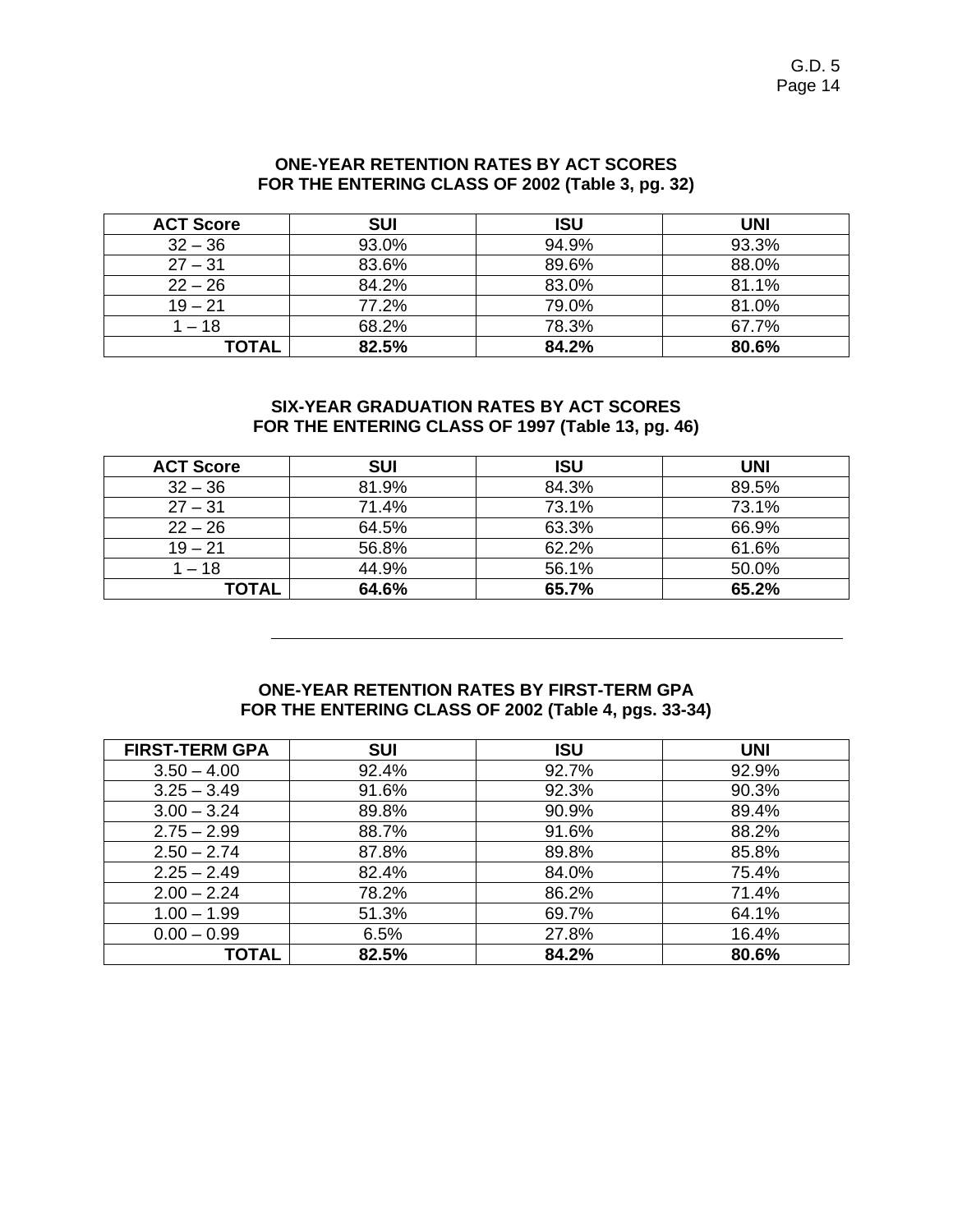| <b>FIRST-TERM GPA</b> | <b>SUI</b> | <b>ISU</b> | <b>UNI</b> |
|-----------------------|------------|------------|------------|
| $3.50 - 4.00$         | 87.4%      | 86.4%      | 85.5%      |
| $3.25 - 3.49$         | 80.3%      | 86.3%      | 80.0%      |
| $3.00 - 3.24$         | 79.8%      | 79.4%      | 76.8%      |
| $2.75 - 2.99$         | 76.1%      | 78.2%      | 68.4%      |
| $2.50 - 2.74$         | 64.6%      | 67.9%      | 67.9%      |
| $2.25 - 2.49$         | 59.7%      | 65.8%      | 64.2%      |
| $2.00 - 2.24$         | 48.8%      | 57.0%      | 57.0%      |
| $1.00 - 1.99$         | 25.5%      | 39.4%      | 40.8%      |
| $0.00 - 0.99$         | 0.0%       | 11.6%      | 3.8%       |
| <b>TOTAL</b>          | 64.6%      | 65.7%      | 65.2%      |

#### **SIX-YEAR GRADUATION RATES BY FIRST-TERM GPA FOR THE ENTERING CLASS OF 1997 (Table 14, pg. 48)**

Six-Year Graduation Rates by Gender

Graduation rates for women are traditionally better than those for men. This trend has continued for the past ten years at ISU and SUI. At UNI, the six-year graduation rate for women has exceeded that for men at UNI for seven out of the past ten years.

#### **SIX-YEAR GRADUATION RATES BY GENDER FOR ENTERING CLASSES OF 1988 – 1997 (Table 15, pg. 50)**

|              | 1988 | 1989 | 1990 | 1991 | 1992 | 1993 | 1994 | 1995 | 1996 | 1997 |
|--------------|------|------|------|------|------|------|------|------|------|------|
|              | %    | %    | %    | $\%$ | %    | $\%$ | %    | %    | %    |      |
| <b>SUI</b>   | 61.1 | 60.9 | 62.6 | 63.1 | 63.7 | 62.8 | 64.0 | 64.9 | 64.4 | 64.6 |
| <b>Males</b> | 59.8 | 57.3 | 61.0 | 62.1 | 61.1 | 58.9 | 62.4 | 63.0 | 63.2 | 62.3 |
| Females      | 62.3 | 64.3 | 63.9 | 63.9 | 66.0 | 65.8 | 65.4 | 66.3 | 65.4 | 66.3 |
|              |      |      |      |      |      |      |      |      |      |      |
| <b>ISU</b>   | 63.6 | 61.6 | 60.0 | 60.1 | 61.1 | 60.4 | 62.4 | 63.7 | 65.3 | 65.7 |
| <b>Males</b> | 60.8 | 59.5 | 57.7 | 56.5 | 58.2 | 57.7 | 59.3 | 61.8 | 63.0 | 63.6 |
| Females      | 67.3 | 64.6 | 63.0 | 65.0 | 64.8 | 64.0 | 66.2 | 66.0 | 68.1 | 68.4 |
|              |      |      |      |      |      |      |      |      |      |      |
| <b>UNI</b>   | 60.4 | 61.9 | 59.4 | 60.4 | 62.2 | 62.7 | 62.2 | 64.2 | 66.5 | 65.2 |
| Males        | 59.5 | 62.2 | 60.9 | 60.6 | 61.0 | 61.3 | 58.1 | 62.4 | 66.1 | 63.4 |
| Females      | 61.0 | 61.7 | 58.5 | 60.2 | 63.0 | 63.6 | 64.8 | 65.4 | 66.8 | 66.4 |

Graduation and Retention Rates Policy

In March 2000, the Board of Regents adopted a Graduation and Retention Rates Policy aimed at improving the two-year retention and six-year graduation rates of racial/ethnic minority students. Specifically, each university was expected to establish targets to increase the rates for the minority groups to the majority rate.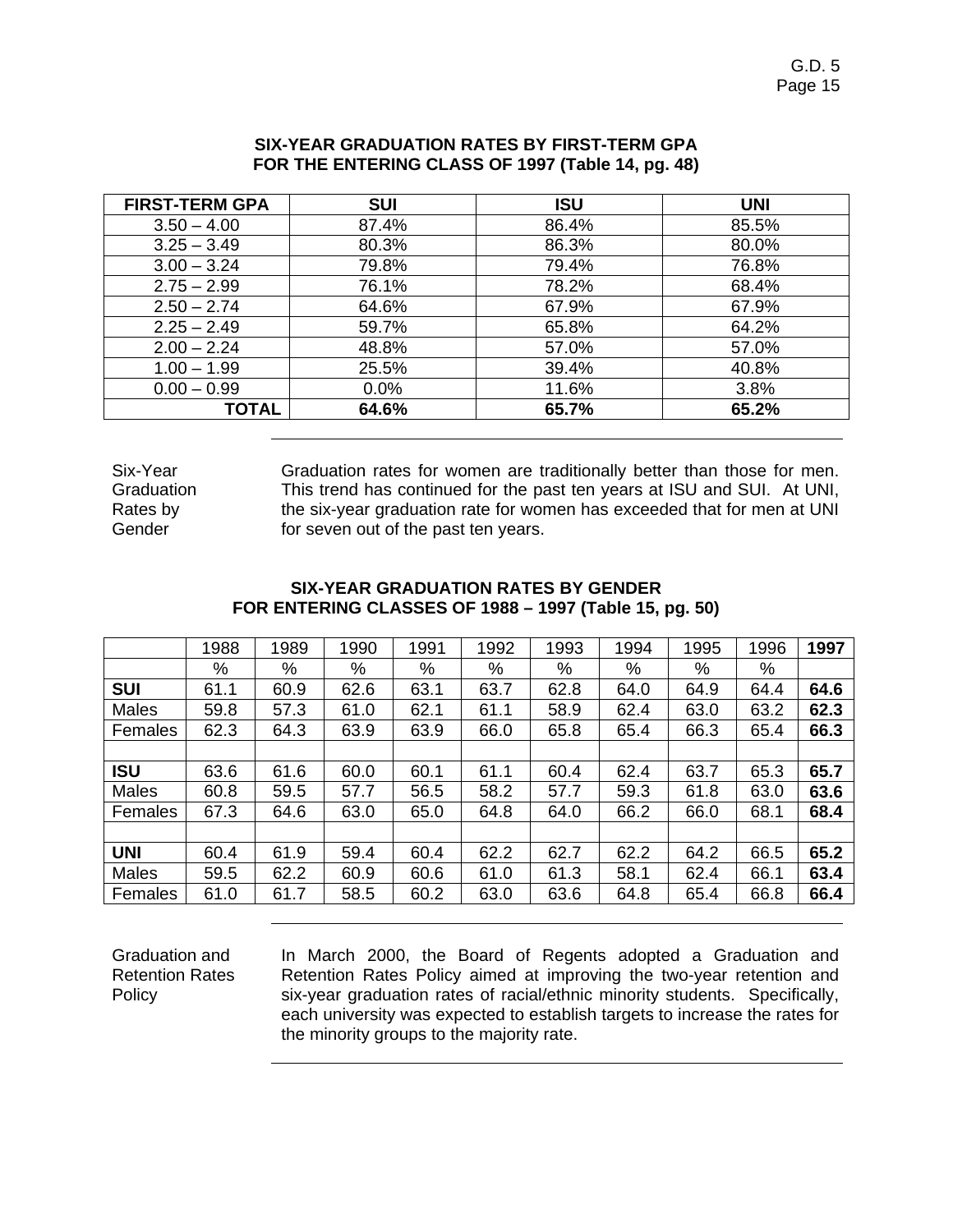Six-Year Graduation Rates by Race/Ethnicity With few exceptions, all racial and ethnic minority groups at all three universities have consistently lower graduation and retention rates than non-minority students. It should be noted, that, in some cases, the number of students in the racial/ethnic minority cohort is quite small and it changes significantly from year to year, causing either an upward or downward swing in the graduation and retention rates<sup>9</sup>.

#### **University of Iowa** At SUI, the six-year graduation rate of non-minority students in the entering class of 1997 was 65.1%. It exceeded the six-year graduation rate of African-American students by 27.1 percentage points (38.0%); and of Native American students by 6.3 percentage points (58.8%).

The six-year graduation rate of Asian-American students exceeded the six-year graduation rate of non-minority students by 0.3 percentage points (65.4%); the six-year graduation rate of Hispanic-American students exceeded the six-year graduation rate of non-minority students by 0.2 percentage points (65.3%).

**Iowa State University**  At ISU, the six-year graduation rate of non-minority students in the entering class of 1997 was 66.9%. It exceeded the six-year graduation rates of African-American students by 23.3 percentage points (43.6%); Native American students by 12.4 percentage points (54.5%); and Hispanic-American students by 8.1 percentage points (58.8%).

> The six-year graduation rate of Asian-American students exceeded the six-year graduation rate of non-minority students by 0.8 percentage points (67.7%).

**University of Northern Iowa**  At UNI, the six-year graduation rate of non-minority students in the entering class of 1997 was 66.6%. It exceeded the six-year graduation rates of all minority students:

- Native American students by 66.6 percentage points (0.0%);
- ! Hispanic-American students by 56.6 percentage points (10.0%);
- ! African-American students by 35.0 percentage points (31.6%); and
- Asian-American students by 14.0 percentage points (52.6%).

  $9$  Attachment B (pgs. 25-27) includes the size of each ethnic/minority group at the Regent universities.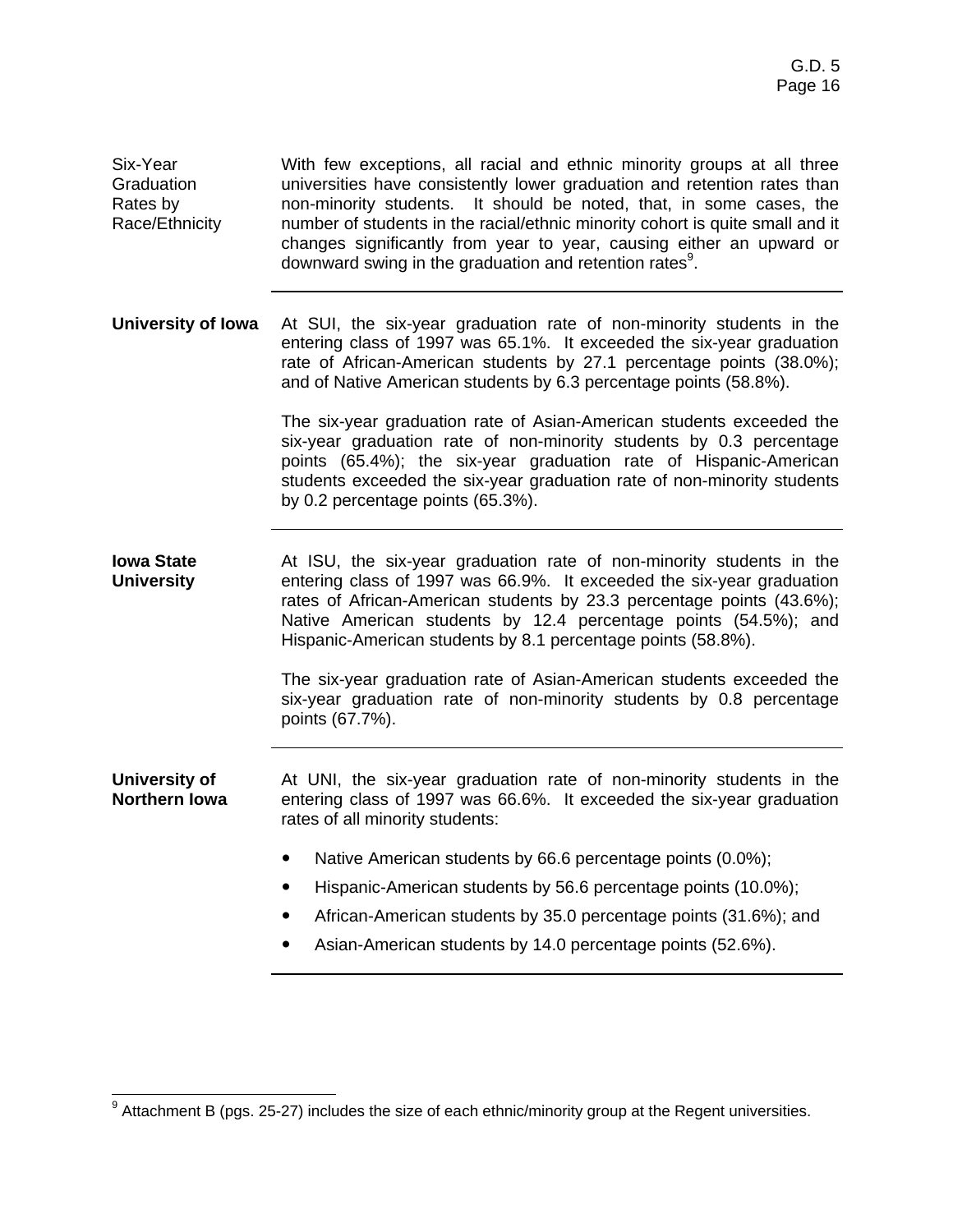Six-Year **Graduation** Rates of African-American **Students** 

Between 1988 and 1997, there were major fluctuations from year to year in the six-year graduation rates of African-American students at the Regent universities.

- ! During that period, the range of six-year graduation rates at SUI was 34.5% (1988) – 59.7% (1996); the ten-year average was 43.1%. The ten-year average for non-minority students was 64.2%.
- At ISU, the range was 27.3% (1992) 43.6% (1997); the ten-year average was 37.0%. The ten-year average for non-minority students was 63.9%.
- ! At UNI, the range was 16.7% (1988) 44.8% (1995); the ten-year average was 35.5%. The ten-year average for non-minority students was 63.6%.

![](_page_16_Figure_6.jpeg)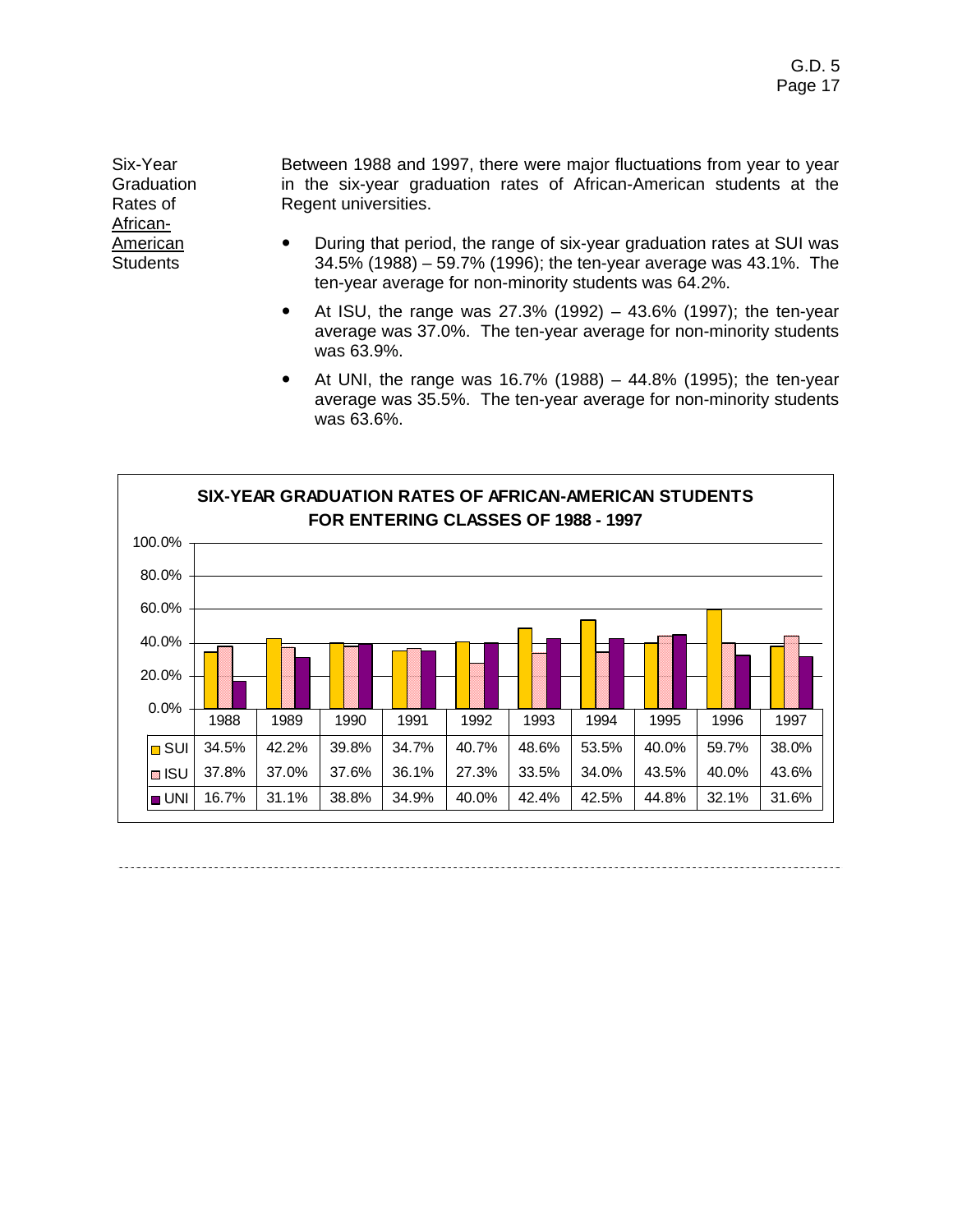Six-Year **Graduation** Rates of Asian-American **Students** 

Between 1988 and 1997, there were some fluctuations from year to year in the six-year graduation rates of Asian-American students at the Regent universities.

- ! During that period, the range of six-year graduation rates at SUI was 44.9% (1989) – 67.6% (1993); the ten-year average was 59.0%. The ten-year average for non-minority students was 64.2%.
- At ISU, the range was  $50.0\%$  (1990) 72.0% (1994); the ten-year average was 59.3%. The ten-year average for non-minority students was 63.9%.
- ! At UNI, the range was 36.4% (1988) 78.9% (1995); the ten-year average was 52.7%. The ten-year average for non-minority students was 63.6%.

![](_page_17_Figure_6.jpeg)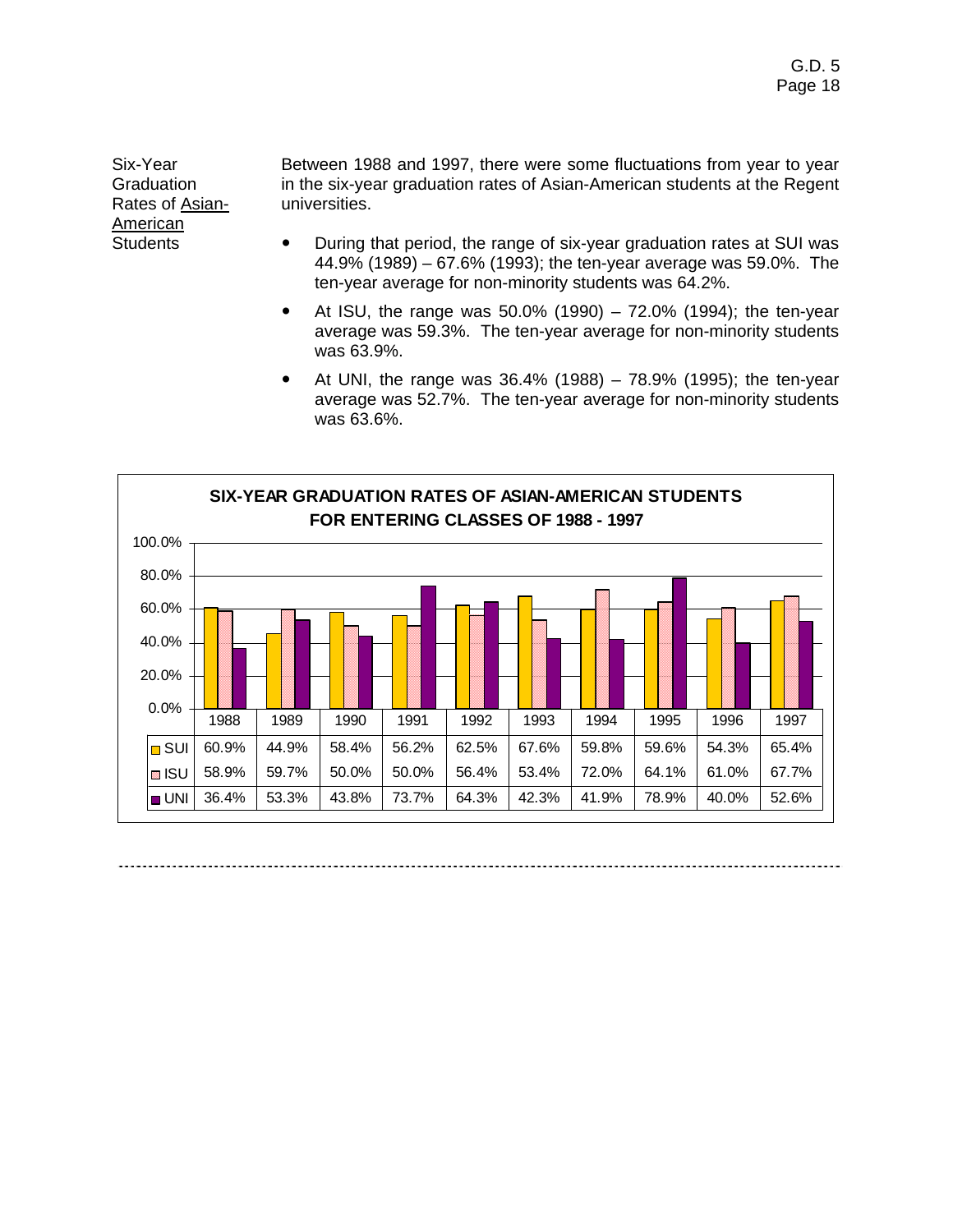Six-Year **Graduation** Rates of Native American **Students** 

Between 1988 and 1997, there were major fluctuations from year to year in the six-year graduation rates of Native American students at the Regent universities.

- ! During that period, the range of six-year graduation rates at SUI was 11.8% (1994) – 83.3% (1991); the ten-year average was 55.9%. The ten-year average for non-minority students was 64.2%.
- At ISU, the range was  $0.0\%$  (1990) 71.4% (1994); the ten-year average was 40.9%. The ten-year average for non-minority students was 63.9%.
- At UNI, the range was  $0.0\%$  (1988) 50.0% (1990); the ten-year average was 25.5%. The ten-year average for non-minority students was 63.6%.

![](_page_18_Figure_6.jpeg)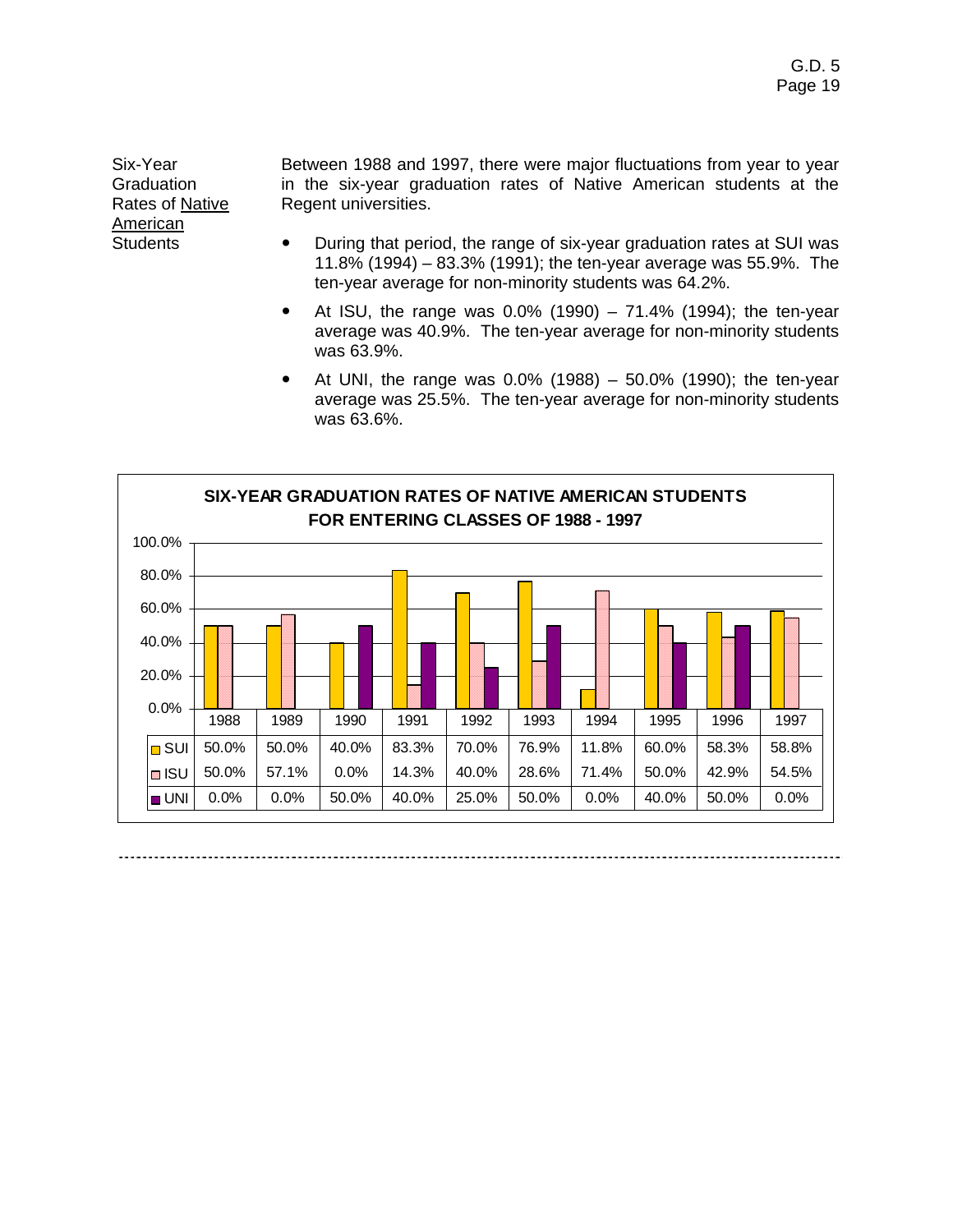Six-Year **Graduation** Rates of Hispanic-American **Students** 

Between 1988 and 1997, there were few fluctuations from year to year in the six-year graduation rates of Hispanic American students at the Regent universities.

- ! During that period, the range of six-year graduation rates at SUI was 43.9% (1988) – 65.3% (1997); the ten-year average was 52.2%. The ten-year average for non-minority students was 64.2%.
- At ISU, the range was  $35.6\%$  (1995) 58.8% (1997); the ten-year average was 46.0%. The ten-year average for non-minority students was 63.9%.
- At UNI, the range was  $10.0\%$  (1997) 75.0% (1990); the ten-year average was 40.8%. The ten-year average for non-minority students was 63.6%.

![](_page_19_Figure_6.jpeg)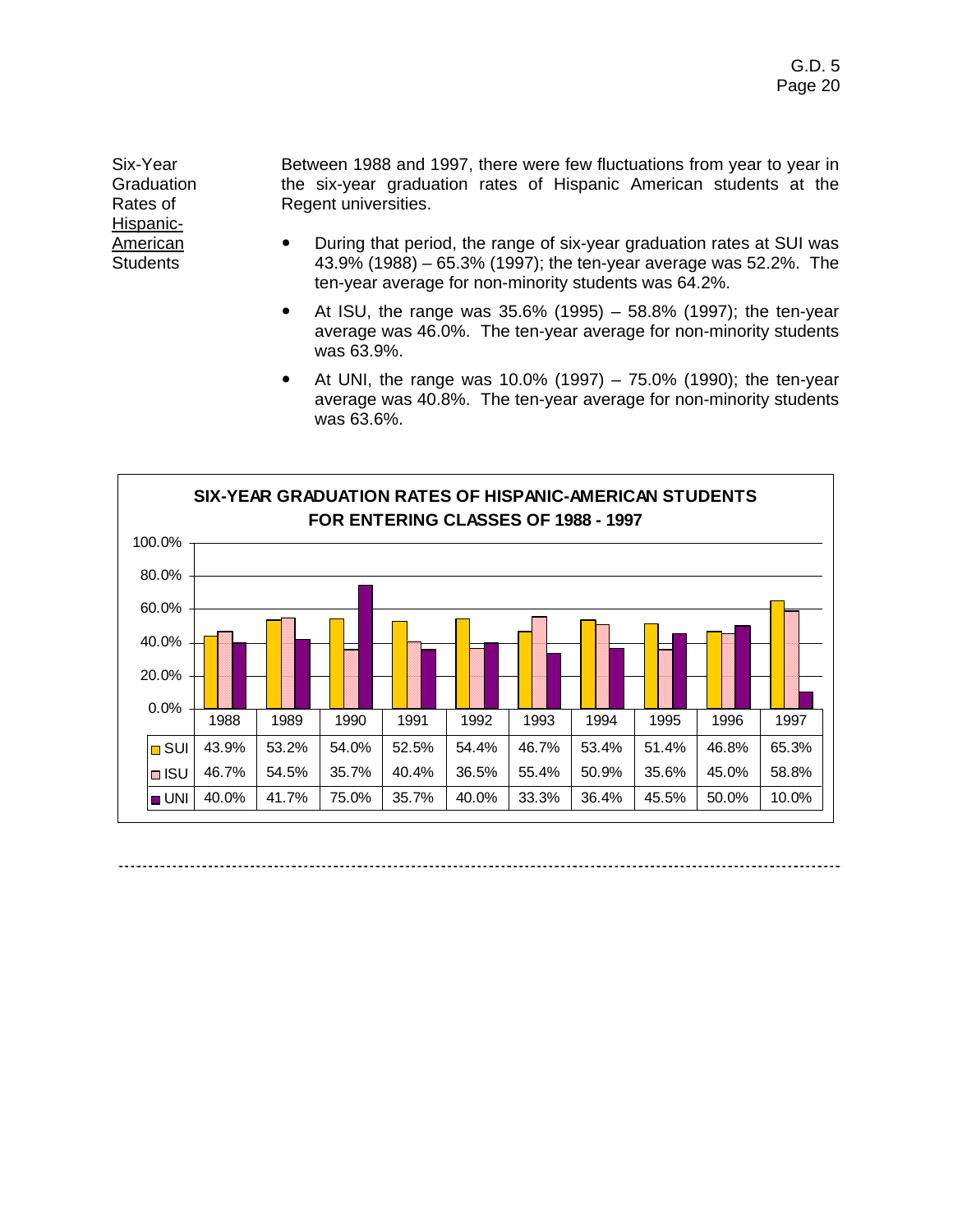#### **TRANSFER STUDENT COHORT**

÷,

| Four-Year<br>Graduation<br>Rates of<br><b>Transfer</b>                                                           | More than 4,000 students transfer annually into Regent institutions after<br>initial enrollment at other postsecondary institutions, including other<br>Regent universities.                                                                                                                                                                                                                                            |
|------------------------------------------------------------------------------------------------------------------|-------------------------------------------------------------------------------------------------------------------------------------------------------------------------------------------------------------------------------------------------------------------------------------------------------------------------------------------------------------------------------------------------------------------------|
| <b>Students</b>                                                                                                  | At SUI, the four-year graduation rate of transfer students was 58.1%<br>for the entering class of 1999 compared to 58.4% for the entering<br>class of 1998.                                                                                                                                                                                                                                                             |
|                                                                                                                  | At ISU, the four-year graduation rate of transfer students was 63.2%<br>٠<br>for the entering class of 1999 compared to 59.8% for the entering<br>class of 1998.                                                                                                                                                                                                                                                        |
|                                                                                                                  | At UNI, the four-year graduation rate of transfer students was 66.2%<br>٠<br>for the entering class of 1999 compared to 63.6% for the entering<br>class of 1998.                                                                                                                                                                                                                                                        |
| Four-Year<br>Graduation<br>Rates of                                                                              | The largest number of students who transfer to Regent universities<br>comes from Iowa's public community colleges (2,108 in Fall 1999).                                                                                                                                                                                                                                                                                 |
| <b>Transfers</b><br>From Iowa                                                                                    | The four-year graduation rate for the entering class of 1999 was<br>54.7% at SUI compared to 53.5% for the entering class of 1998.                                                                                                                                                                                                                                                                                      |
| Community<br>Colleges                                                                                            | At ISU, the four-year graduation rate for the entering class of 1999<br>$\bullet$<br>was 62.4% compared to 58.8% for the entering class of 1998.                                                                                                                                                                                                                                                                        |
|                                                                                                                  | At UNI, the four-year graduation rate for the entering class of 1999<br>$\bullet$<br>was 67.8% compared to 64.9% for the entering class of 1998.                                                                                                                                                                                                                                                                        |
| Four-Year<br><b>Graduation Rates</b><br>of Transfer<br>Students with<br><b>Associate of Arts</b><br>(AA) Degrees | The average four-year graduation rate of students who completed an AA<br>degree was 69.4% for the entering class of 1999 at the Regent<br>universities compared to 54.0% for those students who did not complete<br>an AA degree prior to transfer. Approximately 54% of students who<br>transferred from Iowa public community colleges in Fall 1999 did not<br>possess an AA degree.                                  |
| Four-Year<br><b>Graduation Rates</b><br>of Transfer<br><b>Students</b><br>Between Regent<br><b>Universities</b>  | Students who transfer from one Regent university to another (306) in Fall<br>1999 typically have the highest graduation rates of all transfer students.<br>At SUI, the four-year graduation rate for the entering class of 1999 was<br>65.2%; at ISU, the four-year graduation rate for the entering class of 1999<br>was 74.1%; and at UNI, the four-year graduation rate for the entering<br>class of 1999 was 65.9%. |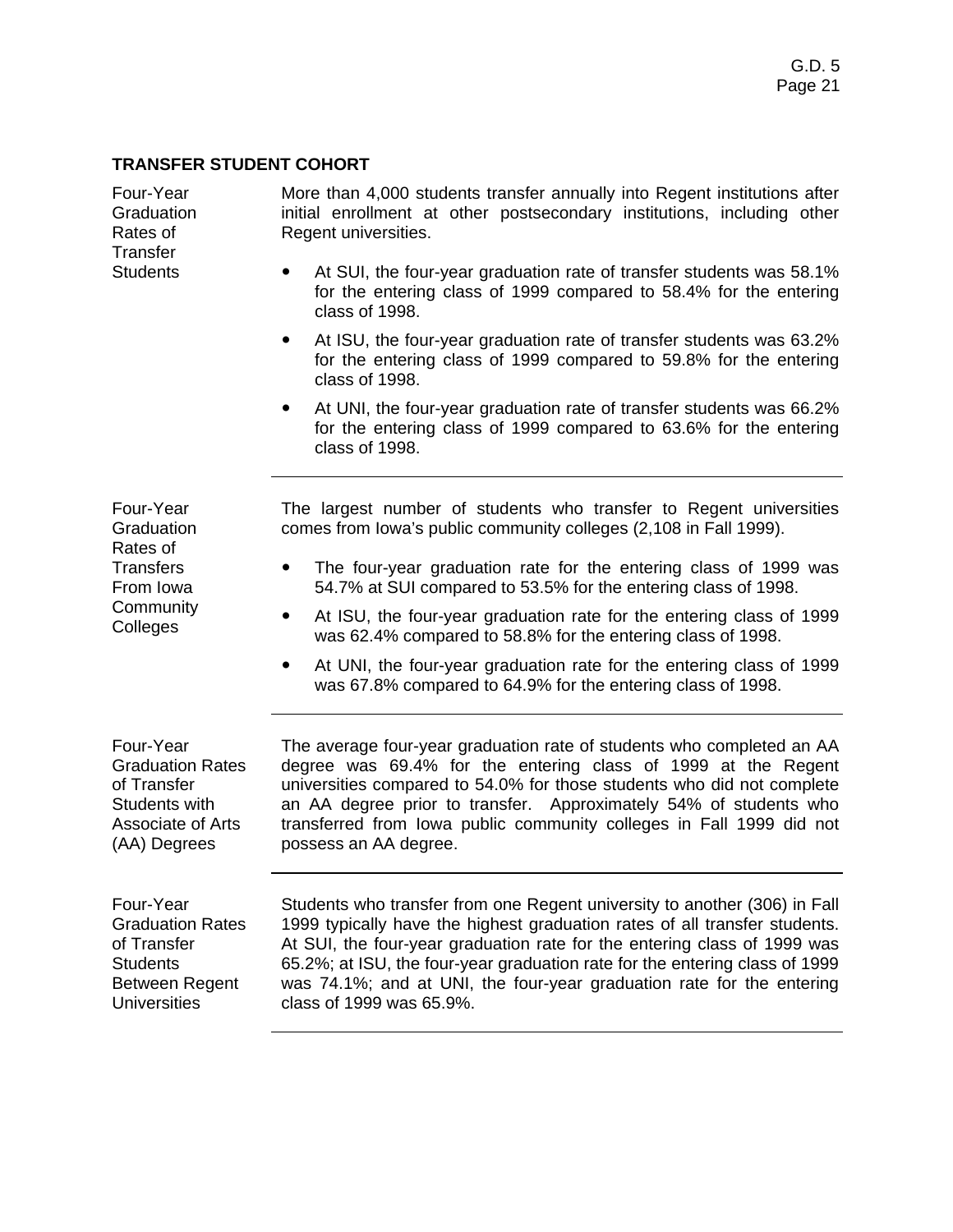Four-Year Graduation Rates of Transfer **Students** from Colleges Outside Iowa

In 1997, there were 920 students who transferred to Regent institutions from colleges outside Iowa. At SUI, the four-year graduation rate for the entering class of 1999 was 61.1%; at ISU, the four-year graduation rate for the entering class of 1999 was 60.4%; and at UNI, the four-year graduation rate for the entering class of 1999 was 58.8%.

Tables The following tables provide detailed information about transfer students and their retention and graduation rates by sector.

#### **ONE-YEAR RETENTION RATES OF TRANSFER STUDENTS (BY SECTOR) TO REGENT UNIVERSITIES FOR THE ENTERING CLASS OF 2002 (Table 17, pg. 52)**

|                                | <b>SUI</b> | <b>ISU</b> | <b>UNI</b> |
|--------------------------------|------------|------------|------------|
| Iowa 2-yr Public, AA Degree    | 80.9%      | 83.5%      | 85.1%      |
| Iowa 2-yr Public, No AA Degree | 74.6%      | 76.7%      | 72.1%      |
| All Iowa 2-yr Public           | 79.9%      | 78.7%      | 79.8%      |
| Iowa Private 2-yr              | 50.0%      | 50.0%      | 75.0%      |
| Iowa Private 4-yr              | 81.6%      | 75.5%      | 76.1%      |
| Iowa Public 4-yr               | 82.8%      | 81.9%      | 81.4%      |
| Colleges Outside Iowa          | 73.7%      | 76.9%      | 85.7%      |
| <b>TOTAL</b>                   | 76.7%      | 78.1%      | 80.1%      |

#### **FOUR-YEAR GRADUATION RATES OF TRANSFER STUDENTS (BY SECTOR) TO REGENT UNIVERSITIES FOR THE ENTERING CLASS OF 1999 (Table 18, pg. 53)**

|                                | <b>SUI</b> | <b>ISU</b> | <b>UNI</b> |
|--------------------------------|------------|------------|------------|
| Iowa 2-yr Public, AA Degree    | 62.1%      | 70.3%      | 75.8%      |
| Iowa 2-yr Public, No AA Degree | 47.9%      | 59.0%      | 55.2%      |
| All Iowa 2-yr Public           | 54.7%      | 62.4%      | 67.8%      |
| Iowa Private 2-yr              | $0.0\%$    | 70.8%      | 64.3%      |
| Iowa Private 4-yr              | 58.1%      | 66.7%      | 62.2%      |
| Iowa Public 4-yr               | 65.2%      | 74.1%      | 65.9%      |
| Colleges Outside Iowa          | 61.1%      | 60.4%      | 58.8%      |
| TOTAL                          | 58.1%      | 63.2%      | 66.2%      |

Approved:

dg/h/aa/grad-ret03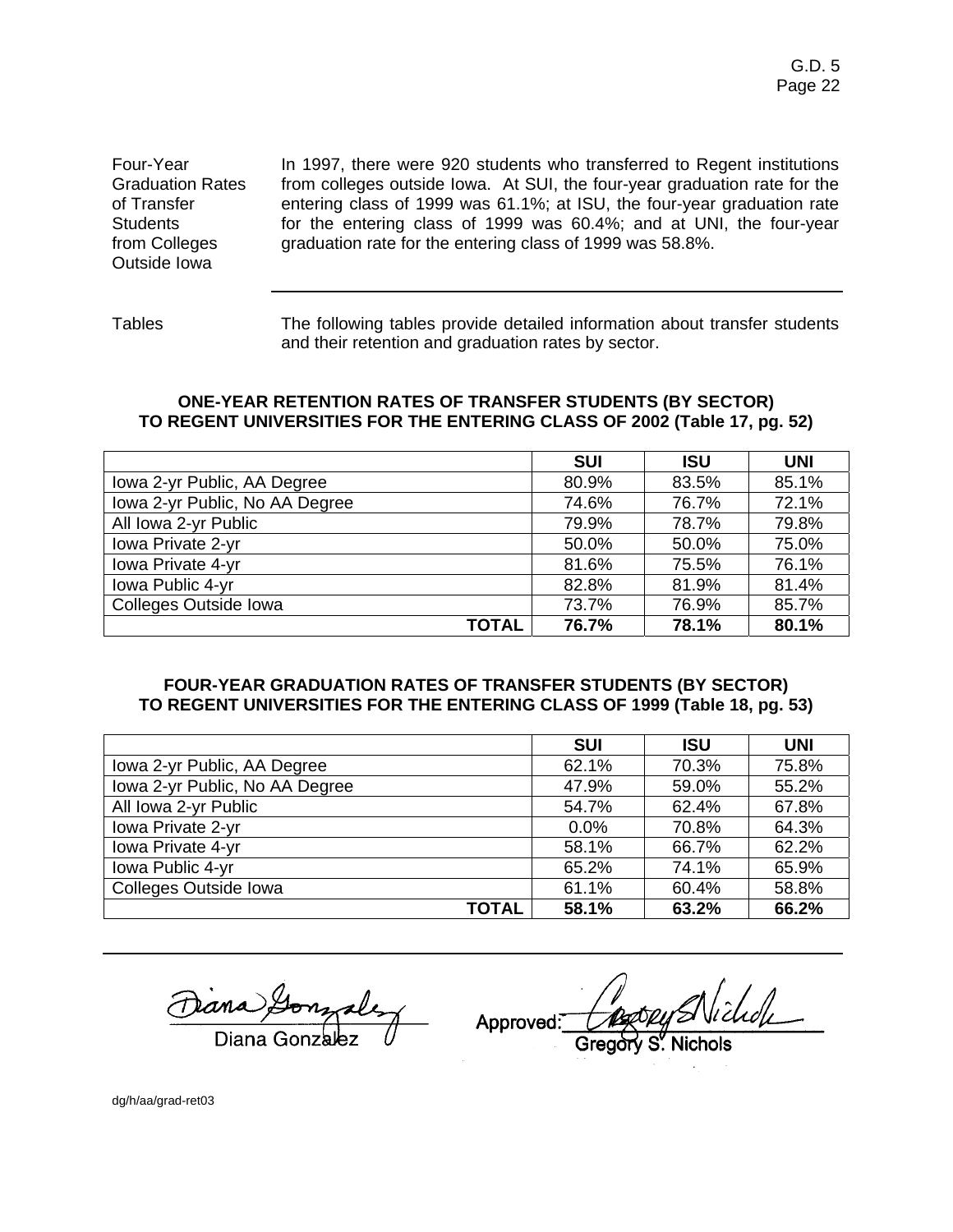#### **ATTACHMENT A**

#### **UNIVERSITY OF IOWA INITIATIVES ON PERSISTENCE AND RETENTION FALL 2003**

The University of Iowa is committed to helping students complete their education and graduate in a timely way. Despite difficult budgetary times, the University continues to offer the Four-Year Graduation Plan. Since 1995, enrollment in the Four-Year Plan has grown to about 75% of the entering class and the average four-year graduation rate has increased from 33% to 37%. The most recent rate is 37.7% for the1999 cohort.

The University has isolated three points of intervention from our studies of retention and graduation rate issues. The first has to do with the timely provision of courses needed for progress toward graduation. Collaborative efforts between the Office of the Provost and the various undergraduate colleges have produced better planning and budgeting practices. The University is not aware of any recent students who have had their graduations delayed by course unavailability.

The second point of intervention concerns attrition (drop-out and transfer). Attrition from the first to the second year has been between 16% and 18% for the last decade. The rate for the 2002 freshman cohort is 17.5%. In order to reduce this rate, the University believes that it is critical to provide programs that help link students to the University in their first months on campus. To this end, the University has developed a variety of retention programs for freshman students. These include: eight residential learning communities currently housing 583 students; a block-scheduling program called "Courses in Common" that enrolls 1,200 students; a first-year transition course that enrolls 1,000 students; and a course on Iowa's technology resources that enrolls 2,500 students.

The third point of intervention concerns preparation. As is evident in the tables, graduation rates are significantly impacted by the academic skills that students bring with them to the University. Whether the University looks at high school rank or ACT composite, students in the upper percentiles are far more likely to be retained and to graduate in four years than students in the lower percentiles. Therefore, the University is currently engaged in trying to improve freshman preparation by working with high schools to better enforce unit requirements and by developing new placement tools for difficult courses such as chemistry.

Finally, the University has begun to track two- and four-year graduation rates for Associate of Arts and other transfer students and is beginning to develop programs to help these students with the transition to a four-year campus. This year, the University opened a residential learning community for transfer students with the hope that these students will provide an insight into the kind of advising that students want. The University also anticipates developing a transfer version of the transition course.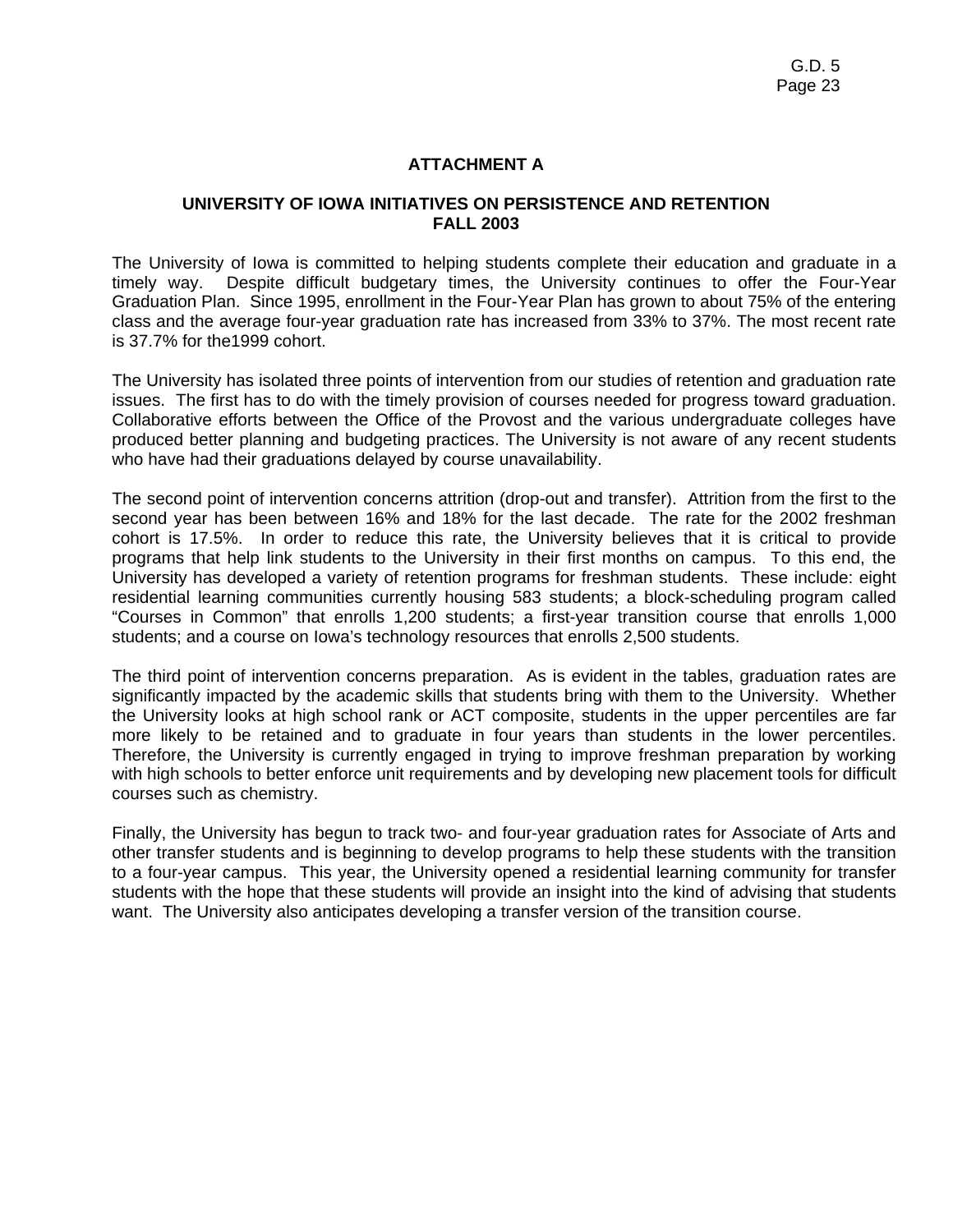#### **IOWA STATE UNIVERSITY COMMENTS ON RETENTION AND GRADUATION REPORT FALL 2003**

Iowa State University has set a goal of achieving a 70% six-year graduation rate. In order to achieve that goal, the University has utilized a coordinated set of strategies to improve first-year retention, improve six-year graduation rates, and decrease overall time to degree.

A number of recent University initiatives have focused on enhancing student persistence, particularly from the first to second year. The Course Availability Committee, formed in 2001, has been a collaborative effort between administrative units and colleges to improve course availability for undergraduate students. Significant emphasis has been placed on academic assistance opportunities for students, including the Supplemental Instruction Program (SI) that is targeted at large classes with a history of lower student success. The Academic Success Center provides a variety of services including tutoring, counseling referrals, minority student support programs, and assistance to students with disabilities. As a result of these and other efforts, student retention for the second year improved during the past year, with 84.2% of freshmen returning for their second year of study.

ISU Learning Communities have been a critical component of University efforts to improve firstyear retention, and retention and graduation data continue to show that students in learning communities persist and graduate at a higher rate than students who are not in learning communities. Of the 1,654 new freshmen in Fall 2002 learning communities, 89.8% returned for their second year at ISU, compared to 84.2% of all first-time, full-time freshmen. Of the 1,603 new freshmen in Fall 1999 learning communities, 37.6% graduated within four years, compared to 31.4% of all first-time, full-time freshmen for that year. The ISU Learning Community program was recently ranked  $5<sup>th</sup>$  in the nation by U.S. News and World Report.

During the past and current academic year, Iowa State University has expanded efforts to enroll students in the four-year graduation plan, Soar in Four. Participation rates for Soar in Four have tripled in the last three years, and over 20% of new students have signed up for Soar in Four so far this fall. Degree program planning tools developed for students in Soar in Four provide a benefit to all students and ISU students are completing their degrees faster than in the past. Over the past 10 years, 1989-1999, ISU's four-year graduation rate for entering freshmen has risen from 20.3% to 31.4%, a 54.7% increase.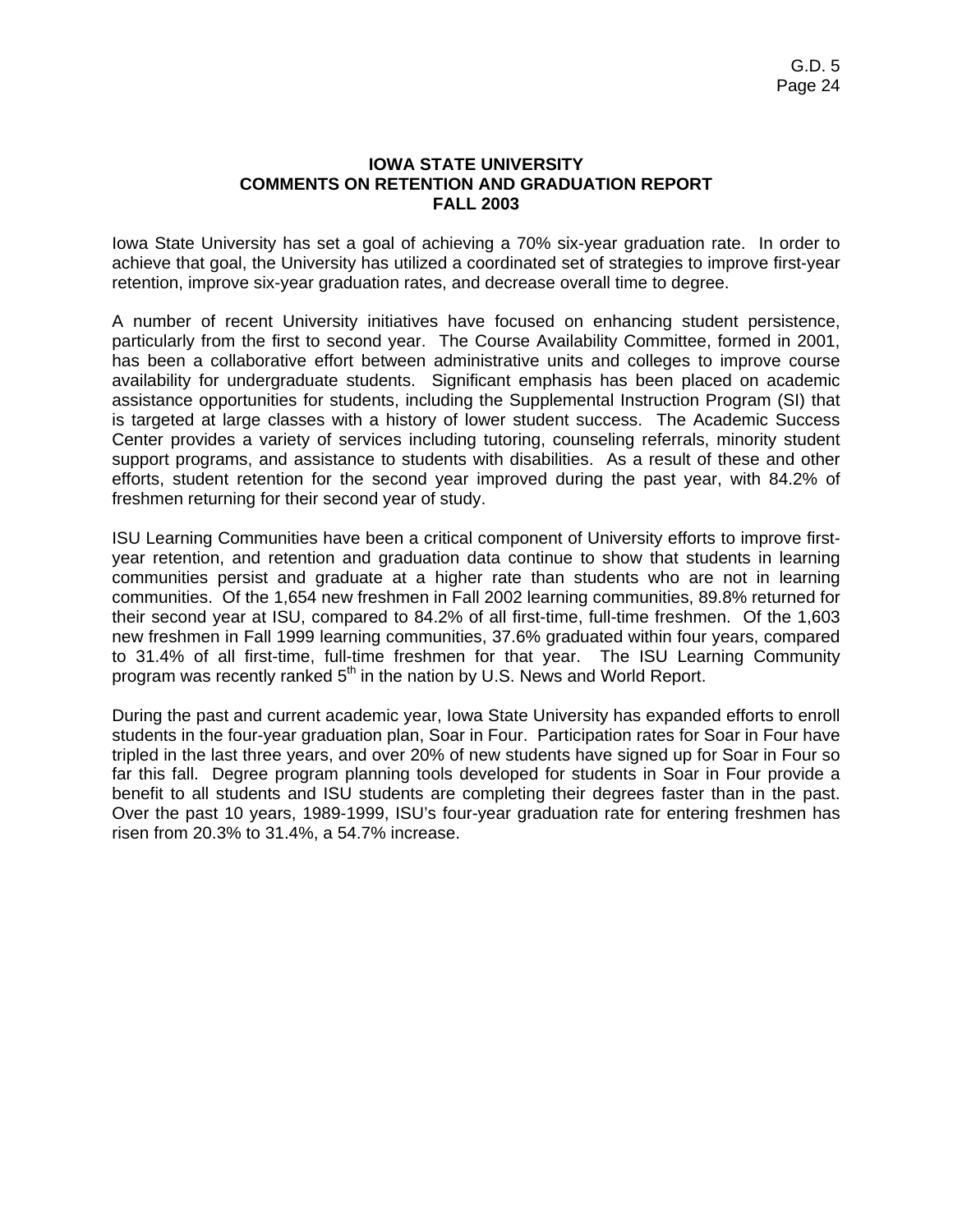#### **UNIVERSITY OF NORTHERN IOWA GRADUATION AND RETENTION RATES FALL 2003**

The University of Northern Iowa continues to have success in retaining first-year students, particularly African-American students. The retention of African-American students from first to second year improved 10.3 percentage points over the previous year. The other ethnic groups have numbers that are too low from which to draw statistical conclusions.

In addition, four-year and six-year graduation rates continue to improve over the long term. Four-year graduation rates improved four percentage points over the previous year. More significantly, over the past 10 years, four-year and six-year graduation rates have risen 8.5 percentage points and 4.8 percentage points respectively.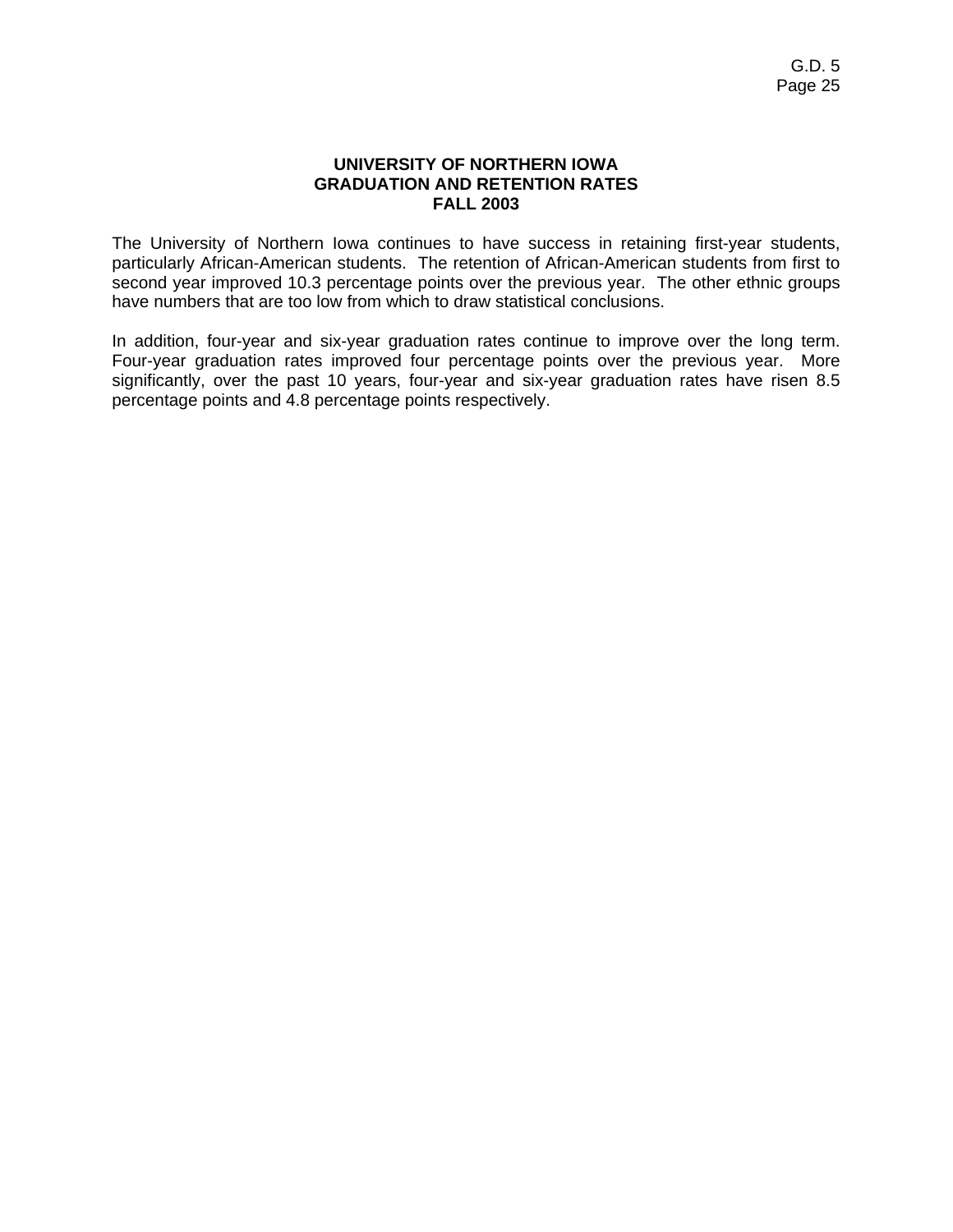### **ATTACHMENT B NUMBER OF FIRST-TIME, FULL-TIME FRESHMEN BY RACE/ETHNICITY FOR ENTERING CLASSES OF 1988 - 1999 Fall 2003**

#### **UNIVERSITY OF IOWA**

|                           | 1988            | 1989            | 1990            | 1991            | 1992                    | 1993            | 1994             | 1995             | 1996            | 1997            | 1998             | 1999            |
|---------------------------|-----------------|-----------------|-----------------|-----------------|-------------------------|-----------------|------------------|------------------|-----------------|-----------------|------------------|-----------------|
| Native American           |                 |                 |                 |                 |                         |                 |                  |                  |                 |                 |                  |                 |
| Number in Cohort          | 8               | 6               | 5               | 6               | 10                      | 13              | 17               | 10               | 12              | 17              | 17               | 17              |
| <b>Returned 2nd Year</b>  | $\overline{7}$  | $\overline{5}$  | 4               | 5               | 9                       | $\overline{12}$ | $\overline{10}$  | 9                | 11              | 14              | 14               | 14              |
| Returned 3rd Year         | 6               | $\overline{4}$  | 3               | $\overline{5}$  | 9                       | $\overline{10}$ | $\overline{7}$   | 8                | 11              | 14              | 13               | $\overline{10}$ |
| Graduated 4th Year        | 1               | $\mathbf{1}$    | $\mathbf{1}$    | $\overline{c}$  | $\overline{\mathbf{4}}$ | 5               | 0                | $\mathbf{1}$     | 5               | 6               | 5                | 1               |
| <b>Graduated 6th Year</b> | 4               | $\overline{3}$  | $\overline{2}$  | $\overline{5}$  | $\overline{7}$          | 10              | $\overline{2}$   | $\overline{6}$   | $\overline{7}$  | $\overline{10}$ |                  |                 |
| African-American          |                 |                 |                 |                 |                         |                 |                  |                  |                 |                 |                  |                 |
| Number in Cohort          | 84              | 109             | 113             | 72              | 91                      | 70              | 86               | 100              | 62              | 71              | 99               | 91              |
| <b>Returned 2nd Year</b>  | $\overline{58}$ | 85              | $\overline{82}$ | $\overline{54}$ | $\overline{73}$         | 55              | $\overline{73}$  | $\overline{74}$  | $\overline{51}$ | 55              | 80               | $\overline{73}$ |
| <b>Returned 3rd Year</b>  | $\overline{56}$ | 74              | 65              | 45              | $\overline{57}$         | 51              | 62               | 68               | 50              | 49              | 67               | 61              |
| Graduated 4th Year        | 10              | 18              | 10              | 9               | 13                      | 11              | 19               | 16               | $\overline{17}$ | $\overline{7}$  | 14               | 17              |
| <b>Graduated 6th Year</b> | $\overline{29}$ | 46              | $\overline{45}$ | $\overline{25}$ | $\overline{37}$         | $\overline{34}$ | 46               | 40               | $\overline{37}$ | $\overline{27}$ |                  |                 |
| Asian-American            |                 |                 |                 |                 |                         |                 |                  |                  |                 |                 |                  |                 |
| Number in Cohort          | $\overline{87}$ | 89              | 89              | 105             | $\overline{112}$        | 108             | $\overline{122}$ | 151              | 140             | 107             | $\overline{112}$ | 117             |
| <b>Returned 2nd Year</b>  | $\overline{77}$ | 79              | $\overline{81}$ | 86              | 99                      | 95              | 99               | $\overline{123}$ | 108             | 91              | 98               | 96              |
| Returned 3rd Year         | $\overline{72}$ | 60              | $\overline{73}$ | 82              | $\overline{88}$         | $\overline{86}$ | $\overline{91}$  | 116              | $\overline{97}$ | $\overline{84}$ | $\overline{95}$  | 83              |
| Graduated 4th Year        | 20              | $\overline{19}$ | $\overline{22}$ | $\overline{27}$ | 29                      | $\overline{27}$ | $\overline{34}$  | 33               | $\overline{31}$ | $\overline{37}$ | $\overline{31}$  | 34              |
| <b>Graduated 6th Year</b> | $\overline{53}$ | 40              | 52              | 59              | $\overline{70}$         | 73              | 73               | 90               | 76              | 70              |                  |                 |
| Hispanic-American         |                 |                 |                 |                 |                         |                 |                  |                  |                 |                 |                  |                 |
| Number in Cohort          | 41              | 47              | 50              | 40              | 57                      | 60              | 73               | 72               | 77              | 75              | 85               | 86              |
| Returned 2nd Year         | $\overline{31}$ | $\overline{39}$ | 39              | $\overline{26}$ | $\overline{43}$         | $\overline{42}$ | 61               | $\overline{54}$  | $\overline{58}$ | 69              | 67               | 68              |
| Returned 3rd Year         | $\overline{23}$ | $\overline{33}$ | $\overline{36}$ | $\overline{24}$ | $\overline{42}$         | $\overline{36}$ | 52               | $\overline{47}$  | $\overline{48}$ | 61              | $\overline{58}$  | 61              |
| Graduated 4th Year        | $\overline{4}$  | $\overline{11}$ | $\overline{11}$ | $\overline{11}$ | $\overline{17}$         | 18              | $\overline{18}$  | 16               | $\overline{15}$ | $\overline{30}$ | $\overline{27}$  | 21              |
| <b>Graduated 6th Year</b> | 18              | 25              | $\overline{27}$ | 21              | 31                      | 28              | 39               | 37               | 36              | 49              |                  |                 |
|                           |                 |                 |                 |                 |                         |                 |                  |                  |                 |                 |                  |                 |
| White                     |                 |                 |                 |                 |                         |                 |                  |                  |                 |                 |                  |                 |
| Number in Cohort          | 3,370           | 3,080           | 2,427           | 2,491           | 2,830                   | 2,869           | 2,916            | 3,118            | 3,115           | 3,274           | 3,564            | 3,427           |
| Returned 2nd Year         | 2,816           | 2,536           | 2,043           | 2,119           | 2,417                   | 2,404           | 2,438            | 2,569            | 2,594           | 2,736           | 2,981            | 2,884           |
| <b>Returned 3rd Year</b>  | 2,543           | 2,313           | 1,870           | 1,945           | 2,164                   | 2,177           | 2,236            | 2,381            | 2,364           | 2,501           | 2,715            | 2,601           |
| Graduated 4th Year        | 1,044           | 969             | 837             | 823             | 940                     | 1,016           | 1,030            | 1,150            | 1,219           | 1,256           | 1,310            | 1,342           |
| <b>Graduated 6th Year</b> | 2,088           | 1,912           | 1,552           | 1,598           | 1,833                   | 1,811           | 1,899            | 2,069            | 2,038           | 2,132           |                  |                 |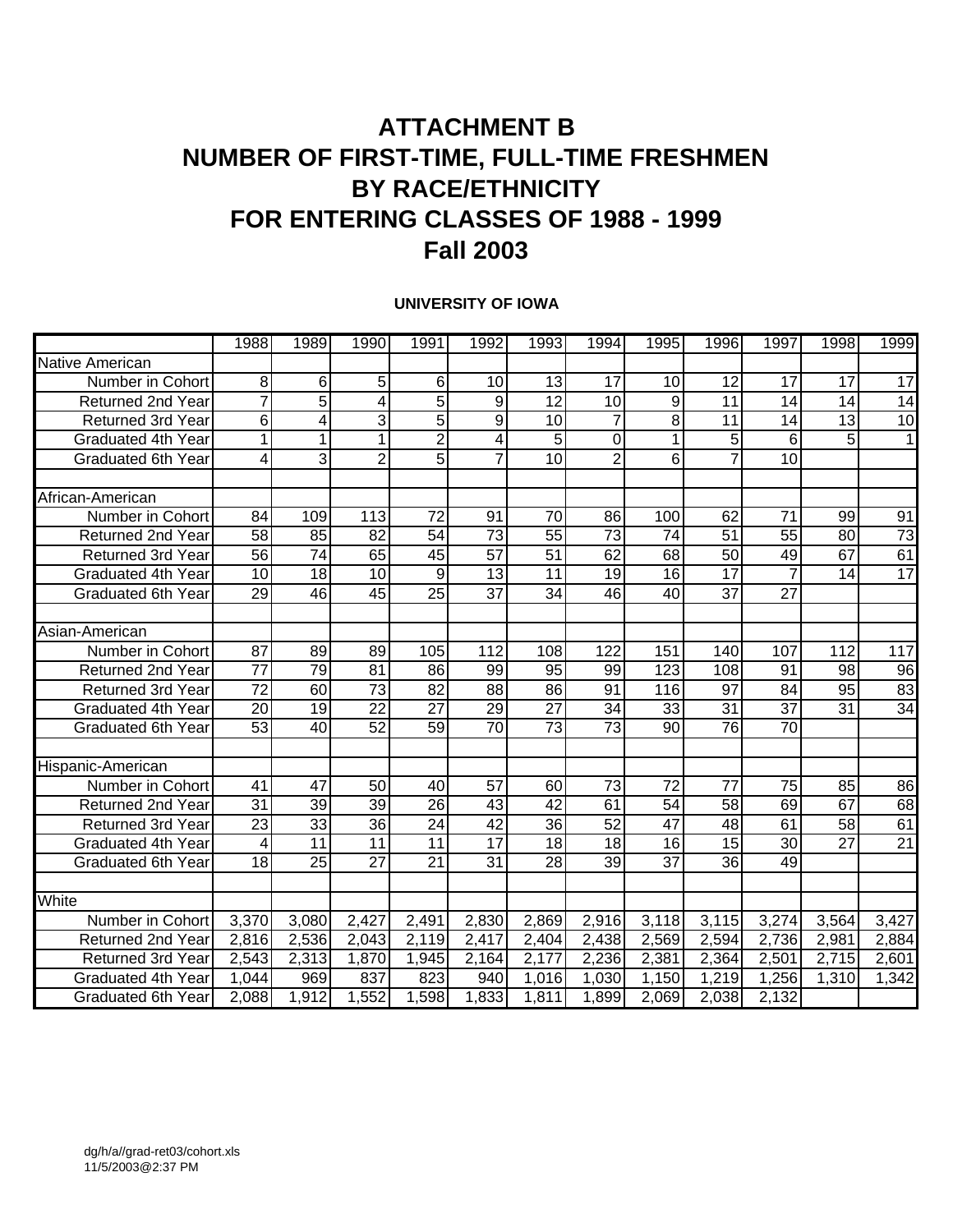### **ATTACHMENT B NUMBER OF FIRST-TIME, FULL-TIME FRESHMEN BY RACE/ETHNICITY FOR ENTERING CLASSES OF 1988 - 1999 Fall 2003**

#### **IOWA STATE UNIVERSITY**

|                           | 1988            | 1989            | 1990            | 1991            | 1992            | 1993               | 1994            | 1995                    | 1996            | 1997            | 1998            | 1999            |
|---------------------------|-----------------|-----------------|-----------------|-----------------|-----------------|--------------------|-----------------|-------------------------|-----------------|-----------------|-----------------|-----------------|
| Native American           |                 |                 |                 |                 |                 |                    |                 |                         |                 |                 |                 |                 |
| Number in Cohort          | 4               | $\overline{7}$  | 5               | $\overline{7}$  | 5               | $\overline{7}$     | 7               | 8                       | 14              | 11              | 10              | 16              |
| <b>Returned 2nd Year</b>  | 4               | $\overline{7}$  | 3               | 4               | 3               | 4                  | $\overline{5}$  | $\overline{7}$          | $\overline{9}$  | 6               | 8               | 12              |
| <b>Returned 3rd Year</b>  | 3               | $\overline{5}$  | $\mathbf 0$     | 4               | $\overline{2}$  | 3                  | $\overline{5}$  | $6 \overline{}$         | $\overline{7}$  | $\overline{7}$  | $\overline{7}$  | $\overline{9}$  |
| Graduated 4th Year        | $\mathbf{1}$    | 3               | $\mathbf 0$     | $\mathbf 0$     | $\overline{0}$  | $\mathbf{1}$       | 1               | $\overline{2}$          | ω               | 3               | 0               | $\overline{3}$  |
| Graduated 6th Year        | $\overline{2}$  | $\overline{4}$  | $\overline{0}$  | 1               | $\overline{2}$  | $\overline{2}$     | $\overline{5}$  | $\overline{\mathbf{4}}$ | $\overline{6}$  | $\overline{6}$  |                 |                 |
| African-American          |                 |                 |                 |                 |                 |                    |                 |                         |                 |                 |                 |                 |
| Number in Cohort          | 135             | 181             | 109             | 122             | 139             | 233                | 97              | 62                      | 95              | 117             | 104             | 145             |
| Returned 2nd Year         | $\overline{97}$ | 116             | 89              | 104             | 96              | 161                | 69              | 49                      | 65              | 93              | 86              | 117             |
| <b>Returned 3rd Year</b>  | $\overline{72}$ | 98              | 77              | 82              | 73              | 125                | $\overline{55}$ | 39                      | $\overline{52}$ | 68              | 68              | 99              |
| Graduated 4th Year        | $\overline{7}$  | $\overline{12}$ | 10              | $\overline{7}$  | 12              | 22                 | $\overline{7}$  | 6                       | $\overline{15}$ | 16              | 16              | 24              |
| <b>Graduated 6th Year</b> | $\overline{51}$ | 67              | 41              | 44              | $\overline{38}$ | $\overline{78}$    | $\overline{33}$ | $\overline{27}$         | $\overline{38}$ | $\overline{51}$ |                 |                 |
| Asian-American            |                 |                 |                 |                 |                 |                    |                 |                         |                 |                 |                 |                 |
| Number in Cohort          | $\overline{56}$ | $\overline{72}$ | $\overline{58}$ | $\overline{74}$ | 94              | $\overline{73}$    | $\overline{75}$ | 64                      | $\overline{82}$ | 99              | $\overline{81}$ | 86              |
| <b>Returned 2nd Year</b>  | 45              | 62              | 48              | 53              | $\overline{74}$ | $\overline{59}$    | 66              | $\overline{58}$         | 68              | 89              | $\overline{71}$ | $\overline{77}$ |
| <b>Returned 3rd Year</b>  | $\overline{41}$ | $\overline{55}$ | $\overline{44}$ | 54              | 69              | 51                 | $\overline{58}$ | 49                      | 58              | $\overline{82}$ | 65              | 62              |
| <b>Graduated 4th Year</b> | $6\phantom{1}6$ | $\overline{11}$ | $\overline{5}$  | $\overline{10}$ | $\overline{12}$ | $\overline{11}$    | $\overline{13}$ | 15                      | $\overline{15}$ | $\overline{22}$ | $\overline{15}$ | 18              |
| <b>Graduated 6th Year</b> | 33              | 43              | 29              | 37              | 53              | 39                 | 54              | 41                      | 50              | 67              |                 |                 |
| Hispanic-American         |                 |                 |                 |                 |                 |                    |                 |                         |                 |                 |                 |                 |
| Number in Cohort          | 45              | 55              | 28              | 52              | 52              | 56                 | 55              | 45                      | 60              | 51              | 53              | 75              |
| Returned 2nd Year         | $\overline{39}$ | 44              | $\overline{23}$ | 40              | $\overline{35}$ | $\overline{42}$    | $\overline{43}$ | $\overline{31}$         | 45              | 41              | $\overline{43}$ | 64              |
| Returned 3rd Year         | $\overline{28}$ | 34              | $\overline{17}$ | $\overline{27}$ | $\overline{31}$ | $\overline{37}$    | $\overline{35}$ | $\overline{25}$         | $\overline{37}$ | $\overline{38}$ | 39              | 55              |
| Graduated 4th Year        | 5               | 10              | 5               | 5               | $\overline{2}$  | 8                  | $\overline{12}$ | 4                       | $\overline{12}$ | 9               | 6               | $\overline{18}$ |
| <b>Graduated 6th Year</b> | 21              | 30              | 10              | 21              | 19              | 31                 | 28              | 16                      | 27              | 30              |                 |                 |
|                           |                 |                 |                 |                 |                 |                    |                 |                         |                 |                 |                 |                 |
| White                     |                 |                 |                 |                 |                 |                    |                 |                         |                 |                 |                 |                 |
| Number in Cohort          | 3,388           | 3,296           | 2,979           | 2,787           | 2,833           | 2,893              | 2,965           | 2,937                   | 3,170           | 3,500           | 3,348           | 3,494           |
| Returned 2nd Year         | 2,881           | 2,779           | 2,440           | 2,287           | 2,342           | $\overline{2,378}$ | 2,424           | 2,391                   | 2,641           | 2,937           | 2,834           | 2,977           |
| <b>Returned 3rd Year</b>  | 2,556           | 2,459           | 2,153           | 2,019           | 2,070           | 2,092              | 2,142           | 2,167                   | 2,389           | 2,644           | 2,584           | 2,702           |
| Graduated 4th Year        | 760             | 701             | 583             | 576             | 613             | 661                | 720             | 749                     | 904             | 963             | 1,015           | 1,125           |
| <b>Graduated 6th Year</b> | 2,208           | 2,096           | 1,847           | 1,720           | 1,777           | 1,815              | 1,872           | 1,901                   | 2,109           | 2,340           |                 |                 |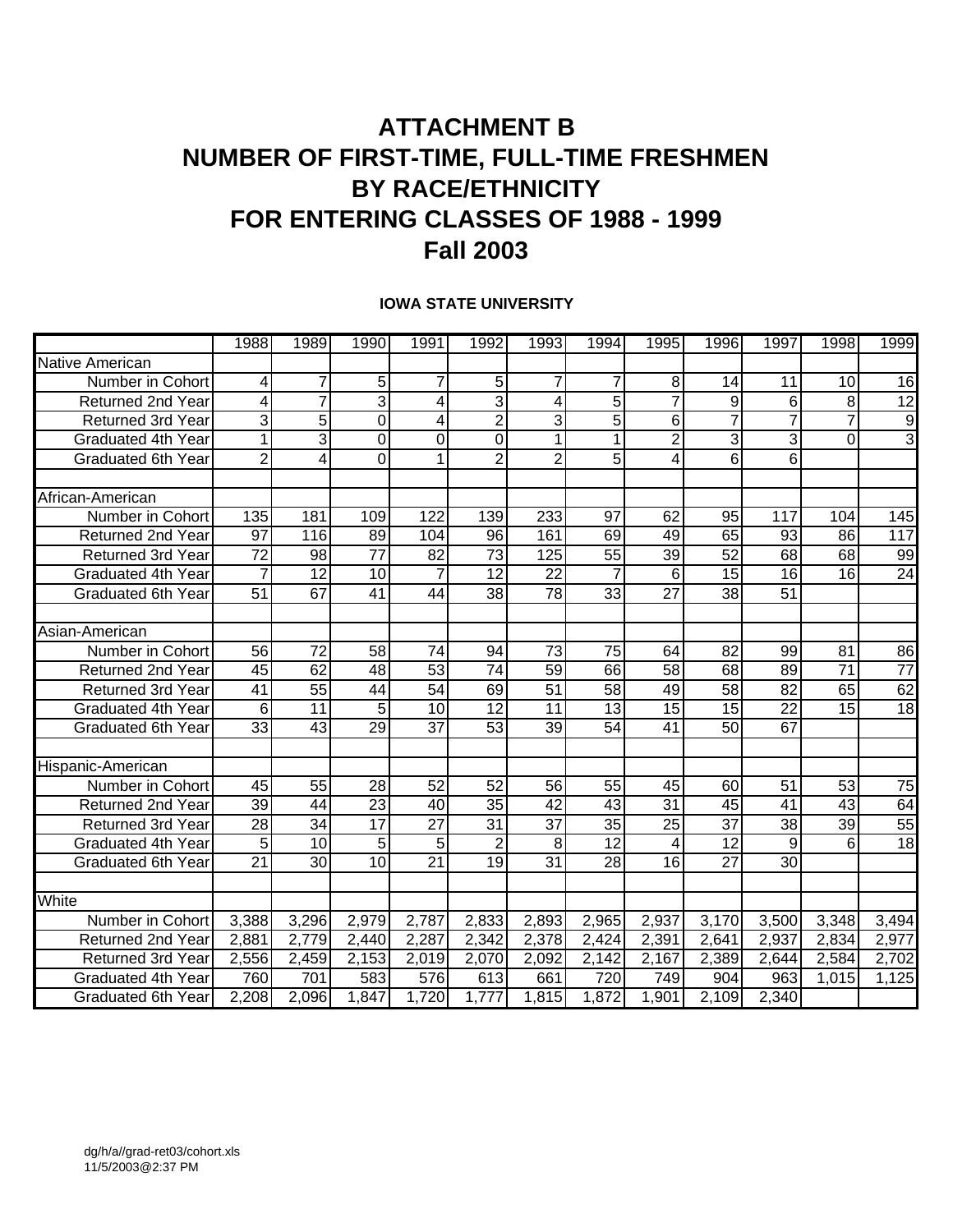### **ATTACHMENT B NUMBER OF FIRST-TIME, FULL-TIME FRESHMEN BY RACE/ETHNICITY FOR ENTERING CLASSES OF 1988 - 1999 Fall 2003**

#### **UNIVERSITY OF NORTHERN IOWA**

|                           | 1988            | 1989            | 1990            | 1991            | 1992            | 1993            | 1994            | 1995            | 1996            | 1997            | 1998            | 1999            |
|---------------------------|-----------------|-----------------|-----------------|-----------------|-----------------|-----------------|-----------------|-----------------|-----------------|-----------------|-----------------|-----------------|
| Native American           |                 |                 |                 |                 |                 |                 |                 |                 |                 |                 |                 |                 |
| Number in Cohort          | 4               | $\overline{2}$  | 2               | 5               | 4               | 4               | 4               | 5 <sup>1</sup>  | 4               | $\overline{2}$  | 6               | 5               |
| <b>Returned 2nd Year</b>  | 1               | $\mathbf 0$     | 1               | 4               | $\mathbf 1$     | 3               | 1               | $\overline{3}$  | 3               | 0               | 4               | 3               |
| Returned 3rd Year         | $\mathbf{1}$    | $\overline{0}$  | $\overline{1}$  | $\overline{2}$  | $\mathbf{1}$    | $\overline{3}$  | $\mathbf 0$     | $\overline{3}$  | $\overline{2}$  | $\overline{0}$  | 3               | $\overline{2}$  |
| Graduated 4th Year        | 0               | $\mathbf 0$     | 0               | $\mathbf 0$     | $\mathbf 0$     | $\mathbf 0$     | 0               | $\overline{0}$  | 1               | 0               | 0               |                 |
| <b>Graduated 6th Year</b> | $\overline{0}$  | $\overline{0}$  | 1               | $\overline{2}$  | $\mathbf{1}$    | $\overline{2}$  | $\overline{0}$  | $\overline{2}$  | $\overline{2}$  | 0               |                 |                 |
| African-American          |                 |                 |                 |                 |                 |                 |                 |                 |                 |                 |                 |                 |
| Number in Cohort          | 36              | 45              | 49              | 43              | 35              | 33              | 40              | 29              | 28              | 38              | 42              | 50              |
| <b>Returned 2nd Year</b>  | $\overline{27}$ | $\overline{29}$ | $\overline{32}$ | 31              | 22              | 21              | 24              | 19              | 19              | 25              | 29              | $\overline{34}$ |
| Returned 3rd Year         | 18              | $\overline{28}$ | $\overline{29}$ | $\overline{25}$ | $\overline{17}$ | 18              | 20              | 16              | $\overline{15}$ | $\overline{17}$ | 25              | $\overline{30}$ |
| Graduated 4th Year        | $\mathbf 0$     | 1               | $\overline{2}$  | $\overline{2}$  | 3               | 3               | 1               | 1               | 1               | 3               | 6               | 4               |
| Graduated 6th Year        | 6               | $\overline{14}$ | $\overline{19}$ | $\overline{15}$ | 14              | 14              | 17              | 13              | 9               | $\overline{12}$ |                 |                 |
| Asian-American            |                 |                 |                 |                 |                 |                 |                 |                 |                 |                 |                 |                 |
| Number in Cohort          | $\overline{11}$ | $\overline{15}$ | 16              | $\overline{19}$ | 14              | $\overline{26}$ | $\overline{31}$ | 19              | $\overline{25}$ | $\overline{19}$ | $\overline{17}$ | $\overline{19}$ |
| <b>Returned 2nd Year</b>  | 6               | 10              | 14              | $\overline{17}$ | $\overline{12}$ | 16              | $\overline{21}$ | $\overline{15}$ | 18              | $\overline{15}$ | $\overline{12}$ | 14              |
| <b>Returned 3rd Year</b>  | $\overline{5}$  | $\overline{12}$ | $\overline{10}$ | $\overline{15}$ | $\overline{11}$ | $\overline{13}$ | $\overline{19}$ | 15              | 15              | 13              | $\overline{10}$ | 13              |
| Graduated 4th Year        | 1               | $\overline{2}$  | $\overline{2}$  | 4               | 3               | 1               | $\overline{9}$  | 6               | 6               | 3               | 4               | 5               |
| <b>Graduated 6th Year</b> | 4               | 8               | 7               | 14              | 9               | 11              | 13              | 15              | 10              | 10              |                 |                 |
| Hispanic-American         |                 |                 |                 |                 |                 |                 |                 |                 |                 |                 |                 |                 |
| Number in Cohort          | $\overline{10}$ | $\overline{12}$ | 8               | 14              | $\overline{15}$ | 15              | 11              | $\overline{22}$ | 14              | 10              | 16              | 14              |
| <b>Returned 2nd Year</b>  | 6               | 8               | $\overline{7}$  | 11              | 12              | 11              | 5               | 15              | 13              | 4               | 9               | 9               |
| <b>Returned 3rd Year</b>  | $\overline{5}$  | $\overline{6}$  | 7               | 9               | $\overline{7}$  | $9\,$           | 4               | 13              | $\overline{11}$ | 4               | 8               | 6               |
| <b>Graduated 4th Year</b> | 0               | $\mathbf{1}$    | 3               | 0               | $\overline{2}$  | 1               | 0               | $\overline{2}$  | $\overline{2}$  | 0               | 3               | $\mathbf 0$     |
| <b>Graduated 6th Year</b> | 4               | $\overline{5}$  | 6               | $\overline{5}$  | 6               | $\overline{5}$  | 4               | 10              | 7               | 1               |                 |                 |
| White                     |                 |                 |                 |                 |                 |                 |                 |                 |                 |                 |                 |                 |
| Number in Cohort          | 1,765           | 1,842           | 1,955           | 1,842           | 1,558           | 1,691           | 1,746           | 1,912           | 1,899           | 1,790           | 1,864           | 1,979           |
| <b>Returned 2nd Year</b>  | 1,420           | 1,522           | 1,619           | 1,509           | 1,277           | 1,373           | 1,428           | 1,575           | 1,560           | 1,487           | 1,519           | 1,624           |
| <b>Returned 3rd Year</b>  | 1,295           | 1,371           | 1,455           | 1,337           | 1,132           | 1,258           | 1,279           | 1,415           | 1,426           | 1,336           | 1,388           | 1,461           |
| <b>Graduated 4th Year</b> | 514             | 475             | 487             | 458             | 418             | 476             | 521             | 592             | 650             | 529             | 558             | 681             |
| <b>Graduated 6th Year</b> | 1,097           | 1,165           | 1,175           | 1,128           | 985             | 1,088           | 1,105           | 1,240           | 1,280           | 1,192           |                 |                 |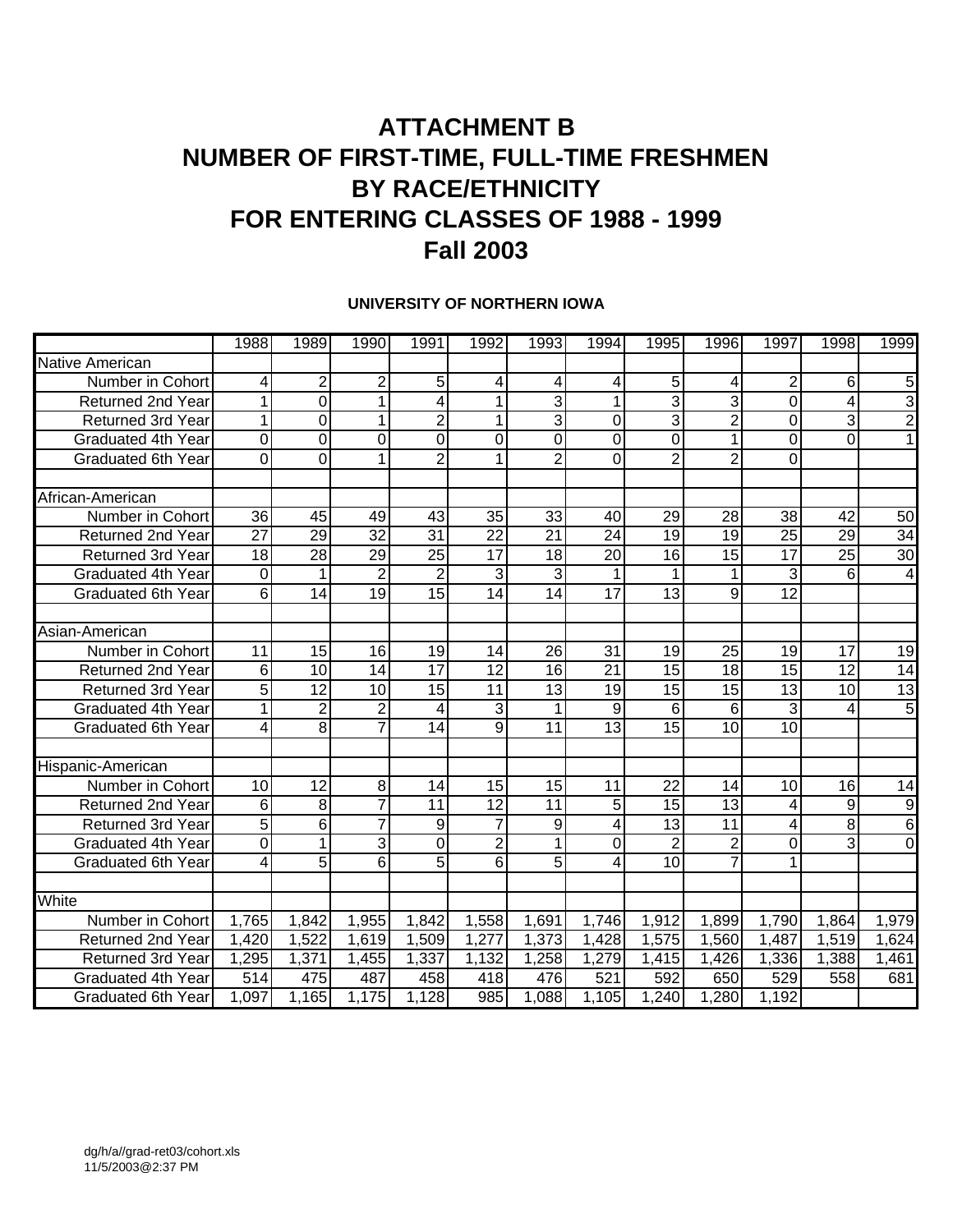#### **TABLE 1**

#### **ONE-YEAR RETENTION RATES BY RACE/ETHNICITY FOR ENTERING CLASSES OF 1988 - 2002**

|                     | 1988  | 1989  | 1990 | 1991 | 1992 | 1993 | 1994 | 1995 | 1996 | 1997          | 1998 | 1999          | 2000  | 2001 | 2002          |
|---------------------|-------|-------|------|------|------|------|------|------|------|---------------|------|---------------|-------|------|---------------|
|                     | $\%$  | $\%$  | $\%$ | $\%$ | $\%$ | $\%$ | $\%$ | $\%$ | $\%$ | $\frac{0}{0}$ | $\%$ | $\frac{0}{0}$ | %     | $\%$ | $\frac{0}{0}$ |
| Native Am.          |       |       |      |      |      |      |      |      |      |               |      |               |       |      |               |
| SUI                 | 87.5  | 83.3  | 80.0 | 83.3 | 90.0 | 92.3 | 58.8 | 90.0 | 91.7 | 82.4          | 82.4 | 82.4          | 66.7  | 60.0 | 81.8          |
| <b>ISU</b>          | 100.0 | 100.0 | 60.0 | 57.1 | 60.0 | 57.1 | 71.4 | 87.5 | 64.3 | 54.5          | 80.0 | 75.0          | 40.0  | 83.3 | 83.3          |
| <b>UNI</b>          | 25.0  | 0.0   | 50.0 | 80.0 | 25.0 | 75.0 | 25.0 | 60.0 | 75.0 | 0.0           | 66.7 | 60.0          | 100.0 | 50.0 | 100.0         |
| African-Am.         |       |       |      |      |      |      |      |      |      |               |      |               |       |      |               |
| <b>SUI</b>          | 69.0  | 78.0  | 72.6 | 75.0 | 80.2 | 78.6 | 84.9 | 74.0 | 82.3 | 77.5          | 80.8 | 80.2          | 73.7  | 80.2 | 68.4          |
| <b>ISU</b>          | 71.9  | 64.1  | 81.7 | 85.2 | 69.1 | 69.1 | 71.1 | 79.0 | 68.4 | 79.5          | 82.7 | 80.7          | 85.6  | 84.9 | 78.4          |
| <b>UNI</b>          | 75.0  | 64.4  | 65.3 | 72.1 | 62.9 | 63.6 | 60.0 | 65.5 | 67.9 | 65.8          | 69.0 | 68.0          | 79.1  | 67.8 | 78.1          |
| Asian-Am.           |       |       |      |      |      |      |      |      |      |               |      |               |       |      |               |
| SUI                 | 88.5  | 88.8  | 91.0 | 81.9 | 88.4 | 88.0 | 81.1 | 81.5 | 77.1 | 85.0          | 87.5 | 82.1          | 85.0  | 80.8 | 82.5          |
| <b>ISU</b>          | 80.4  | 86.1  | 82.8 | 71.6 | 78.7 | 80.8 | 88.0 | 90.6 | 82.9 | 89.9          | 87.7 | 89.5          | 92.0  | 84.9 | 79.5          |
| <b>UNI</b>          | 54.5  | 66.7  | 87.5 | 89.5 | 85.7 | 61.5 | 67.7 | 78.9 | 72.0 | 78.9          | 70.6 | 73.7          | 77.8  | 76.7 | 83.3          |
| Hispanic-Am.        |       |       |      |      |      |      |      |      |      |               |      |               |       |      |               |
| <b>SUI</b>          | 75.6  | 83.0  | 78.0 | 65.0 | 75.4 | 70.0 | 83.6 | 75.0 | 75.3 | 92.0          | 78.8 | 79.1          | 79.5  | 84.5 | 81.8          |
| <b>ISU</b>          | 86.7  | 80.0  | 82.1 | 76.9 | 67.3 | 75.0 | 78.2 | 68.9 | 75.0 | 80.4          | 81.1 | 85.3          | 82.5  | 79.8 | 86.9          |
| <b>UNI</b>          | 60.0  | 66.7  | 87.5 | 78.6 | 80.0 | 73.3 | 45.5 | 68.2 | 92.9 | 40.0          | 56.3 | 64.3          | 70.4  | 73.1 | 50.0          |
| Subtotal            |       |       |      |      |      |      |      |      |      |               |      |               |       |      |               |
| <b>SUI</b>          | 78.6  | 82.9  | 80.2 | 76.7 | 83.0 | 81.3 | 81.5 | 78.1 | 78.4 | 84.8          | 82.7 | 80.7          | 79.2  | 81.2 | 79.1          |
| <b>ISU</b>          | 77.1  | 72.7  | 81.5 | 78.8 | 71.7 | 72.1 | 78.2 | 81.0 | 74.5 | 82.4          | 83.9 | 83.9          | 85.5  | 83.6 | 80.9          |
| <b>UNI</b>          | 65.6  | 63.5  | 72.0 | 77.8 | 69.1 | 65.4 | 59.3 | 69.3 | 74.6 | 63.8          | 66.7 | 68.2          | 78.0  | 70.9 | 74.7          |
| White               |       |       |      |      |      |      |      |      |      |               |      |               |       |      |               |
| SUI                 | 83.6  | 82.3  | 84.2 | 85.1 | 85.4 | 83.8 | 83.6 | 82.4 | 83.3 | 83.6          | 83.6 | 84.2          | 83.0  | 82.7 | 82.8          |
| <b>ISU</b>          | 85.0  | 84.3  | 81.9 | 82.1 | 82.7 | 82.2 | 81.8 | 81.4 | 83.3 | 83.9          | 84.6 | 85.2          | 83.6  | 83.7 | 84.5          |
| <b>UNI</b>          | 80.5  | 82.6  | 82.8 | 81.9 | 82.0 | 81.2 | 81.8 | 82.4 | 82.1 | 83.1          | 81.5 | 82.1          | 84.2  | 82.1 | 81.1          |
| <b>Regent Total</b> |       |       |      |      |      |      |      |      |      |               |      |               |       |      |               |
| <b>SUI</b>          | 83.3  | 82.4  | 83.9 | 84.4 | 85.1 | 83.6 | 83.4 | 82.0 | 82.9 | 83.7          | 83.5 | 83.9          | 82.6  | 82.5 | 80.9          |
| <b>ISU</b>          | 84.2  | 83.2  | 81.6 | 81.4 | 81.8 | 81.1 | 81.5 | 81.5 | 82.8 | 83.6          | 84.4 | 85.1          | 83.7  | 83.4 | 84.2          |
| <b>UNI</b>          | 79.8  | 81.9  | 82.5 | 81.7 | 81.4 | 80.2 | 80.7 | 81.8 | 82.0 | 82.4          | 81.0 | 81.4          | 84.0  | 81.4 | 80.6          |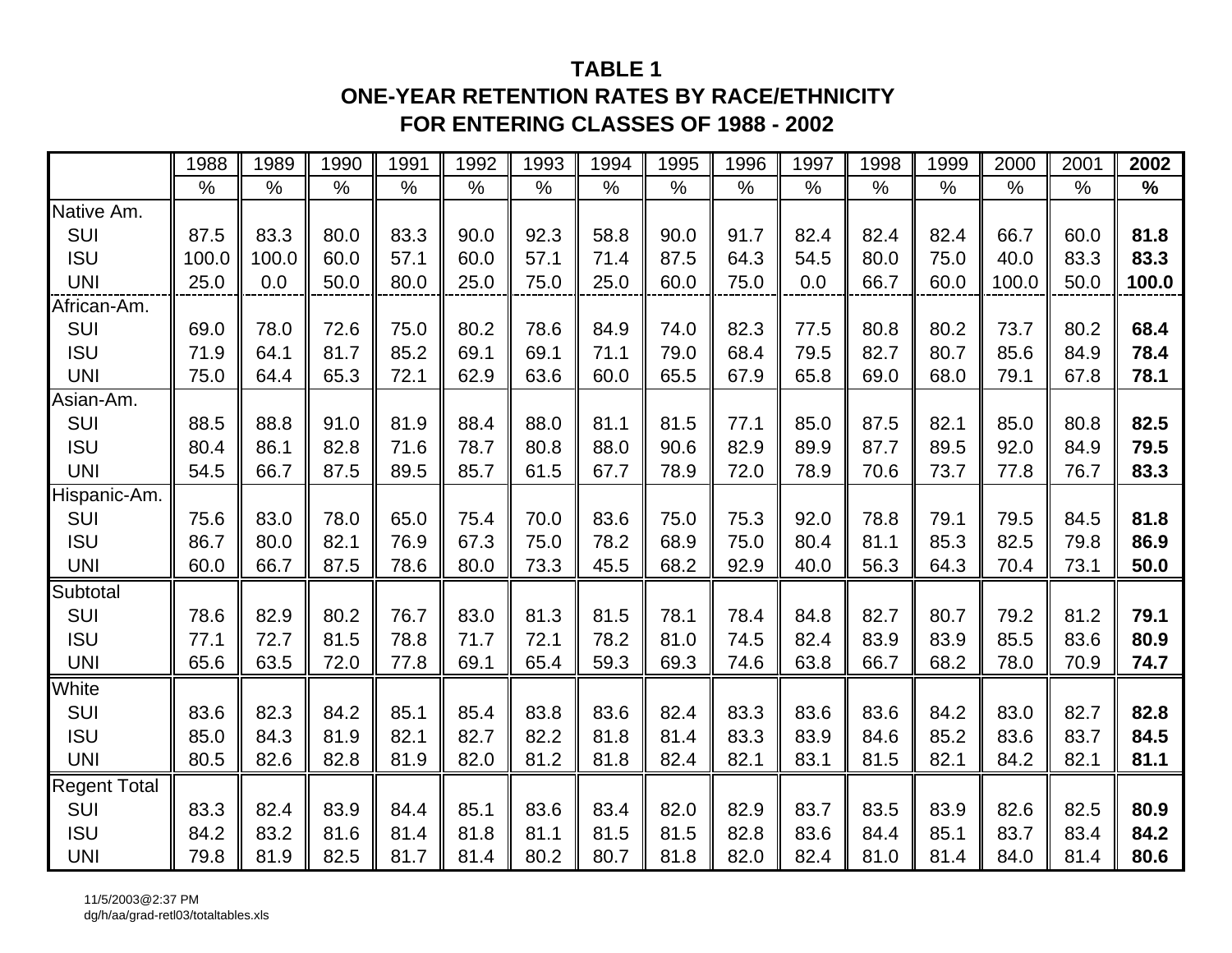### **TABLE 2ONE-YEAR RETENTION RATES BY HIGH SCHOOL RANK FOR ENTERING CLASSES OF 1988 - 2002**

|             | 1988 | 1989 | 1990 | 1991 | 1992 | 1993 | 1994 | 1995 | 1996 | 1997 | 1998 | 1999 | 2000 | 2001 | 2002 |
|-------------|------|------|------|------|------|------|------|------|------|------|------|------|------|------|------|
|             | %    | %    | %    | $\%$ | %    | $\%$ | %    | $\%$ | %    | %    | %    | $\%$ | %    | %    | $\%$ |
| 90 - 99%ile |      |      |      |      |      |      |      |      |      |      |      |      |      |      |      |
| <b>SUI</b>  | 91.0 | 89.4 | 91.1 | 91.3 | 90.9 | 89.2 | 90.4 | 90.1 | 91.3 | 92.6 | 91.7 | 91.6 | 92.3 | 92.0 | 91.1 |
| <b>ISU</b>  | 92.0 | 89.5 | 90.3 | 90.6 | 90.3 | 88.9 | 90.2 | 91.4 | 92.3 | 92.5 | 93.3 | 93.8 | 91.5 | 93.5 | 92.4 |
| UNI         | 90.7 | 90.2 | 92.9 | 90.6 | 93.1 | 91.4 | 93.0 | 92.8 | 92.5 | 91.7 | 89.5 | 90.9 | 92.1 | 93.0 | 93.0 |
| 80 - 89%ile |      |      |      |      |      |      |      |      |      |      |      |      |      |      |      |
| SUI         | 86.0 | 84.7 | 86.5 | 89.3 | 89.1 | 85.6 | 85.6 | 86.1 | 87.4 | 87.5 | 86.9 | 91.2 | 86.8 | 89.4 | 84.3 |
| <b>ISU</b>  | 88.5 | 86.3 | 84.5 | 85.8 | 86.9 | 85.1 | 86.7 | 80.7 | 86.8 | 87.5 | 86.9 | 90.2 | 87.1 | 88.3 | 87.1 |
| <b>UNI</b>  | 84.9 | 88.0 | 87.8 | 87.4 | 83.7 | 87.0 | 87.8 | 88.2 | 87.2 | 87.5 | 85.2 | 85.1 | 87.9 | 85.7 | 88.5 |
| 70 - 79%ile |      |      |      |      |      |      |      |      |      |      |      |      |      |      |      |
| SUI         | 83.6 | 83.4 | 84.9 | 87.3 | 81.5 | 81.8 | 83.1 | 80.2 | 83.7 | 83.3 | 85.5 | 84.4 | 83.4 | 81.0 | 81.5 |
| <b>ISU</b>  | 83.8 | 82.8 | 81.3 | 82.1 | 84.6 | 80.9 | 80.4 | 80.6 | 81.9 | 82.0 | 86.0 | 82.1 | 84.4 | 83.2 | 83.7 |
| <b>UNI</b>  | 80.7 | 82.2 | 81.3 | 79.4 | 86.0 | 80.2 | 84.3 | 83.2 | 81.4 | 84.3 | 85.6 | 80.8 | 87.8 | 82.7 | 79.1 |
| 60 - 69%ile |      |      |      |      |      |      |      |      |      |      |      |      |      |      |      |
| <b>SUI</b>  | 82.0 | 78.5 | 83.3 | 80.2 | 82.2 | 84.9 | 79.3 | 81.2 | 80.1 | 79.8 | 80.2 | 79.6 | 81.1 | 78.3 | 80.6 |
| <b>ISU</b>  | 79.4 | 78.2 | 77.0 | 75.7 | 76.3 | 75.8 | 77.0 | 79.6 | 80.2 | 79.2 | 83.1 | 82.0 | 79.6 | 77.7 | 79.8 |
| UNI         | 77.3 | 76.1 | 76.7 | 79.9 | 74.5 | 72.2 | 76.5 | 74.7 | 76.8 | 78.8 | 78.8 | 80.4 | 81.3 | 79.0 | 77.5 |
| 50 - 59%ile |      |      |      |      |      |      |      |      |      |      |      |      |      |      |      |
| <b>SUI</b>  | 76.8 | 74.7 | 75.5 | 77.4 | 80.6 | 77.6 | 80.6 | 78.8 | 75.5 | 79.1 | 78.3 | 78.5 | 75.6 | 74.0 | 78.5 |
| <b>ISU</b>  | 75.4 | 76.6 | 72.3 | 70.2 | 73.7 | 72.2 | 69.1 | 71.8 | 71.8 | 76.2 | 72.0 | 76.5 | 77.3 | 73.5 | 79.6 |
| <b>UNI</b>  | 75.0 | 78.1 | 77.8 | 70.8 | 77.0 | 70.9 | 70.4 | 75.9 | 75.0 | 73.9 | 73.1 | 74.0 | 71.7 | 69.0 | 71.7 |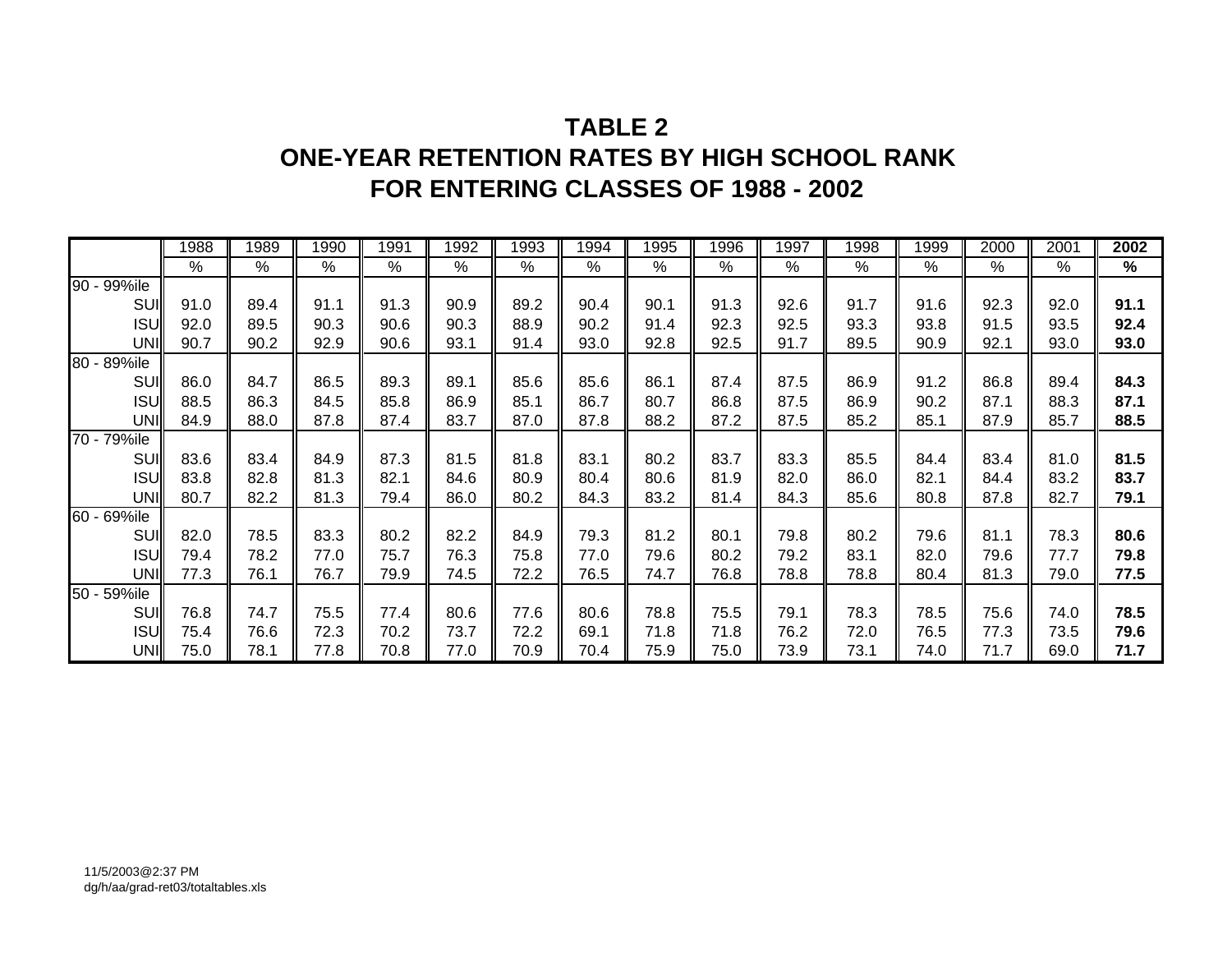### **TABLE 2ONE-YEAR RETENTION RATES BY HIGH SCHOOL RANK FOR ENTERING CLASSES OF 1988 - 2002**

|              | 1988          | 1989 | 1990 | 1991 | 1992 | 1993          | 1994 | 1995 | 1996  | 1997  | 1998  | 1999 | 2000  | 2001 | 2002          |
|--------------|---------------|------|------|------|------|---------------|------|------|-------|-------|-------|------|-------|------|---------------|
|              | $\frac{0}{0}$ | %    | %    | %    | %    | $\frac{0}{0}$ | $\%$ | $\%$ | $\%$  | $\%$  | %     | %    | $\%$  | $\%$ | $\frac{9}{6}$ |
| 40 - 49%ile  |               |      |      |      |      |               |      |      |       |       |       |      |       |      |               |
| SUI          | 70.8          | 74.1 | 72.7 | 74.5 | 80.0 | 79.1          | 78.3 | 70.8 | 74.9  | 76.0  | 76.1  | 73.6 | 67.7  | 74.2 | 72.8          |
| <b>ISU</b>   | 80.0          | 78.0 | 69.9 | 68.5 | 63.6 | 69.2          | 69.5 | 74.7 | 70.3  | 74.0  | 71.4  | 74.7 | 74.3  | 72.8 | 75.4          |
| UNI          | 68.6          | 71.3 | 69.4 | 74.2 | 64.7 | 67.9          | 68.8 | 73.8 | 78.0  | 73.8  | 66.7  | 72.2 | 80.0  | 73.5 | 67.8          |
| 30 - 39%ile  |               |      |      |      |      |               |      |      |       |       |       |      |       |      |               |
| <b>SUI</b>   | 66.7          | 59.4 | 64.1 | 66.2 | 85.1 | 68.7          | 76.3 | 74.0 | 62.5  | 69.2  | 67.9  | 74.4 | 68.2  | 69.0 | 68.8          |
| <b>ISU</b>   | 66.7          | 68.4 | 77.5 | 69.0 | 65.9 | 68.0          | 81.9 | 65.4 | 63.4  | 72.7  | 62.9  | 74.7 | 66.3  | 68.8 | 70.0          |
| UNI          | 52.5          | 63.9 | 82.4 | 85.2 | 64.3 | 70.6          | 56.7 | 62.2 | 70.3  | 65.7  | 65.2  | 61.5 | 62.5  | 74.5 | 75.6          |
| 20 - 29%ile  |               |      |      |      |      |               |      |      |       |       |       |      |       |      |               |
| SUI          | 59.0          | 55.8 | 60.0 | 73.1 | 70.0 | 81.3          | 62.5 | 65.7 | 77.8  | 75.0  | 85.2  | 72.4 | 69.6  | 77.8 | 72.7          |
| <b>ISU</b>   | 75.0          | 77.1 | 55.6 | 67.3 | 48.9 | 72.5          | 70.2 | 57.6 | 60.4  | 59.7  | 61.1  | 68.9 | 66.1  | 68.0 | 60.3          |
| UNI          | 47.1          | 61.5 | 46.7 | 83.3 | 16.7 | 71.4          | 40.0 | 80.0 | 50.0  | 55.6  | 50.0  | 72.7 | 62.5  | 71.4 | 66.7          |
| 00 - 19%ile  |               |      |      |      |      |               |      |      |       |       |       |      |       |      |               |
| <b>SUI</b>   | 66.7          | 70.4 | 76.5 | 50.0 | 55.6 | 70.0          | 81.3 | 55.6 | 75.0  | 83.3  | 100.0 | 50.0 | 55.6  | 0.0  | 100.0         |
| <b>ISU</b>   | 50.0          | 73.7 | 61.5 | 58.8 | 58.3 | 57.1          | 38.5 | 70.6 | 76.9  | 52.9  | 50.0  | 40.0 | 63.6  | 35.7 | 100.0         |
| <b>UNI</b>   | 37.5          | 40.0 | 71.4 | 50.0 | 0.0  | 50.0          | 0.0  | 50.0 | 75.0  | 50.0  | 100.0 | 33.3 | 83.3  | 75.0 | 66.7          |
| <b>NA</b>    |               |      |      |      |      |               |      |      |       |       |       |      |       |      |               |
| SUI          | 84.7          | 88.1 | 81.4 | 85.7 | 89.9 | 85.9          | 78.3 | 75.9 | 76.8  | 77.0  | 74.8  | 74.5 | 78.8  | 81.5 | 83.5          |
| <b>ISU</b>   | 0.0           | 0.0  | 0.0  | 0.0  | 0.0  | 0.0           | 0.0  | 0.0  | 100.0 | 100.0 | 40.0  | 66.7 | 100.0 | 50.0 | 0.0           |
| UNI          | 58.3          | 63.6 | 66.7 | 61.9 | 76.9 | 71.1          | 63.9 | 70.5 | 73.9  | 78.8  | 70.2  | 80.2 | 84.5  | 77.7 | 73.7          |
| <b>TOTAL</b> |               |      |      |      |      |               |      |      |       |       |       |      |       |      |               |
| SUI          | 83.3          | 82.4 | 83.9 | 84.4 | 85.1 | 83.6          | 83.4 | 82.0 | 82.9  | 83.7  | 83.5  | 83.9 | 82.6  | 82.5 | 82.5          |
| <b>ISU</b>   | 84.2          | 83.1 | 81.6 | 81.4 | 81.7 | 81.0          | 81.5 | 81.5 | 82.8  | 83.6  | 84.4  | 85.1 | 83.7  | 83.4 | 84.2          |
| UNI          | 79.8          | 81.9 | 82.5 | 81.7 | 81.4 | 80.2          | 80.7 | 81.8 | 82.0  | 82.4  | 81.0  | 81.4 | 84.0  | 81.4 | 80.6          |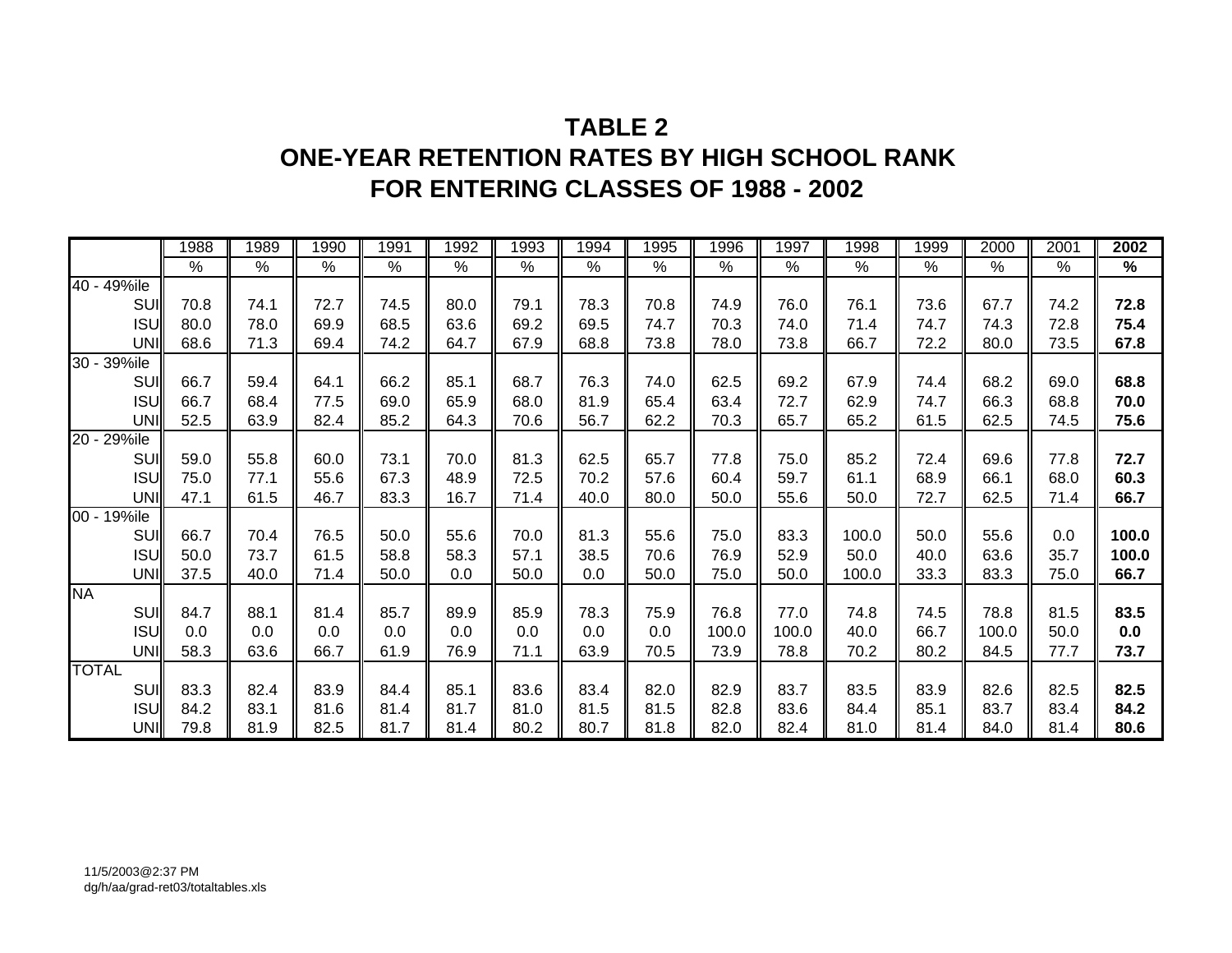### **TABLE 3**

### **ONE-YEAR RETENTION RATES BY ACT SCORE FOR ENTERING CLASSES OF 1988 - 2002**

|              | 1988  | 1989  | 1990  | 1991 | 1992  | 1993  | 1994 | 1995 | 1996  | 1997  | 1998 | 1999 | 2000 | 2001 | 2002 |
|--------------|-------|-------|-------|------|-------|-------|------|------|-------|-------|------|------|------|------|------|
|              | $\%$  | $\%$  | $\%$  | $\%$ | $\%$  | $\%$  | $\%$ | $\%$ | $\%$  | $\%$  | $\%$ | $\%$ | $\%$ | $\%$ | $\%$ |
| $32 - 36$    |       |       |       |      |       |       |      |      |       |       |      |      |      |      |      |
| <b>SUI</b>   | 81.8  | 91.3  | 90.0  | 89.7 | 92.2  | 92.9  | 89.3 | 91.4 | 92.8  | 92.6  | 88.4 | 88.6 | 90.9 | 93.7 | 93.0 |
| <b>ISU</b>   | 97.3  | 93.3  | 96.8  | 92.1 | 94.2  | 82.9  | 91.4 | 95.7 | 94.1  | 95.8  | 92.9 | 92.7 | 90.3 | 91.5 | 94.9 |
| <b>UNI</b>   | 100.0 | 100.0 | 100.0 | 92.9 | 100.0 | 100.0 | 88.2 | 91.7 | 100.0 | 100.0 | 95.2 | 83.3 | 93.3 | 92.9 | 93.3 |
| $27 - 31$    |       |       |       |      |       |       |      |      |       |       |      |      |      |      |      |
| SUI          | 85.7  | 87.5  | 85.4  | 88.3 | 90.2  | 84.2  | 86.9 | 86.5 | 87.0  | 87.6  | 85.7 | 88.0 | 86.1 | 86.4 | 83.6 |
| <b>ISU</b>   | 88.2  | 87.3  | 87.1  | 88.2 | 86.5  | 86.1  | 92.6 | 87.1 | 88.9  | 89.4  | 90.1 | 88.3 | 87.2 | 88.4 | 89.6 |
| <b>UNI</b>   | 88.4  | 89.1  | 88.5  | 88.8 | 88.9  | 85.2  | 88.7 | 89.7 | 84.8  | 89.3  | 87.3 | 87.0 | 92.4 | 87.7 | 88.0 |
| $22 -$<br>26 |       |       |       |      |       |       |      |      |       |       |      |      |      |      |      |
| <b>SUI</b>   | 83.9  | 82.8  | 84.8  | 85.2 | 85.1  | 83.4  | 83.4 | 82.1 | 82.3  | 83.6  | 83.9 | 84.1 | 82.7 | 83.3 | 84.2 |
| <b>ISU</b>   | 84.8  | 83.4  | 81.2  | 80.8 | 82.4  | 81.6  | 82.4 | 80.5 | 81.7  | 82.6  | 83.5 | 85.0 | 82.9 | 83.5 | 83.0 |
| <b>UNI</b>   | 80.2  | 85.2  | 84.3  | 83.7 | 83.3  | 82.4  | 82.9 | 82.8 | 84.6  | 83.4  | 80.2 | 81.4 | 84.4 | 83.9 | 81.1 |
| $19 -$<br>21 |       |       |       |      |       |       |      |      |       |       |      |      |      |      |      |
| SUI          | 83.0  | 79.1  | 83.3  | 81.6 | 81.1  | 84.3  | 82.3 | 77.9 | 80.1  | 80.0  | 80.7 | 81.4 | 80.4 | 77.0 | 77.2 |
| <b>ISU</b>   | 80.7  | 80.6  | 77.7  | 78.5 | 77.6  | 77.1  | 78.9 | 77.9 | 77.7  | 79.7  | 79.7 | 81.7 | 81.3 | 78.8 | 79.0 |
| <b>UNI</b>   | 76.4  | 76.5  | 78.1  | 78.1 | 77.3  | 77.5  | 76.0 | 80.2 | 78.2  | 79.8  | 79.7 | 80.9 | 81.8 | 77.9 | 81.0 |
| $1 - 18$     |       |       |       |      |       |       |      |      |       |       |      |      |      |      |      |
| SUI          | 77.2  | 76.0  | 77.7  | 72.2 | 76.9  | 76.2  | 73.3 | 71.3 | 71.4  | 75.7  | 74.8 | 74.7 | 73.4 | 72.6 | 68.2 |
| <b>ISU</b>   | 74.6  | 73.9  | 69.1  | 72.3 | 72.8  | 75.6  | 70.8 | 75.6 | 72.4  | 75.9  | 75.8 | 76.9 | 79.1 | 72.4 | 78.3 |
| <b>UNI</b>   | 71.1  | 68.3  | 74.4  | 72.2 | 72.9  | 68.6  | 66.2 | 68.8 | 69.3  | 69.5  | 73.8 | 74.2 | 72.4 | 70.2 | 67.7 |
| <b>NA</b>    |       |       |       |      |       |       |      |      |       |       |      |      |      |      |      |
| SUI          | 80.8  | 80.7  | 80.4  | 79.7 | 83.2  | 83.2  | 76.5 | 80.6 | 81.8  | 77.9  | 81.8 | 74.5 | 73.9 | 75.1 | 81.8 |
| <b>ISU</b>   | 72.3  | 71.7  | 73.2  | 71.2 | 77.7  | 71.8  | 70.5 | 73.3 | 77.4  | 71.3  | 72.9 | 84.0 | 78.4 | 75.6 | 77.6 |
| <b>UNI</b>   | 62.5  | 73.7  | 70.6  | 66.7 | 50.0  | 46.7  | 75.0 | 33.3 | 78.6  | 70.0  | 85.7 | 78.6 | 89.7 | 66.7 | 66.7 |
| <b>TOTAL</b> |       |       |       |      |       |       |      |      |       |       |      |      |      |      |      |
| SUI          | 83.3  | 82.4  | 83.9  | 84.4 | 85.1  | 83.6  | 83.4 | 82.0 | 82.9  | 83.7  | 83.5 | 83.9 | 82.6 | 82.5 | 82.5 |
| <b>ISU</b>   | 84.2  | 83.1  | 81.6  | 81.3 | 81.8  | 81.1  | 83.0 | 81.5 | 82.7  | 83.6  | 84.4 | 85.1 | 83.7 | 83.4 | 84.2 |
| UNI          | 79.8  | 81.9  | 82.5  | 81.7 | 81.4  | 80.2  | 80.7 | 81.8 | 82.0  | 82.4  | 81.0 | 81.4 | 84.0 | 81.4 | 80.6 |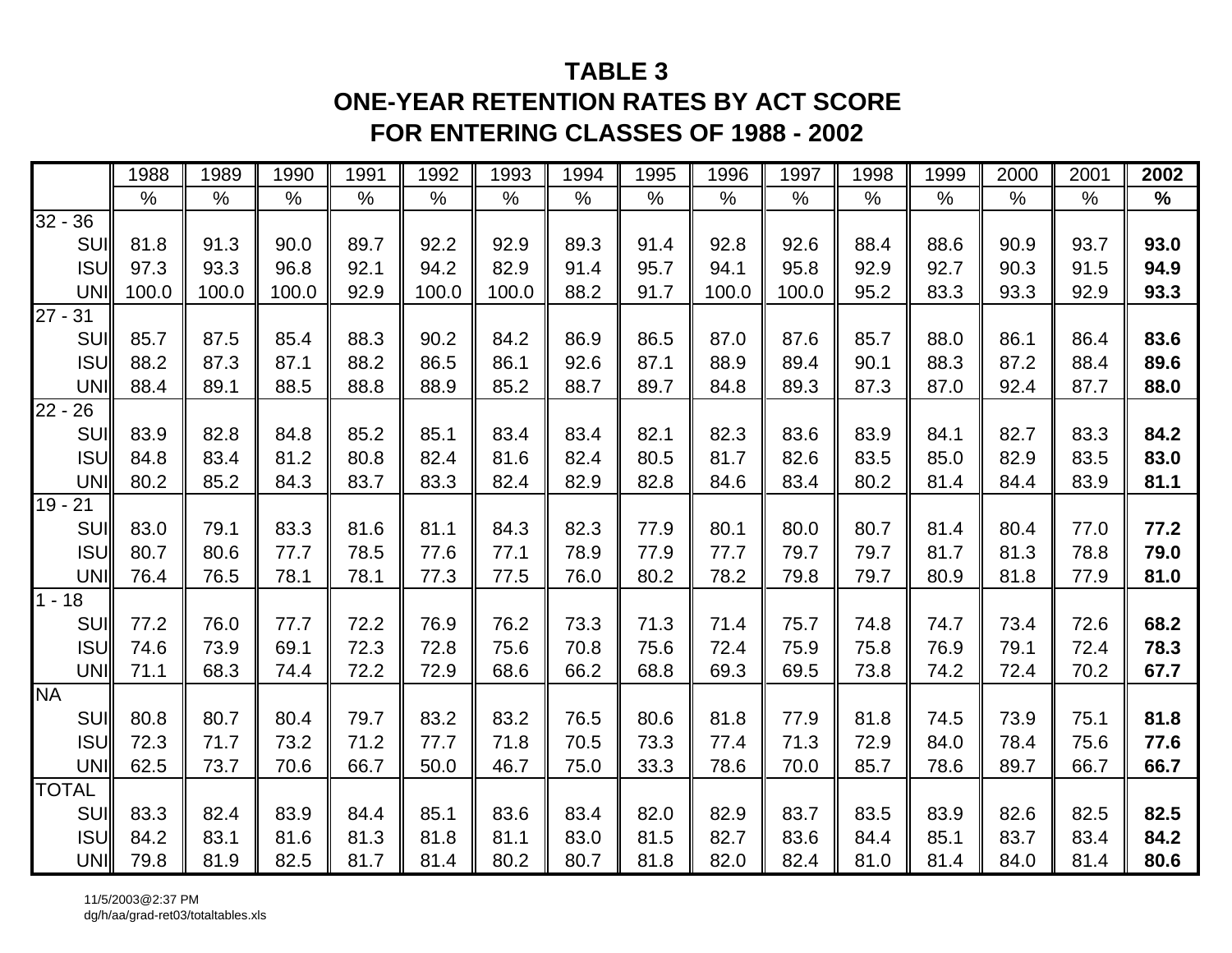### **TABLE 4ONE-YEAR RETENTION RATES BY FIRST-TERM GPA FOR ENTERING CLASSES OF 1988 - 2002**

|                  | 1988 | 1989 | 1990       | 1991          | 1992 | 1993 | 1994            | 1995       | 1996 | 1997          | 1998 | 1999 | 2000 | 2001 | 2002 |
|------------------|------|------|------------|---------------|------|------|-----------------|------------|------|---------------|------|------|------|------|------|
|                  | $\%$ | %    | $\sqrt{2}$ | $\frac{0}{0}$ | %    | %    | $\overline{\%}$ | $\sqrt{2}$ | $\%$ | $\frac{9}{6}$ | %    | $\%$ | %    | %    | $\%$ |
| 3.50<br>4.00     |      |      |            |               |      |      |                 |            |      |               |      |      |      |      |      |
| SUI              | 93.8 | 90.8 | 93.5       | 92.7          | 94.0 | 94.8 | 90.9            | 94.4       | 96.5 | 94.7          | 93.4 | 94.4 | 94.6 | 92.1 | 92.4 |
| <b>ISU</b>       | 93.6 | 94.3 | 91.0       | 91.8          | 93.7 | 90.8 | 93.3            | 94.6       | 96.2 | 92.9          | 94.8 | 93.9 | 95.3 | 94.4 | 92.7 |
| UNI              | 88.6 | 93.0 | 92.7       | 94.3          | 94.8 | 91.4 | 94.5            | 95.0       | 92.5 | 93.8          | 93.3 | 92.8 | 93.7 | 93.8 | 92.9 |
| 3.25<br>3.49     |      |      |            |               |      |      |                 |            |      |               |      |      |      |      |      |
| <b>SUI</b>       | 90.9 | 92.4 | 89.6       | 91.1          | 92.1 | 92.1 | 94.0            | 91.1       | 92.1 | 92.2          | 93.2 | 93.6 | 93.9 | 91.5 | 91.6 |
| <b>ISU</b>       | 93.2 | 91.8 | 89.5       | 91.4          | 94.8 | 91.2 | 93.4            | 92.0       | 92.8 | 93.3          | 92.5 | 93.2 | 90.6 | 91.8 | 92.3 |
| UNI              | 92.9 | 91.1 | 90.6       | 87.7          | 92.2 | 93.6 | 90.7            | 88.0       | 93.4 | 91.9          | 90.1 | 88.6 | 91.9 | 89.7 | 90.3 |
| 3.00<br>3.24     |      |      |            |               |      |      |                 |            |      |               |      |      |      |      |      |
| <b>SUI</b>       | 91.0 | 91.4 | 91.2       | 89.5          | 92.4 | 92.5 | 92.0            | 89.7       | 90.5 | 91.8          | 91.2 | 91.4 | 93.3 | 90.1 | 89.8 |
| <b>ISU</b>       | 92.7 | 91.7 | 92.8       | 91.7          | 90.6 | 89.9 | 92.0            | 92.0       | 90.8 | 91.8          | 91.9 | 92.5 | 88.6 | 88.9 | 90.9 |
| UNI              | 89.2 | 91.2 | 92.3       | 89.1          | 88.5 | 88.2 | 89.8            | 88.6       | 89.7 | 89.5          | 90.4 | 89.7 | 93.4 | 87.6 | 89.4 |
| $2.75 -$<br>2.99 |      |      |            |               |      |      |                 |            |      |               |      |      |      |      |      |
| SUI              | 92.4 | 87.7 | 89.5       | 91.1          | 91.3 | 88.8 | 91.6            | 91.4       | 91.7 | 90.9          | 91.8 | 90.0 | 90.7 | 87.7 | 88.7 |
| <b>ISU</b>       | 92.4 | 90.4 | 89.2       | 88.5          | 89.1 | 90.8 | 89.5            | 89.3       | 90.2 | 91.7          | 90.9 | 92.9 | 91.6 | 89.6 | 91.6 |
| UNI              | 92.7 | 91.1 | 89.6       | 87.5          | 91.7 | 85.1 | 90.2            | 90.9       | 88.5 | 87.4          | 83.1 | 90.8 | 91.3 | 91.6 | 88.2 |
| 2.74<br>2.50     |      |      |            |               |      |      |                 |            |      |               |      |      |      |      |      |
| SUI              | 91.0 | 88.5 | 91.5       | 91.3          | 90.6 | 89.6 | 88.9            | 87.9       | 89.2 | 89.0          | 89.8 | 90.4 | 88.0 | 87.0 | 87.8 |
| <b>ISU</b>       | 89.3 | 88.8 | 85.5       | 86.9          | 89.5 | 87.6 | 88.3            | 86.8       | 88.8 | 86.6          | 90.8 | 88.4 | 90.6 | 90.2 | 89.8 |
| <b>UNI</b>       | 88.0 | 89.4 | 87.3       | 88.0          | 88.8 | 88.0 | 89.5            | 87.5       | 88.9 | 88.6          | 87.9 | 90.0 | 90.1 | 89.2 | 85.8 |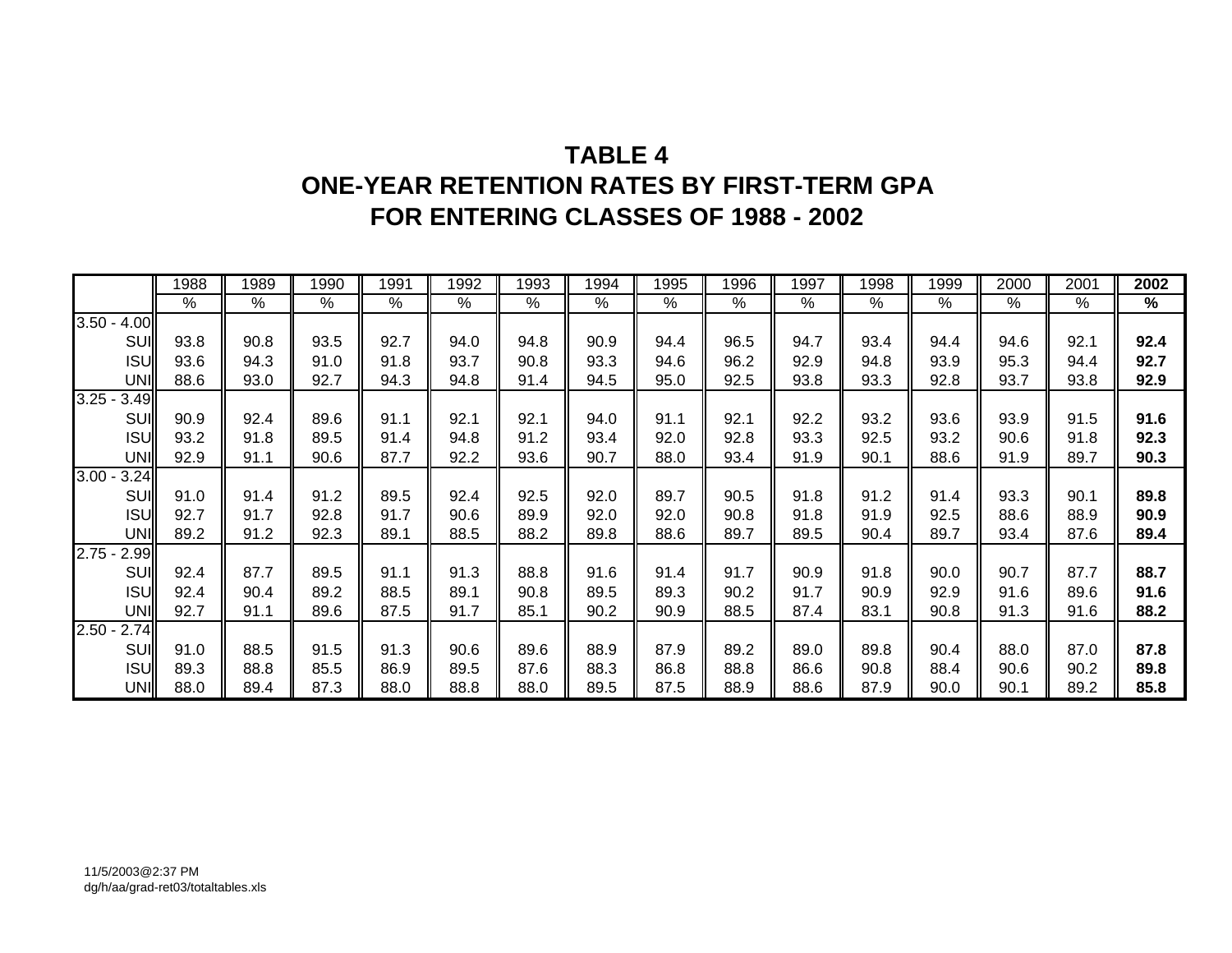### **TABLE 4ONE-YEAR RETENTION RATES BY FIRST-TERM GPA FOR ENTERING CLASSES OF 1988 - 2002**

|                  | 1988          | 1989 | 1990          | 1991 | 1992          | 1993          | 1994          | 1995 | 1996 | 1997          | 1998 | 1999          | 2000          | 2001 | 2002 |
|------------------|---------------|------|---------------|------|---------------|---------------|---------------|------|------|---------------|------|---------------|---------------|------|------|
|                  | $\frac{1}{2}$ | $\%$ | $\frac{9}{6}$ | %    | $\frac{9}{6}$ | $\frac{9}{6}$ | $\frac{9}{6}$ | %    | %    | $\frac{9}{6}$ | %    | $\frac{0}{0}$ | $\frac{9}{6}$ | %    |      |
| $2.25 - 2.49$    |               |      |               |      |               |               |               |      |      |               |      |               |               |      |      |
| SUI              | 87.8          | 85.1 | 88.8          | 88.5 | 85.3          | 85.3          | 87.2          | 88.7 | 86.8 | 87.6          | 87.2 | 85.2          | 86.7          | 84.5 | 82.4 |
| <b>ISU</b>       | 87.1          | 90.8 | 87.9          | 87.3 | 87.9          | 88.0          | 84.4          | 86.7 | 85.8 | 87.4          | 88.1 | 87.8          | 89.7          | 88.4 | 84.0 |
| UNI              | 87.0          | 85.5 | 89.1          | 89.3 | 87.0          | 83.5          | 88.3          | 87.8 | 83.7 | 89.6          | 85.4 | 81.6          | 84.3          | 84.6 | 75.4 |
| $2.00 -$<br>2.24 |               |      |               |      |               |               |               |      |      |               |      |               |               |      |      |
| SUI              | 85.3          | 86.0 | 86.3          | 83.1 | 86.0          | 85.9          | 84.4          | 83.3 | 80.6 | 84.0          | 81.3 | 85.3          | 80.4          | 81.1 | 78.2 |
| <b>ISU</b>       | 84.3          | 84.4 | 82.0          | 83.8 | 83.8          | 83.0          | 83.2          | 82.9 | 83.1 | 83.7          | 86.7 | 85.9          | 84.4          | 81.9 | 86.2 |
| UNI              | 79.1          | 78.7 | 83.0          | 87.0 | 82.6          | 79.8          | 81.0          | 85.0 | 87.9 | 84.3          | 79.4 | 80.1          | 85.7          | 78.6 | 71.4 |
| $1.00 -$<br>1.99 |               |      |               |      |               |               |               |      |      |               |      |               |               |      |      |
| SUI              | 63.0          | 54.3 | 55.7          | 61.8 | 64.4          | 56.1          | 56.2          | 51.2 | 58.2 | 55.5          | 56.3 | 51.4          | 53.0          | 50.9 | 51.3 |
| <b>ISU</b>       | 76.1          | 75.4 | 75.5          | 72.5 | 69.2          | 72.3          | 71.9          | 73.3 | 70.4 | 74.9          | 71.0 | 73.0          | 70.3          | 70.0 | 69.7 |
| UNI              | 66.6          | 65.4 | 70.3          | 52.2 | 58.9          | 63.7          | 58.0          | 65.3 | 64.7 | 63.8          | 66.0 | 62.5          | 67.7          | 56.8 | 64.1 |
| $0.00 -$<br>0.99 |               |      |               |      |               |               |               |      |      |               |      |               |               |      |      |
| <b>SUI</b>       | 6.7           | 12.1 | 15.1          | 14.6 | 19.0          | 6.8           | 8.9           | 9.8  | 10.6 | 12.3          | 10.0 | 11.1          | 20.8          | 14.8 | 6.5  |
| <b>ISUI</b>      | 34.1          | 21.4 | 27.7          | 29.5 | 28.3          | 23.9          | 26.0          | 19.6 | 20.6 | 29.5          | 25.0 | 27.1          | 21.1          | 28.3 | 27.8 |
| UNI              | 15.4          | 17.5 | 11.0          | 4.3  | 11.1          | 5.8           | 2.4           | 8.4  | 9.8  | 5.1           | 4.2  | 11.9          | 9.8           | 12.0 | 16.4 |
| <b>NA</b>        |               |      |               |      |               |               |               |      |      |               |      |               |               |      |      |
| SUI              | 4.1           | 13.0 | 13.0          | 5.6  | 26.0          | 28.1          | 23.8          | 18.4 | 17.7 | 18.2          | 16.2 | 15.9          | 13.8          | 66.7 | 62.0 |
| <b>ISU</b>       | 67.9          | 61.9 | 14.0          | 17.0 | 12.8          | 13.5          | 11.5          | 18.0 | 15.8 | 10.6          | 22.4 | 17.9          | 26.1          | 57.8 | 59.2 |
| UNI              | 0.0           | 0.0  | 0.0           | 0.0  | 0.0           | 0.0           | 0.0           | 0.0  | 0.0  | 0.0           | 0.0  | 0.0           | 0.0           | 0.0  | 0.0  |
| <b>TOTAL</b>     |               |      |               |      |               |               |               |      |      |               |      |               |               |      |      |
| SUI              | 83.3          | 82.4 | 83.9          | 84.4 | 85.1          | 83.6          | 83.4          | 82.0 | 82.9 | 83.7          | 83.5 | 83.9          | 82.6          | 82.5 | 82.5 |
| <b>ISUI</b>      | 84.2          | 83.1 | 81.6          | 81.3 | 81.8          | 81.1          | 81.5          | 81.5 | 82.7 | 83.6          | 84.4 | 85.1          | 83.7          | 83.4 | 84.2 |
| UNI              | 79.8          | 81.9 | 82.5          | 81.7 | 81.4          | 80.2          | 80.7          | 81.8 | 82.0 | 82.4          | 81.0 | 81.4          | 84.0          | 81.4 | 80.6 |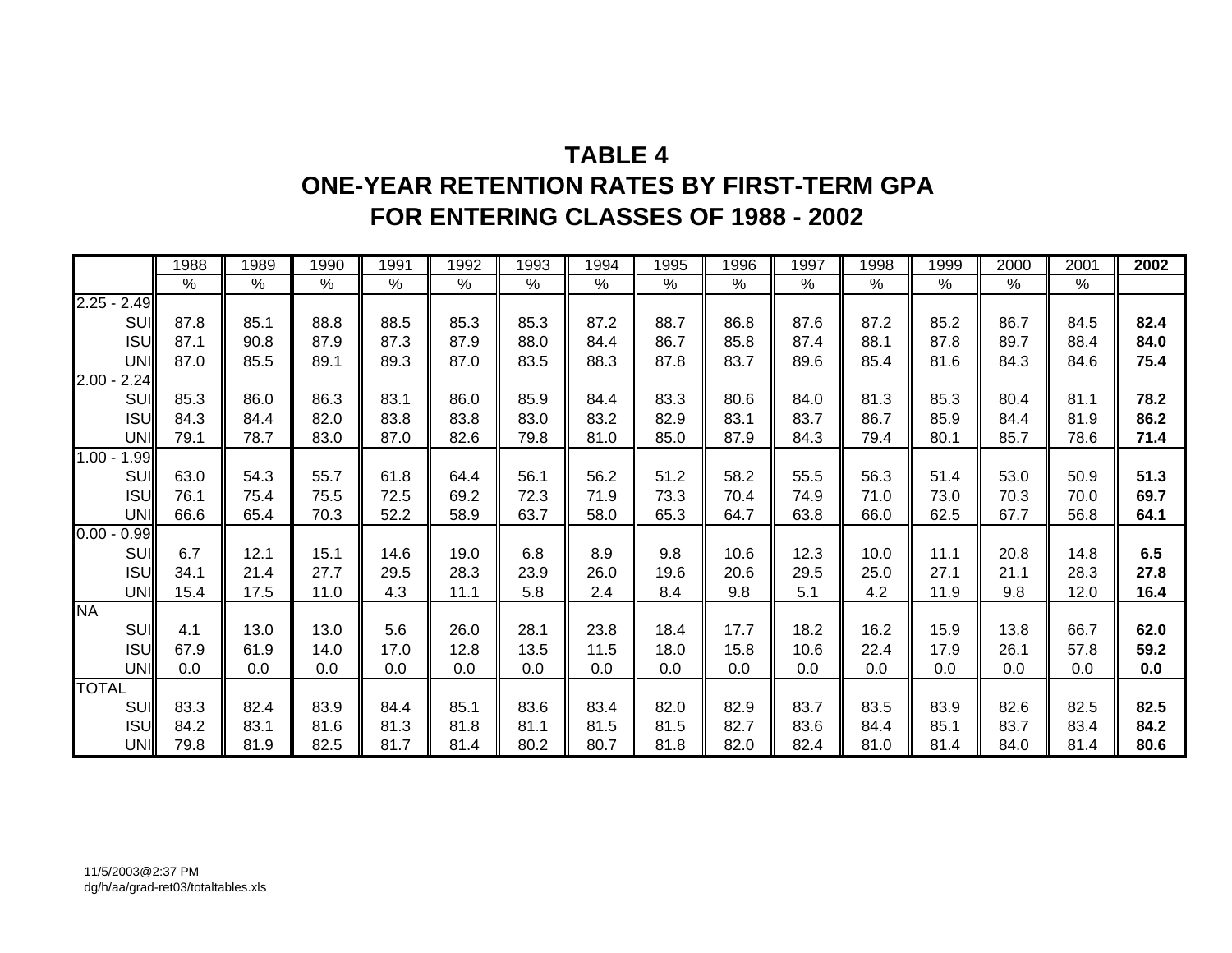## **TABLE 5ONE-YEAR RETENTION RATES BY GENDER FOR ENTERING CLASSES OF 1988 - 2002**

|              | 1988          | 1989 | 1990 | 991  | 1992 | 1993          | 1994 | 1995 | 1996 | 1997 | 1998 | 1999 | 2000 | 2001 | 2002          |
|--------------|---------------|------|------|------|------|---------------|------|------|------|------|------|------|------|------|---------------|
|              | $\frac{0}{0}$ | %    | %    | $\%$ | %    | $\frac{0}{0}$ | %    | $\%$ | %    | %    | %    | %    | %    | $\%$ | $\frac{9}{6}$ |
| <b>WOMEN</b> |               |      |      |      |      |               |      |      |      |      |      |      |      |      |               |
| SUI          | 83.6          | 83.6 | 84.6 | 84.4 | 85.4 | 83.8          | 83.4 | 81.8 | 81.8 | 83.7 | 84.2 | 85.4 | 82.8 | 83.6 | 82.9          |
| <b>ISU</b>   | 84.9          | 82.4 | 83.1 | 83.6 | 82.5 | 82.0          | 82.5 | 82.1 | 83.4 | 83.9 | 85.5 | 85.5 | 84.6 | 84.7 | 83.9          |
| UNI          | 79.3          | 81.3 | 81.5 | 81.5 | 81.5 | 80.3          | 81.8 | 81.3 | 81.0 | 82.0 | 81.8 | 80.8 | 83.5 | 83.2 | 81.2          |
|              |               |      |      |      |      |               |      |      |      |      |      |      |      |      |               |
| <b>MEN</b>   |               |      |      |      |      |               |      |      |      |      |      |      |      |      |               |
| SUI          | 83.0          | 81.1 | 83.0 | 84.5 | 84.8 | 83.4          | 83.5 | 82.2 | 84.4 | 83.7 | 82.7 | 81.9 | 82.4 | 81.1 | 82.1          |
| <b>ISU</b>   | 83.7          | 83.7 | 80.4 | 79.8 | 81.2 | 80.4          | 80.8 | 81.0 | 82.3 | 83.4 | 83.5 | 84.7 | 83.0 | 82.4 | 84.5          |
| UNI          | 80.5          | 82.9 | 83.9 | 82.1 | 81.2 | 80.0          | 78.9 | 82.6 | 83.5 | 83.1 | 79.6 | 82.3 | 84.8 | 78.5 | 79.5          |
|              |               |      |      |      |      |               |      |      |      |      |      |      |      |      |               |
| <b>TOTAL</b> |               |      |      |      |      |               |      |      |      |      |      |      |      |      |               |
| SUI          | 83.3          | 82.4 | 83.9 | 84.4 | 85.1 | 83.6          | 83.4 | 82.0 | 82.9 | 83.7 | 83.5 | 83.9 | 82.6 | 82.5 | 82.5          |
| <b>ISU</b>   | 84.2          | 83.2 | 81.6 | 81.4 | 81.8 | 81.1          | 81.5 | 81.5 | 82.8 | 83.6 | 84.4 | 85.1 | 83.7 | 83.4 | 84.2          |
| UNI          | 79.8          | 81.9 | 82.5 | 81.7 | 81.4 | 80.2          | 80.7 | 81.8 | 82.0 | 82.4 | 81.0 | 81.4 | 84.0 | 81.4 | 80.6          |
|              |               |      |      |      |      |               |      |      |      |      |      |      |      |      |               |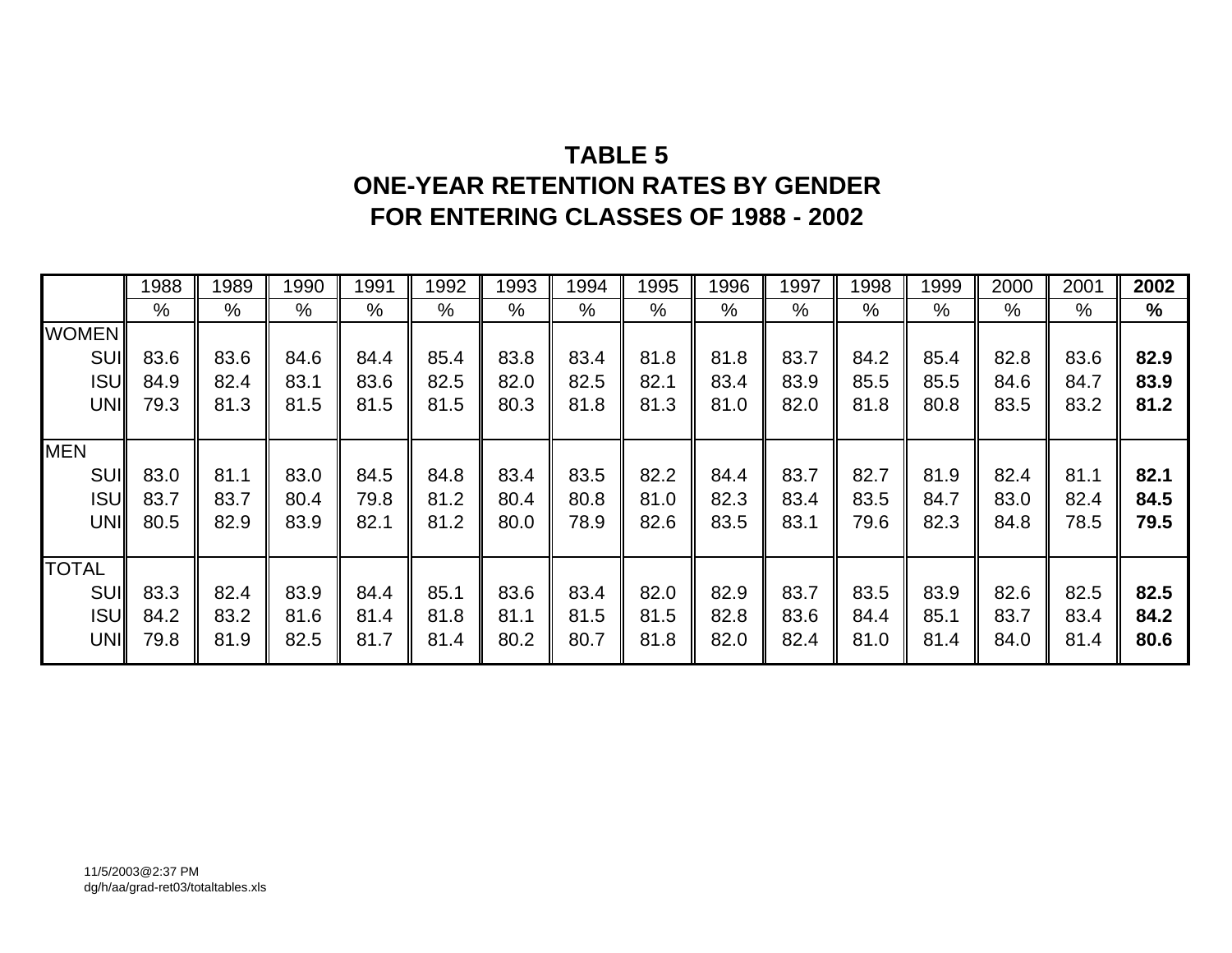## **TABLE 6ONE-YEAR RETENTION RATES BY RESIDENCE FOR ENTERING CLASSES OF 1988 - 2002**

|                    | 1988 | 1989 | 1990          | 1991 | 1992 | 1993 | 1994 | 1995 | 1996 | 1997 | 1998 | 1999 | 2000 | 2001 | 2002 |
|--------------------|------|------|---------------|------|------|------|------|------|------|------|------|------|------|------|------|
|                    | %    | %    | $\frac{0}{0}$ | $\%$ | %    | $\%$ | $\%$ | $\%$ | %    | %    | $\%$ | %    | %    | %    | $\%$ |
| <b>RESIDENT</b>    |      |      |               |      |      |      |      |      |      |      |      |      |      |      |      |
| <b>SUII</b>        | 83.2 | 82.2 | 83.5          | 83.4 | 84.1 | 83.8 | 83.6 | 80.7 | 83.3 | 83.8 | 83.0 | 77.3 | 82.2 | 83.0 | 83.5 |
| <b>ISUI</b>        | 85.7 | 84.7 | 82.4          | 82.0 | 83.6 | 82.3 | 82.1 | 81.9 | 83.4 | 83.6 | 85.1 | 85.4 | 84.3 | 84.0 | 84.9 |
| UNI                | 79.7 | 82.3 | 82.9          | 82.0 | 81.8 | 80.4 | 81.1 | 82.0 | 82.1 | 82.7 | 81.7 | 81.8 | 84.3 | 82.4 | 81.7 |
|                    |      |      |               |      |      |      |      |      |      |      |      |      |      |      |      |
| <b>NONRESIDENT</b> |      |      |               |      |      |      |      |      |      |      |      |      |      |      |      |
| SUI                | 83.4 | 82.8 | 84.6          | 86.3 | 86.9 | 83.3 | 83.2 | 84.2 | 82.2 | 83.6 | 84.6 | 88.4 | 83.3 | 81.8 | 81.1 |
| <b>ISUI</b>        | 79.2 | 78.3 | 78.7          | 79.8 | 77.6 | 78.4 | 80.0 | 80.3 | 81.0 | 83.6 | 82.2 | 84.3 | 82.0 | 82.1 | 82.6 |
| UNI                | 81.8 | 65.2 | 66.7          | 72.9 | 71.0 | 75.0 | 72.8 | 77.7 | 80.0 | 76.3 | 65.2 | 73.2 | 78.5 | 66.4 | 64.4 |
|                    |      |      |               |      |      |      |      |      |      |      |      |      |      |      |      |
| <b>TOTAL</b>       |      |      |               |      |      |      |      |      |      |      |      |      |      |      |      |
| <b>SUI</b>         | 83.3 | 82.4 | 83.9          | 84.4 | 85.1 | 83.6 | 83.4 | 82.0 | 82.9 | 83.7 | 83.5 | 83.9 | 82.6 | 82.5 | 82.5 |
| <b>ISUI</b>        | 84.2 | 83.2 | 81.6          | 81.4 | 81.8 | 81.1 | 81.5 | 81.5 | 82.8 | 83.6 | 84.4 | 85.1 | 83.7 | 83.4 | 84.2 |
| UNI                | 79.8 | 81.9 | 82.5          | 81.7 | 81.4 | 80.2 | 80.7 | 81.8 | 82.0 | 82.4 | 81.0 | 81.4 | 84.0 | 81.4 | 80.6 |
|                    |      |      |               |      |      |      |      |      |      |      |      |      |      |      |      |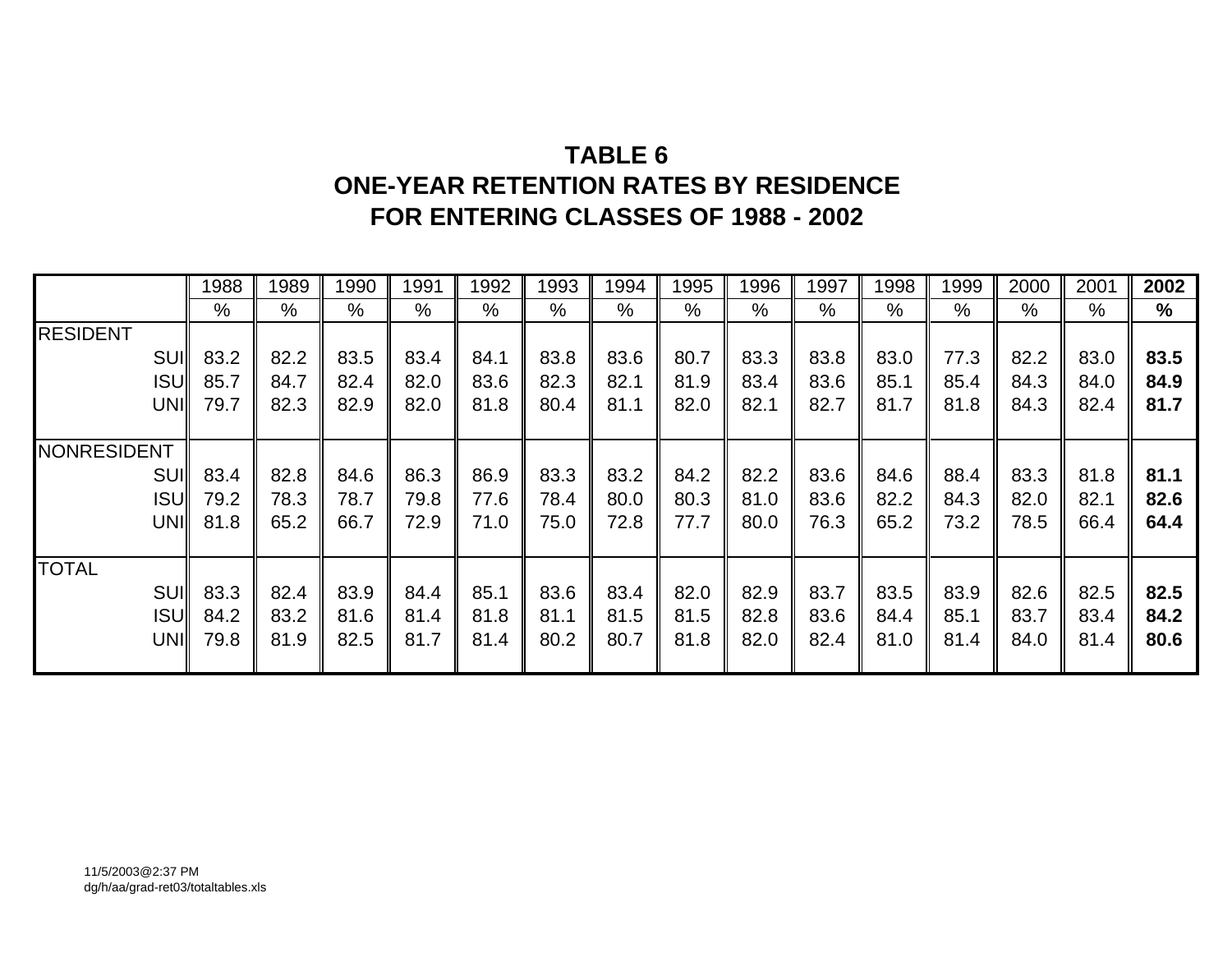#### **TABLE 7**

### **TWO-YEAR RETENTION RATES BY RACE/ETHNICITYFOR ENTERING CLASSES OF 1988 - 2001**

|                        | 1988          | 1989 | 1990 | 1991 | 1992          | 1993          | 1994 | 1995 | 1996          | 1997 | 1998 | 1999 | 2000 | 2001          |
|------------------------|---------------|------|------|------|---------------|---------------|------|------|---------------|------|------|------|------|---------------|
|                        | $\frac{0}{0}$ | $\%$ | $\%$ | $\%$ | $\frac{0}{0}$ | $\frac{0}{0}$ | $\%$ | $\%$ | $\frac{0}{0}$ | $\%$ | $\%$ | $\%$ | $\%$ | $\frac{9}{6}$ |
| <b>Native American</b> |               |      |      |      |               |               |      |      |               |      |      |      |      |               |
| SUI                    | 75.0          | 66.7 | 60.0 | 83.3 | 90.0          | 76.9          | 41.2 | 80.0 | 91.7          | 82.4 | 76.5 | 58.8 | 50.0 | 60.0          |
| <b>ISU</b>             | 75.0          | 71.4 | 0.0  | 57.1 | 40.0          | 42.9          | 71.4 | 75.0 | 50.0          | 63.6 | 70.0 | 56.3 | 30.0 | 66.7          |
| <b>UNI</b>             | 25.0          | 0.0  | 50.0 | 40.0 | 25.0          | 75.0          | 0.0  | 60.0 | 50.0          | 0.0  | 50.0 | 40.0 | 66.7 | 0.0           |
| African-American       |               |      |      |      |               |               |      |      |               |      |      |      |      |               |
| <b>SUI</b>             | 66.7          | 67.9 | 57.5 | 62.5 | 62.6          | 72.9          | 72.1 | 68.0 | 80.6          | 69.0 | 67.7 | 67.0 | 61.6 | 61.5          |
| <b>ISU</b>             | 53.3          | 54.1 | 70.6 | 67.2 | 52.5          | 53.6          | 56.7 | 62.9 | 54.7          | 58.1 | 65.4 | 68.3 | 71.2 | 64.4          |
| <b>UNI</b>             | 50.0          | 62.2 | 59.2 | 58.1 | 48.6          | 54.5          | 50.0 | 55.2 | 53.6          | 44.7 | 59.5 | 60.0 | 61.2 | 54.2          |
| Asian-American         |               |      |      |      |               |               |      |      |               |      |      |      |      |               |
| <b>SUI</b>             | 82.8          | 67.4 | 82.0 | 78.1 | 78.6          | 79.6          | 74.6 | 76.8 | 69.3          | 78.5 | 84.8 | 70.9 | 74.0 | 69.2          |
| <b>ISU</b>             | 73.2          | 76.4 | 75.9 | 73.0 | 73.4          | 69.9          | 77.3 | 76.6 | 70.7          | 82.8 | 80.2 | 72.1 | 75.2 | 73.3          |
| <b>UNI</b>             | 45.5          | 80.0 | 62.5 | 78.9 | 78.6          | 50.0          | 61.3 | 78.9 | 60.0          | 68.4 | 58.8 | 68.4 | 77.8 | 80.0          |
| Hispanic-American      |               |      |      |      |               |               |      |      |               |      |      |      |      |               |
| SUI                    | 56.1          | 70.2 | 72.0 | 60.0 | 73.7          | 60.0          | 71.2 | 65.3 | 62.3          | 81.3 | 68.2 | 70.9 | 73.5 | 73.6          |
| <b>ISU</b>             | 62.2          | 61.8 | 60.7 | 51.9 | 59.6          | 66.1          | 63.6 | 55.6 | 61.7          | 74.5 | 73.6 | 73.3 | 71.8 | 72.7          |
| <b>UNI</b>             | 50.0          | 50.0 | 87.5 | 64.3 | 46.7          | 60.0          | 36.4 | 59.1 | 78.6          | 40.0 | 50.0 | 42.9 | 66.7 | 50.0          |
| Subtotal               |               |      |      |      |               |               |      |      |               |      |      |      |      |               |
| SUI                    | 71.4          | 68.1 | 68.9 | 70.0 | 72.6          | 72.9          | 71.1 | 71.8 | 70.8          | 77.0 | 74.4 | 69.1 | 68.8 | 68.3          |
| <b>ISU</b>             | 60.0          | 61.0 | 69.0 | 65.5 | 60.3          | 58.5          | 65.4 | 66.5 | 61.4          | 70.1 | 72.2 | 69.9 | 71.5 | 69.7          |
| <b>UNI</b>             | 47.5          | 62.2 | 62.7 | 63.0 | 52.9          | 55.1          | 50.0 | 62.7 | 60.6          | 49.3 | 56.8 | 58.0 | 66.1 | 59.0          |
| White                  |               |      |      |      |               |               |      |      |               |      |      |      |      |               |
| SUI                    | 75.5          | 75.1 | 77.0 | 78.1 | 76.5          | 75.9          | 76.7 | 76.4 | 75.9          | 76.4 | 76.2 | 75.9 | 75.5 | 73.3          |
| <b>ISU</b>             | 75.4          | 74.6 | 72.3 | 72.4 | 73.1          | 72.3          | 72.2 | 73.8 | 75.4          | 75.5 | 77.2 | 77.3 | 75.1 | 74.8          |
| <b>UNI</b>             | 73.4          | 74.4 | 74.4 | 72.6 | 72.7          | 74.4          | 73.3 | 74.0 | 75.1          | 74.6 | 74.5 | 73.8 | 76.7 | 74.2          |
| <b>Regent Total</b>    |               |      |      |      |               |               |      |      |               |      |      |      |      |               |
| <b>SUI</b>             | 75.3          | 74.6 | 76.3 | 77.5 | 76.1          | 75.7          | 76.2 | 75.9 | 75.5          | 76.4 | 76.0 | 75.3 | 74.8 | 72.6          |
| <b>ISU</b>             | 74.3          | 73.2 | 71.7 | 71.5 | 72.1          | 70.8          | 71.8 | 73.3 | 74.4          | 75.1 | 76.5 | 76.8 | 74.7 | 74.0          |
| <b>UNI</b>             | 72.3          | 73.8 | 73.9 | 72.0 | 71.9          | 73.2          | 72.1 | 73.4 | 74.6          | 73.8 | 73.8 | 72.9 | 76.0 | 73.4          |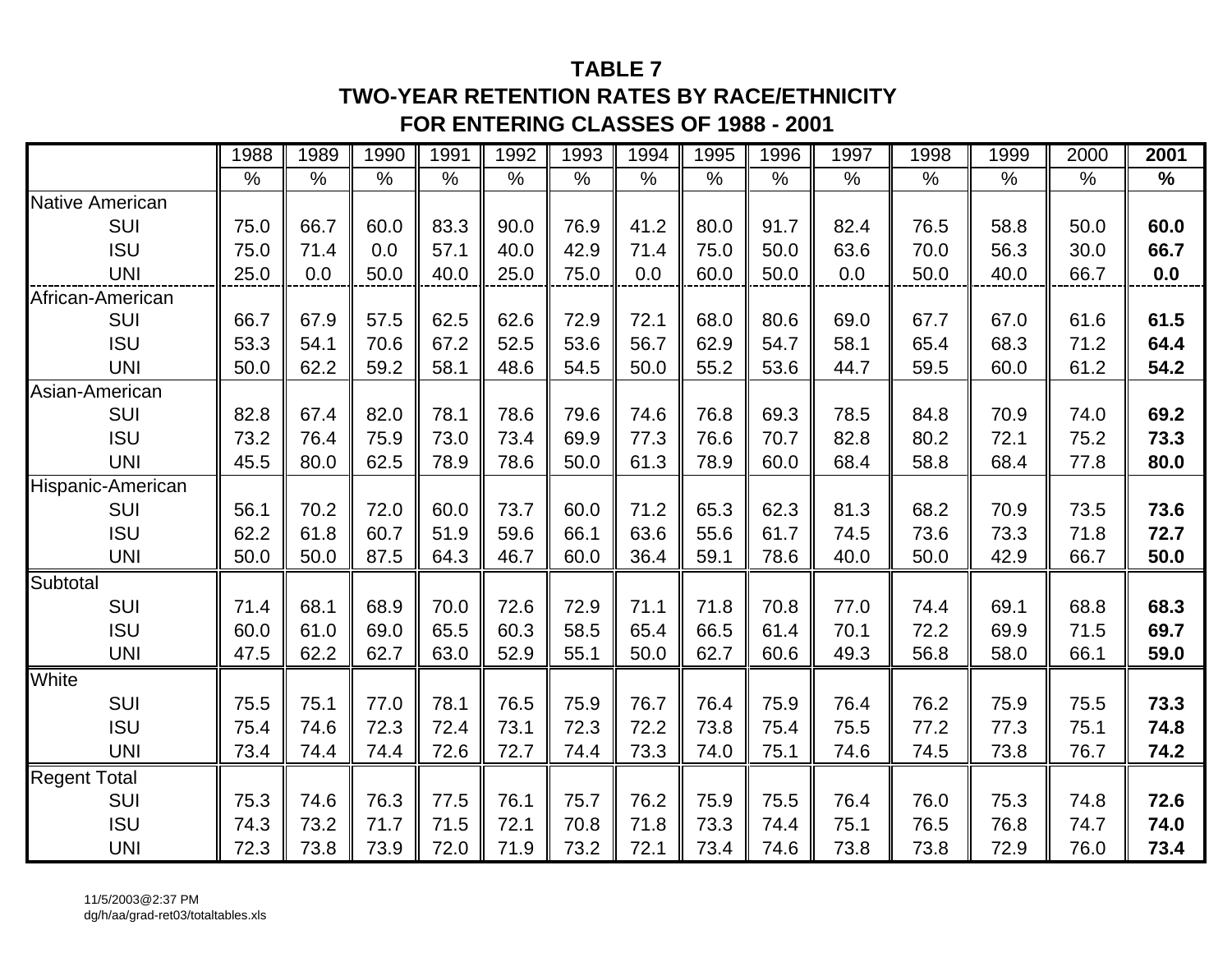### **TABLE 8 FOUR-YEAR GRADUATION RATES BY RACE/ETHNICITY FOR ENTERING CLASSES OF 1988 - 1999**

|                          | 1988 | 1989 | 1990 | 1991 | 1992 | 1993 | 1994 | 1995 | 1996 | 1997 | 1998 | 1999 |
|--------------------------|------|------|------|------|------|------|------|------|------|------|------|------|
|                          | %    | %    | %    | %    | %    | %    | %    | %    | %    | %    | %    | %    |
| Native Am.               |      |      |      |      |      |      |      |      |      |      |      |      |
| <b>SUI</b>               | 12.5 | 16.7 | 20.0 | 33.3 | 40.0 | 38.5 | 0.0  | 10.0 | 41.7 | 35.3 | 29.4 | 5.9  |
| <b>ISU</b>               | 25.0 | 42.9 | 0.0  | 0.0  | 0.0  | 14.3 | 14.3 | 25.0 | 21.4 | 27.3 | 0.0  | 18.8 |
| <b>UNI</b>               | 0.0  | 0.0  | 0.0  | 0.0  | 0.0  | 0.0  | 0.0  | 0.0  | 25.0 | 0.0  | 0.0  | 20.0 |
| African-Am.              |      |      |      |      |      |      |      |      |      |      |      |      |
| SUI                      | 11.9 | 16.5 | 8.8  | 12.5 | 14.3 | 15.7 | 22.1 | 16.0 | 27.4 | 9.9  | 14.1 | 18.7 |
| <b>ISU</b><br><b>UNI</b> | 5.2  | 6.6  | 9.2  | 5.7  | 8.6  | 9.4  | 7.2  | 9.7  | 15.8 | 13.7 | 15.4 | 16.6 |
|                          | 0.0  | 2.2  | 4.1  | 4.7  | 8.6  | 9.1  | 2.5  | 3.4  | 3.6  | 7.9  | 14.3 | 8.0  |
| Asian-Am.                |      |      |      |      |      |      |      |      |      |      |      |      |
| SUI                      | 23.0 | 21.3 | 24.7 | 25.7 | 25.9 | 25.0 | 27.9 | 21.9 | 22.1 | 34.6 | 27.7 | 29.1 |
| <b>ISU</b>               | 10.7 | 15.3 | 8.6  | 13.5 | 12.8 | 15.1 | 17.3 | 23.4 | 18.3 | 22.2 | 18.5 | 20.9 |
| <b>UNI</b>               | 9.1  | 13.3 | 12.5 | 21.1 | 21.4 | 3.8  | 29.0 | 31.6 | 24.0 | 15.8 | 23.5 | 26.3 |
| Hispanic-Am.             |      |      |      |      |      |      |      |      |      |      |      |      |
| SUI                      | 9.8  | 23.4 | 22.0 | 27.5 | 29.8 | 30.0 | 24.7 | 22.2 | 19.5 | 40.0 | 31.8 | 24.4 |
| <b>ISU</b>               | 11.1 | 18.2 | 17.9 | 9.6  | 3.8  | 14.3 | 21.8 | 8.9  | 20.0 | 17.6 | 11.3 | 24.0 |
| <b>UNI</b>               | 0.0  | 8.3  | 37.5 | 0.0  | 13.3 | 6.7  | 0.0  | 9.1  | 14.3 | 0.0  | 18.8 | 0.0  |
| Subtotal                 |      |      |      |      |      |      |      |      |      |      |      |      |
| <b>SUI</b>               | 15.9 | 19.5 | 17.1 | 22.0 | 23.3 | 24.3 | 23.8 | 19.8 | 23.4 | 29.6 | 24.6 | 23.5 |
| <b>ISU</b>               | 7.9  | 11.4 | 10.0 | 8.6  | 9.0  | 11.4 | 14.1 | 15.1 | 17.9 | 18.0 | 14.9 | 19.6 |
| <b>UNI</b>               | 1.6  | 5.4  | 9.3  | 7.4  | 11.8 | 6.4  | 11.6 | 12.0 | 14.1 | 8.7  | 16.0 | 11.4 |
| White                    |      |      |      |      |      |      |      |      |      |      |      |      |
| SUI                      | 31.0 | 31.5 | 34.5 | 33.0 | 33.2 | 35.4 | 35.3 | 36.9 | 39.1 | 38.4 | 36.8 | 39.2 |
| <b>ISU</b>               | 22.4 | 21.3 | 19.6 | 20.7 | 21.6 | 22.8 | 24.3 | 25.5 | 28.5 | 27.5 | 30.3 | 32.2 |
| <b>UNI</b>               | 29.1 | 25.8 | 24.9 | 24.9 | 26.8 | 28.1 | 29.8 | 31.0 | 34.2 | 29.6 | 29.9 | 34.4 |
| <b>Regent Total</b>      |      |      |      |      |      |      |      |      |      |      |      |      |
| <b>SUI</b>               | 30.4 | 30.7 | 32.9 | 32.3 | 32.3 | 34.6 | 34.3 | 35.3 | 37.8 | 37.6 | 35.8 | 37.7 |
| <b>ISU</b>               | 21.5 | 20.3 | 19.0 | 20.6 | 21.7 | 22.3 | 24.0 | 25.1 | 28.4 | 27.0 | 29.2 | 31.4 |
| <b>UNI</b>               | 27.8 | 24.9 | 24.3 | 24.1 | 26.2 | 27.1 | 29.0 | 30.1 | 33.4 | 28.8 | 29.5 | 33.5 |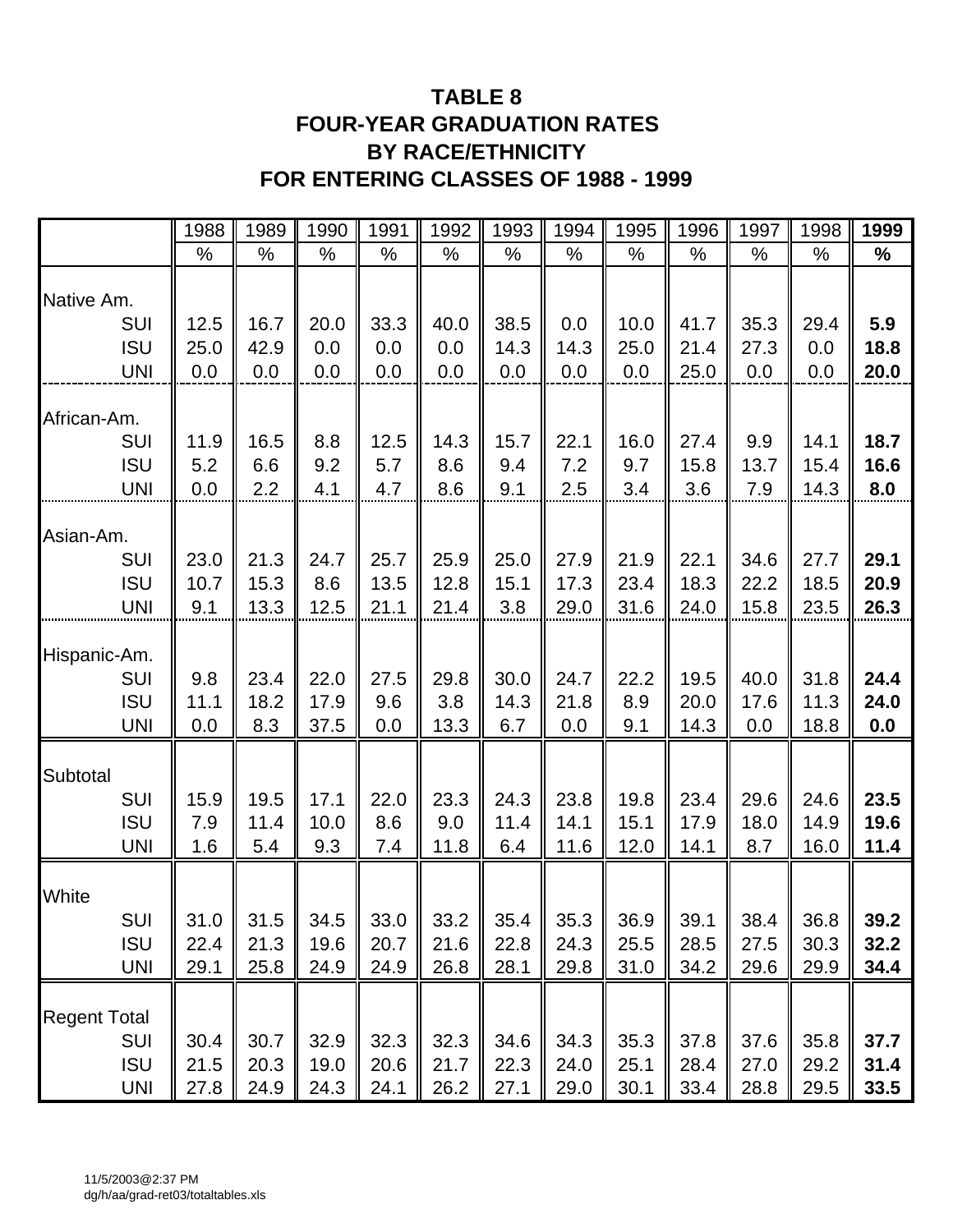### **TABLE 9 SIX-YEAR GRADUATION RATES BY RACE/ETHNICITY FOR ENTERING CLASSES OF 1988 - 1997**

|                     | 1988 | 1989 | 1990 | 1991 | 1992 | 1993 | 1994 | 1995 | 1996 | 1997 |
|---------------------|------|------|------|------|------|------|------|------|------|------|
|                     | %    | %    | %    | %    | %    | %    | $\%$ | %    | %    | ℅    |
|                     |      |      |      |      |      |      |      |      |      |      |
| Native Am.          |      |      |      |      |      |      |      |      |      |      |
| SUI                 | 50.0 | 50.0 | 40.0 | 83.3 | 70.0 | 76.9 | 11.8 | 60.0 | 58.3 | 58.8 |
| <b>ISU</b>          | 50.0 | 57.1 | 0.0  | 14.3 | 40.0 | 28.6 | 71.4 | 50.0 | 42.9 | 54.5 |
| <b>UNI</b>          | 0.0  | 0.0  | 50.0 | 40.0 | 25.0 | 50.0 | 0.0  | 40.0 | 50.0 | 0.0  |
|                     |      |      |      |      |      |      |      |      |      |      |
| African-Am.         |      | 42.2 | 39.8 | 34.7 | 40.7 |      |      | 40.0 | 59.7 | 38.0 |
| SUI                 | 34.5 |      |      |      |      | 48.6 | 53.5 |      |      |      |
| <b>ISU</b>          | 37.8 | 37.0 | 37.6 | 36.1 | 27.3 | 33.5 | 34.0 | 43.5 | 40.0 | 43.6 |
| <b>UNI</b>          | 16.7 | 31.1 | 38.8 | 34.9 | 40.0 | 42.4 | 42.5 | 44.8 | 32.1 | 31.6 |
| Asian-Am.           |      |      |      |      |      |      |      |      |      |      |
| SUI                 | 60.9 | 44.9 | 58.4 | 56.2 | 62.5 | 67.6 | 59.8 | 59.6 | 54.3 | 65.4 |
| <b>ISU</b>          |      |      |      |      |      | 53.4 |      |      |      |      |
|                     | 58.9 | 59.7 | 50.0 | 50.0 | 56.4 |      | 72.0 | 64.1 | 61.0 | 67.7 |
| <b>UNI</b>          | 36.4 | 53.3 | 43.8 | 73.7 | 64.3 | 42.3 | 41.9 | 78.9 | 40.0 | 52.6 |
|                     |      |      |      |      |      |      |      |      |      |      |
| Hispanic-Am.        | 43.9 | 53.2 | 54.0 | 52.5 | 54.4 | 46.7 | 53.4 | 51.4 | 46.8 | 65.3 |
| <b>SUI</b>          |      |      |      |      |      |      |      |      |      |      |
| <b>ISU</b>          | 46.7 | 54.5 | 35.7 | 40.4 | 36.5 | 55.4 | 50.9 | 35.6 | 45.0 | 58.8 |
| <b>UNI</b>          | 40.0 | 41.7 | 75.0 | 35.7 | 40.0 | 33.3 | 36.4 | 45.5 | 50.0 | 10.0 |
|                     |      |      |      |      |      |      |      |      |      |      |
| Subtotal            |      |      |      |      |      |      |      |      |      |      |
| SUI                 | 47.3 | 45.4 | 49.0 | 49.3 | 53.7 | 57.8 | 53.7 | 52.0 | 53.6 | 57.8 |
| <b>ISU</b>          | 44.6 | 45.7 | 40.0 | 40.4 | 38.6 | 40.7 | 51.3 | 49.2 | 48.2 | 55.4 |
| <b>UNI</b>          | 23.0 | 36.5 | 44.0 | 44.4 | 44.1 | 41.0 | 39.5 | 53.3 | 39.4 | 33.3 |
|                     |      |      |      |      |      |      |      |      |      |      |
| White               |      |      |      |      |      |      |      |      |      |      |
| SUI                 | 62.0 | 62.1 | 63.9 | 64.2 | 64.8 | 63.1 | 65.1 | 66.4 | 65.4 | 65.1 |
| <b>ISU</b>          | 65.2 | 63.6 | 62.0 | 61.7 | 62.7 | 62.7 | 63.1 | 64.7 | 66.5 | 66.9 |
| <b>UNI</b>          | 62.2 | 63.2 | 60.1 | 61.2 | 63.2 | 64.3 | 63.3 | 64.9 | 67.4 | 66.6 |
|                     |      |      |      |      |      |      |      |      |      |      |
| <b>Regent Total</b> |      |      |      |      |      |      |      |      |      |      |
| <b>SUI</b>          | 61.2 | 60.9 | 62.6 | 63.1 | 63.7 | 62.8 | 64.0 | 64.9 | 64.4 | 64.6 |
| <b>ISU</b>          | 63.6 | 61.6 | 60.0 | 60.1 | 61.1 | 60.4 | 62.4 | 63.7 | 65.3 | 65.7 |
| <b>UNI</b>          | 60.4 | 61.9 | 59.4 | 60.4 | 62.2 | 62.9 | 62.2 | 64.2 | 66.5 | 65.2 |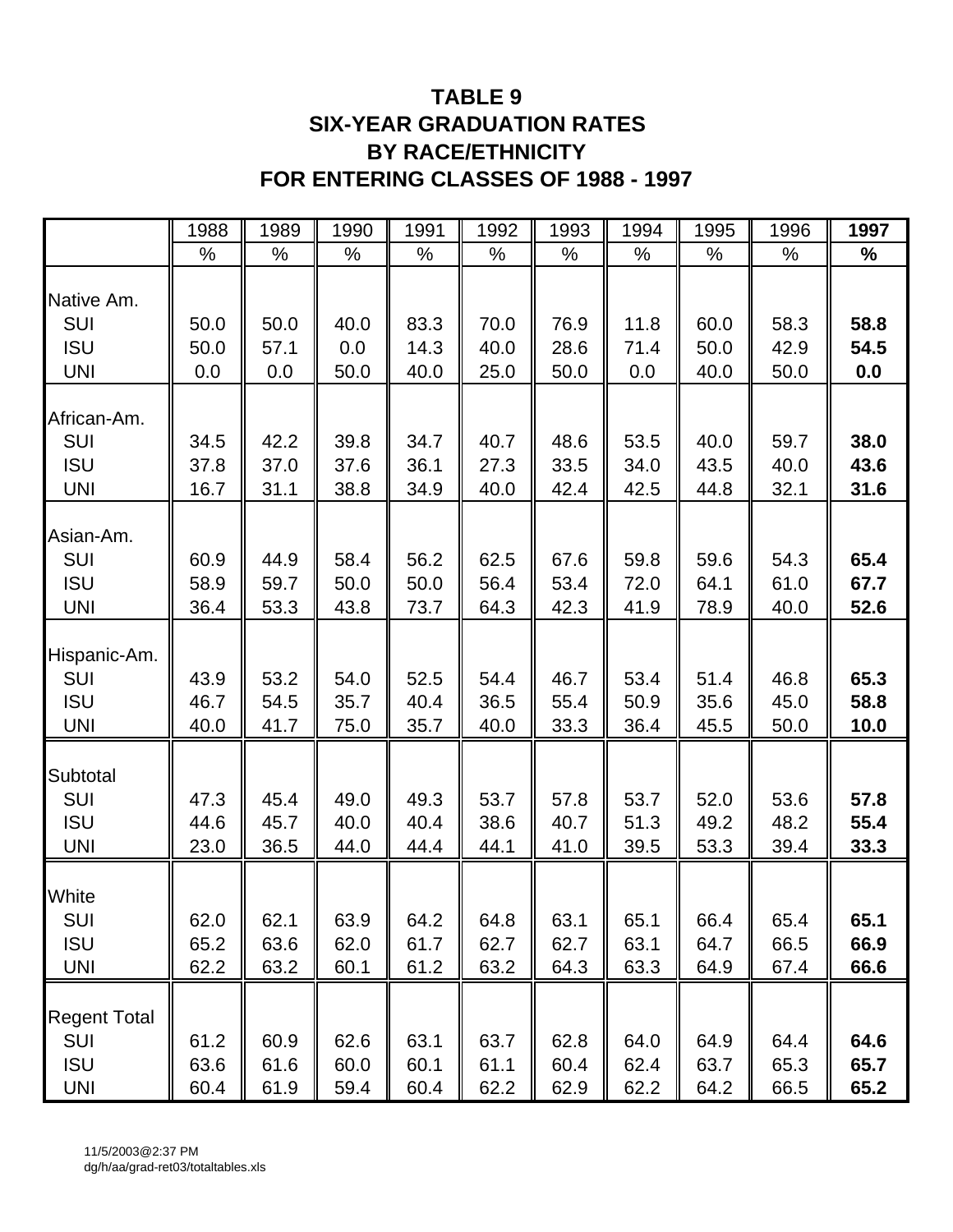### **TABLE 10 AVERAGE NUMBER OF YEARS TO COMLETE UNDERGRADUATE DEGREE FOR ENTERING CLASSES OF 1988 - 1997 Fall 2003**

| <b>AVERAGE NUMBER OF</b>     |      |      |      |      |      |      |      |      |      |      |
|------------------------------|------|------|------|------|------|------|------|------|------|------|
| <b>YEARS TO DEGREE</b>       | 1988 | 1989 | 1990 | 1991 | 1992 | 1993 | 1994 | 1995 | 1996 | 1997 |
| University of Iowa           | 4.58 | 4.57 | 4.54 | 4.56 | 4.56 | 4.52 | 4.52 | 4.50 | 4.45 | 4.46 |
| <b>Iowa State University</b> | 4.78 | 4.80 | 4.83 | 4.79 | 4.77 | 4.75 | 4.73 | 4.72 | 4.66 | 4.69 |
| University of Northern Iowa  | 4.63 | 4.69 | 4.69 | 4.70 | 4.66 | 4.65 | 4.61 | 4.62 | 4.57 | 4.63 |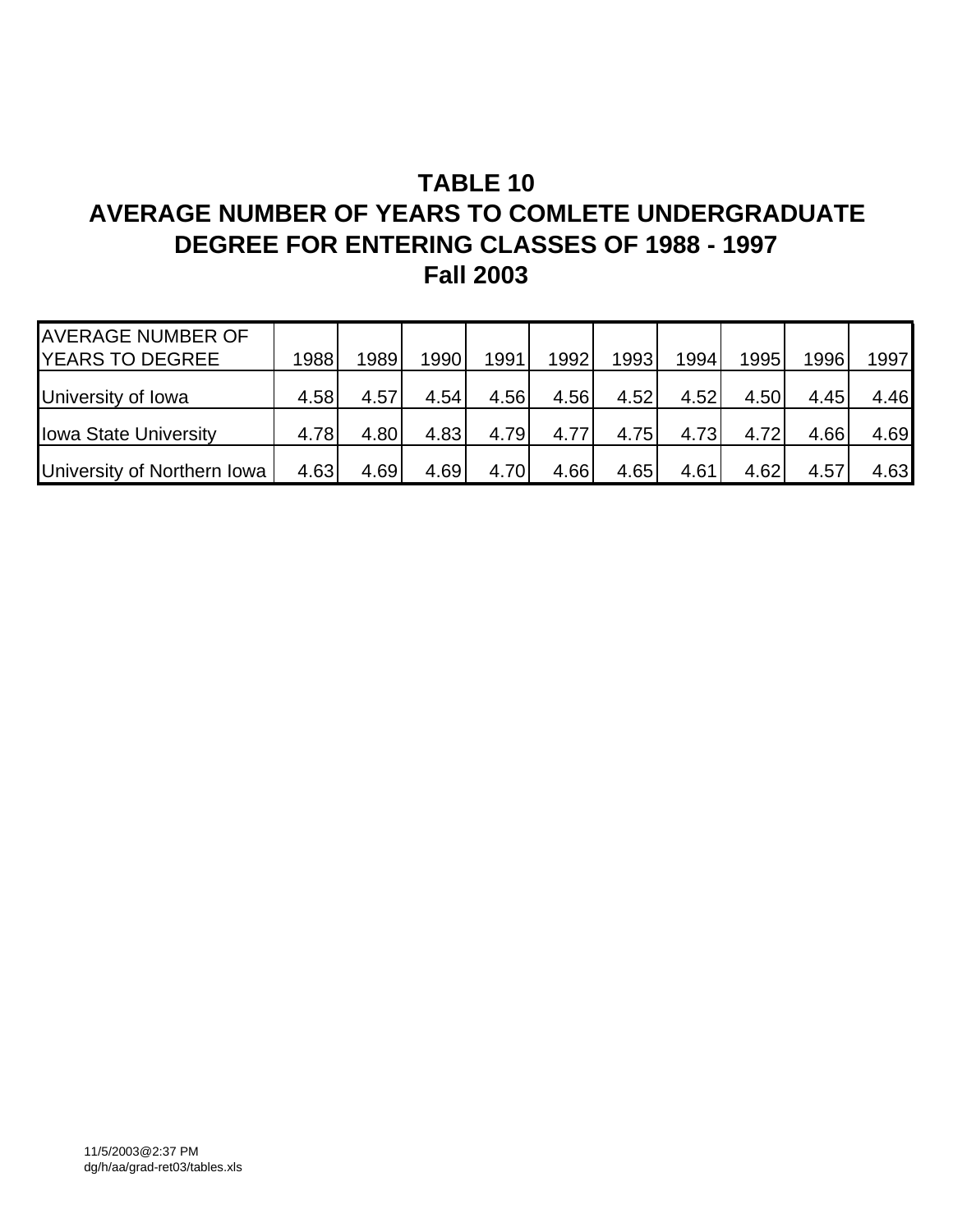### **TABLE 11PERCENT OF STUDENTS WHO GRADUATED WITHIN SIX YEARS BY YEARFOR ENTERING CLASSES OF 1991 - 1997 FALL 2003**

| <b>UNIVERSITY OF IOWA</b>   | <b>Fall 1988</b> | <b>Fall 1989</b> |       |       | Fall 1990 Fall 1991 Fall 1992 Fall 1993 Fall 1994 Fall 1995 Fall 1996 |       |       |       |       | Fall 1997 |
|-----------------------------|------------------|------------------|-------|-------|-----------------------------------------------------------------------|-------|-------|-------|-------|-----------|
|                             |                  |                  |       |       |                                                                       |       |       |       |       |           |
| Males                       |                  |                  |       |       |                                                                       |       |       |       |       |           |
| # graduated within 6 years  | 997              | 936              | 767   | 781   | 870                                                                   | 814   | 901   | 916   | 921   | 968       |
| % graduated within 4 years  | 45.6%            | 45.4%            | 48.0% | 43.7% | 43.9%                                                                 | 48.5% | 47.4% | 46.9% | 47.9% | 48.7%     |
| % graduated during 5th year | 44.0%            | 45.7%            | 43.3% | 46.4% | 47.0%                                                                 | 43.1% | 43.0% | 44.7% | 45.8% | 45.2%     |
| % graduated during 6th year | 10.4%            | 8.9%             | 8.7%  | 9.9%  | 9.1%                                                                  | 8.4%  | 9.6%  | 8.4%  | 6.3%  | 6.1%      |
| Females                     |                  |                  |       |       |                                                                       |       |       |       |       |           |
| # graduated within 6 years  | 1,210            | 1,103            | 922   | 946   | 1,113                                                                 | 1,151 | 1,167 | 1,331 | 1,281 | 1,339     |
| % graduated within 4 years  | 53.3%            | 54.6%            | 56.3% | 57.4% | 56.1%                                                                 | 59.7% | 58.3% | 59.4% | 66.5% | 65.3%     |
| % graduated during 5th year | 39.5%            | 37.6%            | 37.1% | 36.8% | 37.6%                                                                 | 33.2% | 37.0% | 36.4% | 29.6% | 30.0%     |
| % graduated during 6th year | 7.2%             | 7.8%             | 6.6%  | 5.8%  | 6.3%                                                                  | 7.1%  | 4.7%  | 4.2%  | 3.9%  | 4.7%      |
| Total                       |                  |                  |       |       |                                                                       |       |       |       |       |           |
| # graduated within 6 years  | 2,207            | 2,039            | 1,689 | 1,727 | 1,983                                                                 | 1,965 | 2,068 | 2,247 | 2,202 | 2,307     |
| % graduated within 4 years  | 49.8%            | 50.4%            | 52.5% | 51.2% | 50.7%                                                                 | 55.1% | 53.5% | 54.3% | 58.7% | 58.3%     |
| % graduated during 5th year | 41.5%            | 41.3%            | 39.9% | 41.1% | 41.8%                                                                 | 37.3% | 39.6% | 39.8% | 36.4% | 36.4%     |
| % graduated during 6th year | 8.7%             | 8.3%             | 7.6%  | 7.7%  | 7.5%                                                                  | 7.6%  | 6.9%  | 5.9%  | 4.9%  | 5.3%      |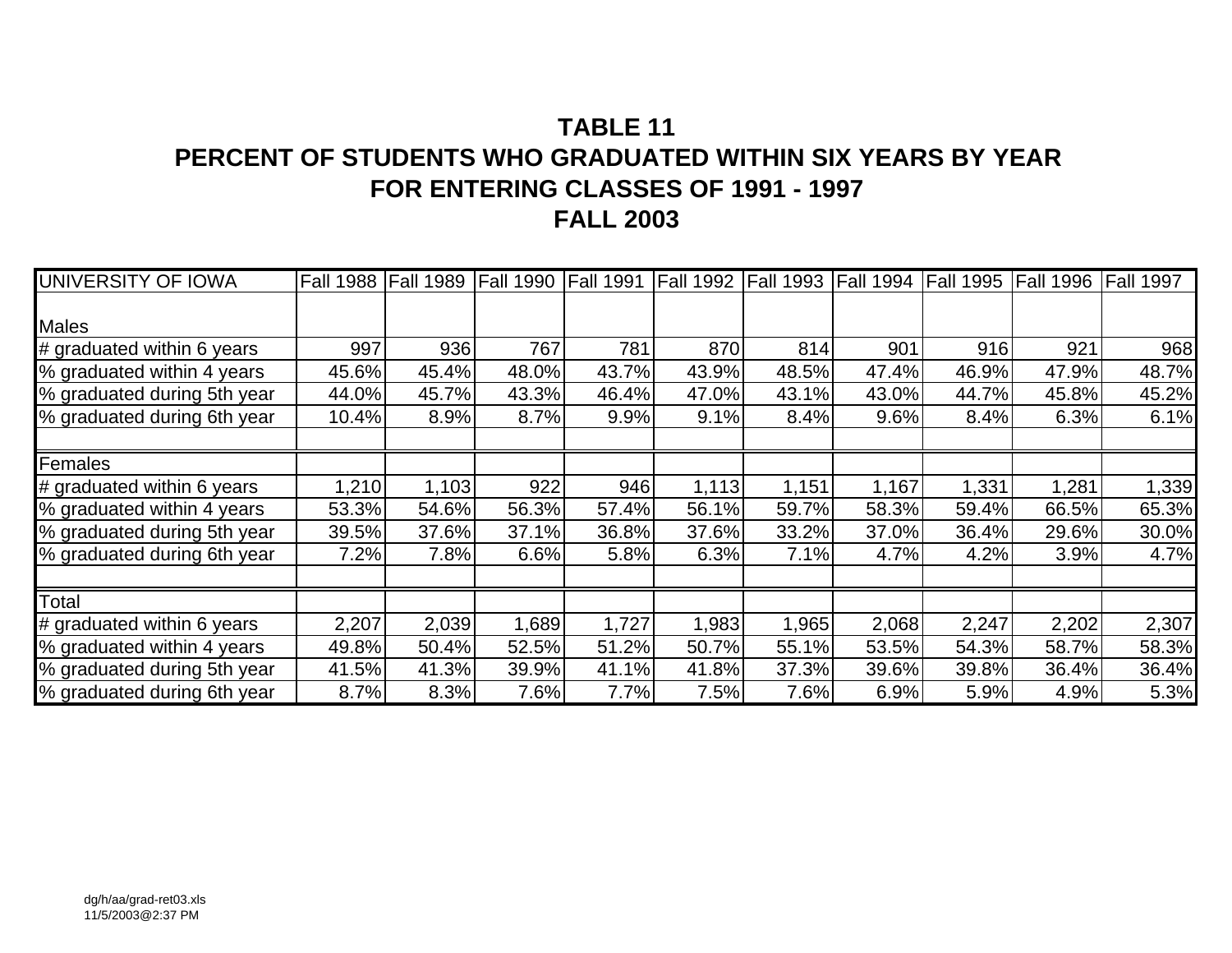### **TABLE 11PERCENT OF STUDENTS WHO GRADUATED WITHIN SIX YEARS BY YEARFOR ENTERING CLASSES OF 1991 - 1997 FALL 2003**

| <b>IOWA STATE UNIVERSITY</b> | <b>Fall 1988</b> | <b>Fall 1989</b> | <b>Fall 1990</b> | <b>Fall 1991</b> | <b>Fall 1992</b> | <b>Fall 1993</b> | <b>Fall 1994</b> | <b>Fall 1995</b> | <b>Fall 1996</b> | <b>Fall 1997</b> |
|------------------------------|------------------|------------------|------------------|------------------|------------------|------------------|------------------|------------------|------------------|------------------|
|                              |                  |                  |                  |                  |                  |                  |                  |                  |                  |                  |
| Males                        |                  |                  |                  |                  |                  |                  |                  |                  |                  |                  |
| # graduated within 6 years   | 1,298            | 1,285            | 1,088            | 1,050            | 1,107            | 1,143            | 1,096            | 1,103            | 1,265            | 1,410            |
| % graduated within 4 years   | 23.7%            | 24.6%            | 23.0%            | 26.7%            | 27.9%            | 28.6%            | 27.8%            | 30.9%            | 36.0%            | 31.0%            |
| % graduated during 5th year  | 60.2%            | 57.7%            | 58.0%            | 55.3%            | 56.8%            | 54.2%            | 56.4%            | 54.6%            | 52.0%            | 56.0%            |
| % graduated during 6th year  | 16.1%            | 17.7%            | 19.0%            | 18.0%            | 15.3%            | 17.1%            | 15.8%            | 14.5%            | 12.0%            | 13.0%            |
| Females                      |                  |                  |                  |                  |                  |                  |                  |                  |                  |                  |
| # graduated within 6 years   | 1,083            | 1,027            | 897              | 889              | 928              | 919              | 979              | 983              | 1,084            | 1,224            |
| % graduated within 4 years   | 46.0%            | 43.5%            | 42.3%            | 43.2%            | 44.6%            | 47.4%            | 50.5%            | 48.9%            | 52.3%            | 52.6%            |
| % graduated during 5th year  | 46.6%            | 49.2%            | 47.7%            | 48.3%            | 47.2%            | 46.1%            | 43.3%            | 44.0%            | 40.9%            | 41.2%            |
| % graduated during 6th year  | 7.4%             | 7.3%             | 10.0%            | 8.5%             | 8.2%             | 6.4%             | 6.2%             | 7.0%             | 6.8%             | 6.2%             |
| Total                        |                  |                  |                  |                  |                  |                  |                  |                  |                  |                  |
| # graduated within 6 years   | 2,381            | 2,312            | 1,985            | 1,939            | 2,035            | 2,062            | 2,075            | 2,086            | 2,349            | 2,634            |
| % graduated within 4 years   | 33.9%            | 33.0%            | 31.7%            | 34.2%            | 35.5%            | 37.0%            | 38.5%            | 39.4%            | 43.5%            | 41.0%            |
| % graduated during 5th year  | 54.0%            | 53.9%            | 53.4%            | 52.1%            | 52.4%            | 50.6%            | 50.2%            | 49.6%            | 46.9%            | 49.1%            |
| % graduated during 6th year  | 12.1%            | 13.1%            | 15.0%            | 13.7%            | 12.0%            | 12.4%            | 11.3%            | 11.0%            | 9.6%             | 9.9%             |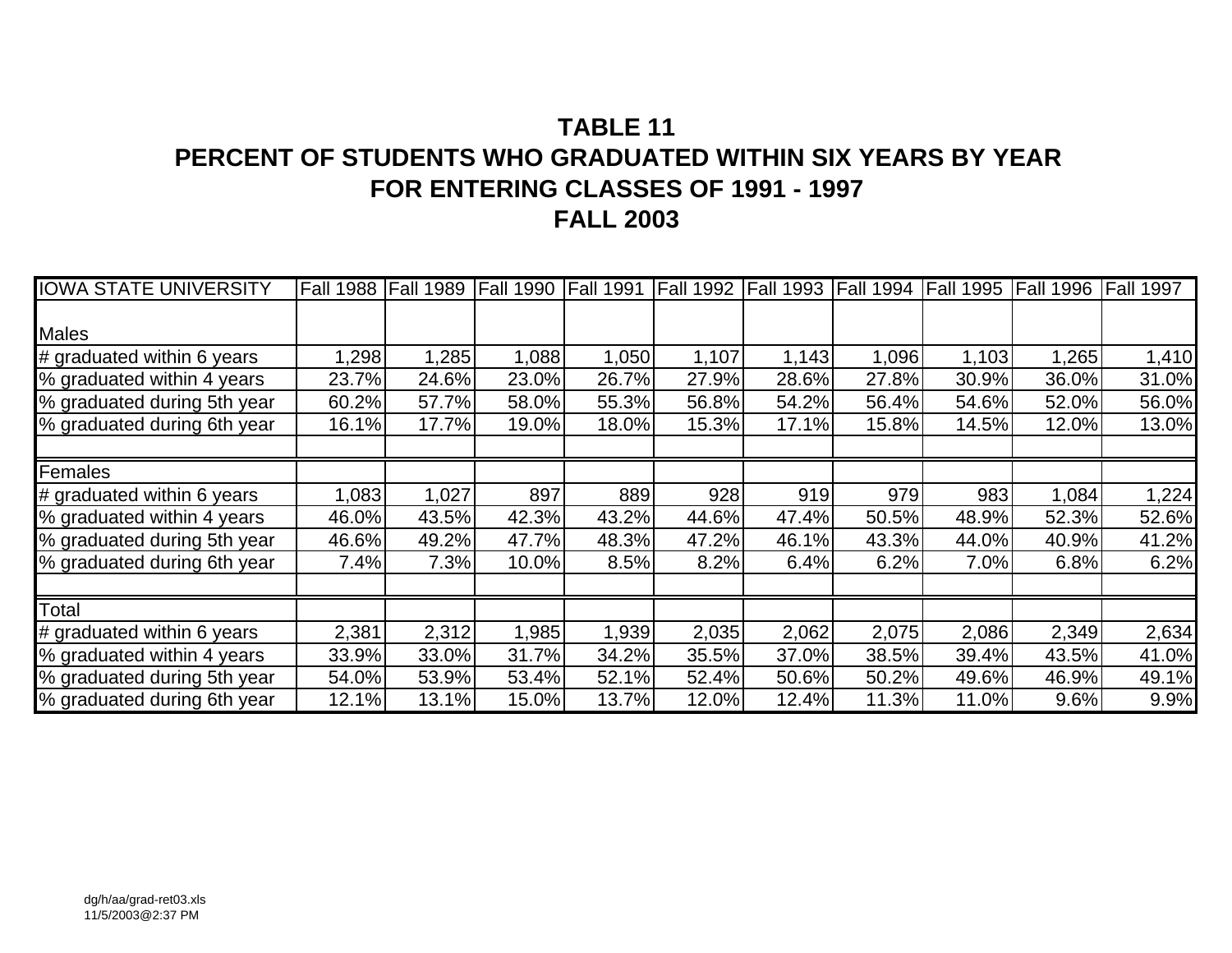### **TABLE 11PERCENT OF STUDENTS WHO GRADUATED WITHIN SIX YEARS BY YEARFOR ENTERING CLASSES OF 1991 - 1997 FALL 2003**

| UNIV. OF NORTHERN IOWA      | <b>Fall 1988</b> | <b>Fall 1989</b> | Fall 1990 Fall 1991 |       | <b>Fall 1992</b> | <b>Fall 1993</b> | <b>Fall 1994</b> | <b>Fall 1995</b> | <b>Fall 1996</b> | <b>Fall 1997</b> |
|-----------------------------|------------------|------------------|---------------------|-------|------------------|------------------|------------------|------------------|------------------|------------------|
|                             |                  |                  |                     |       |                  |                  |                  |                  |                  |                  |
| Males                       |                  |                  |                     |       |                  |                  |                  |                  |                  |                  |
| # graduated within 6 years  | 463              | 479              | 489                 | 466   | 412              | 426              | 416              | 476              | 514              | 461              |
| % graduated within 4 years  | 37.2%            | 32.4%            | 31.7%               | 32.4% | 34.7%            | 35.4%            | 41.4%            | 35.7%            | 43.2%            | 36.4%            |
| % graduated during 5th year | 50.3%            | 53.4%            | 57.1%               | 54.3% | 57.0%            | 53.1%            | 47.8%            | 52.1%            | 47.1%            | 53.6%            |
| % graduated during 6th year | 12.5%            | 14.2%            | 11.2%               | 13.3% | 8.3%             | 11.5%            | 10.8%            | 12.2%            | 9.7%             | 10.0%            |
| Females                     |                  |                  |                     |       |                  |                  |                  |                  |                  |                  |
| # graduated within 6 years  | 683              | 738              | 744                 | 712   | 620              | 707              | 739              | 813              | 824              | 791              |
| % graduated within 4 years  | 52.0%            | 45.3%            | 47.1%               | 44.8% | 47.1%            | 47.8%            | 49.6%            | 53.4%            | 54.1%            | 48.5%            |
| % graduated during 5th year | 41.3%            | 48.6%            | 46.2%               | 47.5% | 45.8%            | 45.8%            | 44.0%            | 40.5%            | 40.2%            | 46.7%            |
| % graduated during 6th year | 6.7%             | 6.1%             | 6.7%                | 7.7%  | 7.1%             | 6.4%             | 6.4%             | 6.1%             | 5.7%             | 4.8%             |
| Total                       |                  |                  |                     |       |                  |                  |                  |                  |                  |                  |
| # graduated within 6 years  | 1,146            | 1,217            | 1,233               | 1,178 | 1,032            | 1,133            | 1,155            | 1,289            | 1,338            | 1,252            |
| % graduated within 4 years  | 46.0%            | 40.2%            | 41.0%               | 39.9% | 42.1%            | 43.2%            | 46.7%            | 46.8%            | 49.9%            | 44.1%            |
| % graduated during 5th year | 44.9%            | 50.5%            | 50.5%               | 50.2% | 50.3%            | 48.5%            | 45.4%            | 44.8%            | 42.8%            | 49.2%            |
| % graduated during 6th year | 9.1%             | 9.3%             | 8.5%                | 9.9%  | 7.6%             | 8.3%             | 7.9%             | 8.4%             | 7.3%             | 6.7%             |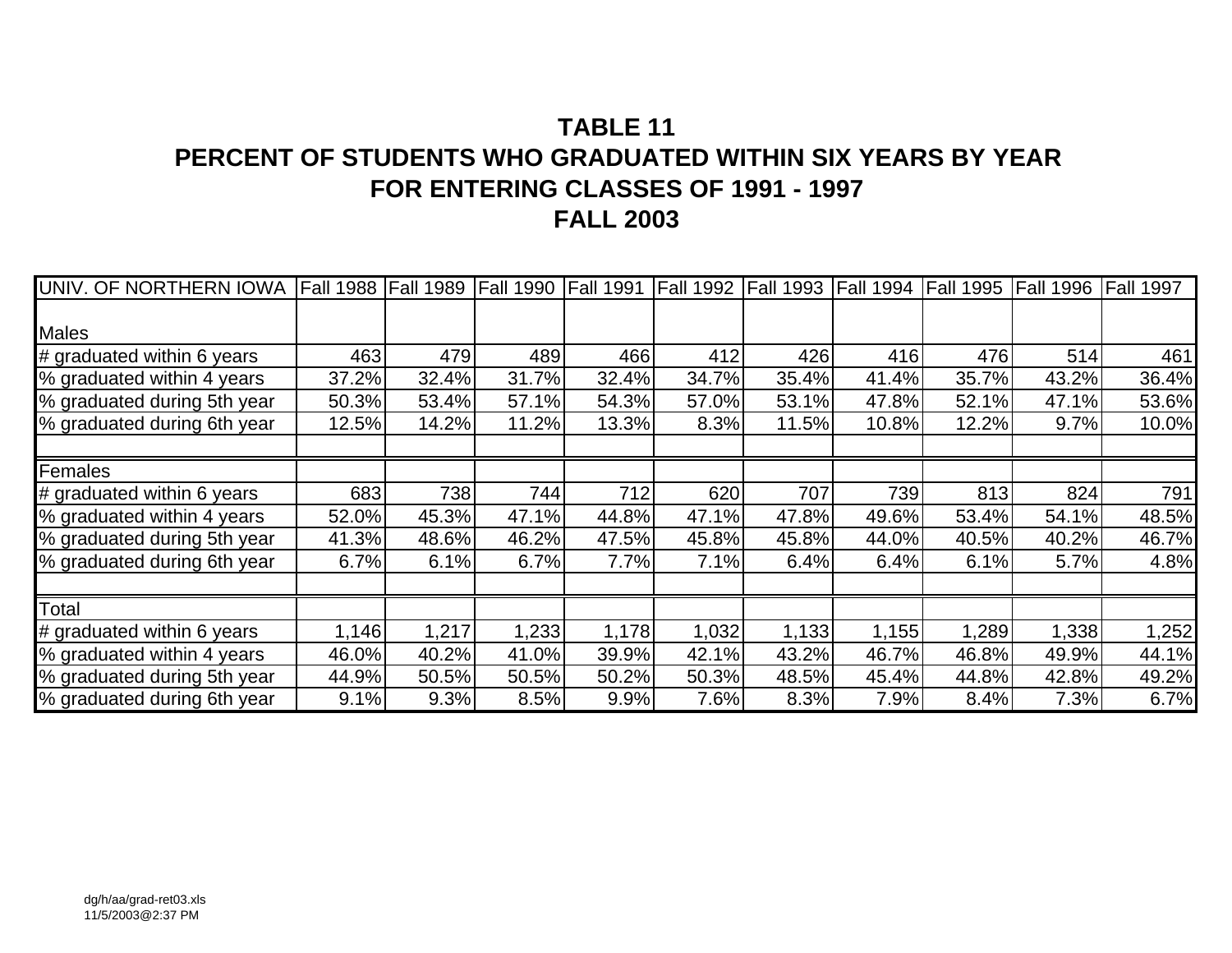### **TABLE 12 SIX-YEAR GRADUATION RATES BY HIGH SCHOOL RANK FOR ENTERING CLASSES OF 1988 - 1997 FALL 2003**

|                                                     | 1988                 | 1989                 | 1990                 | 1991                 | 1992                 | 1993                 | 1994                 | 1995                 | 1996                    | 1997                 |
|-----------------------------------------------------|----------------------|----------------------|----------------------|----------------------|----------------------|----------------------|----------------------|----------------------|-------------------------|----------------------|
|                                                     | $\%$                 | $\%$                 | $\%$                 | $\%$                 | $\%$                 | $\%$                 | $\%$                 | $\%$                 | $\%$                    | $\%$                 |
| 90 - 99%ile<br>SUI<br>ISU<br>UNI                    | 80.9<br>79.0<br>81.4 | 77.5<br>76.3<br>76.8 | 77.2<br>76.4<br>79.3 | 79.2<br>76.9<br>77.3 | 78.5<br>76.8<br>81.1 | 78.2<br>77.2<br>79.3 | 79.8<br>78.5<br>82.4 | 79.8<br>80.4<br>80.3 | 78.5<br>83.7<br>81.8    | 83.1<br>83.8<br>82.7 |
| 80 - 89%ile<br>SUI<br><b>ISU</b><br>UNI             | 65.2<br>69.1<br>69.6 | 67.6<br>64.7<br>73.3 | 66.7<br>64.1<br>70.6 | 69.0<br>67.0<br>67.0 | 70.6<br>68.1<br>65.3 | 66.3<br>65.8<br>72.9 | 67.3<br>69.8<br>70.0 | 72.8<br>65.7<br>75.7 | 72.5<br>69.1<br>74.9    | 74.5<br>72.6<br>69.4 |
| 70 - 79%ile<br>SUI<br><b>ISUI</b><br>UNI            | 59.0<br>62.5<br>60.8 | 61.7<br>61.0<br>63.1 | 63.5<br>57.8<br>58.6 | 63.1<br>57.2<br>60.7 | 59.1<br>62.8<br>67.0 | 63.4<br>60.7<br>62.8 | 62.8<br>59.6<br>65.1 | 63.2<br>64.0<br>67.2 | 66.0<br>63.6<br>67.6    | 63.9<br>62.2<br>68.9 |
| 60 - 69%ile<br>SUI<br><b>ISU</b><br>UNI             | 54.5<br>54.4<br>55.8 | 48.5<br>56.0<br>51.0 | 57.1<br>52.3<br>49.1 | 57.5<br>50.3<br>54.3 | 58.1<br>51.9<br>53.8 | 60.8<br>50.8<br>53.5 | 53.8<br>56.4<br>53.0 | 60.5<br>56.1<br>55.4 | 58.0<br>57.8<br>58.7    | 53.8<br>59.0<br>60.1 |
| $\overline{50}$ - 59%ile<br>SUI<br>ISU<br>UNI       | 44.4<br>51.0<br>44.9 | 42.1<br>48.6<br>52.9 | 50.6<br>45.8<br>48.7 | 51.4<br>46.4<br>46.9 | 55.5<br>46.9<br>50.9 | 47.3<br>45.5<br>45.3 | 57.1<br>47.3<br>51.1 | 56.0<br>49.3<br>53.1 | 51.7<br>50.8<br>54.0    | 55.8<br>51.5<br>54.7 |
| 40 - 49%ile<br>SUI<br><b>ISU</b><br>UNI             | 39.0<br>47.5<br>42.3 | 45.1<br>43.3<br>42.6 | 37.8<br>39.8<br>33.1 | 44.4<br>36.3<br>36.6 | 46.3<br>32.9<br>43.5 | 44.2<br>38.4<br>48.2 | 56.7<br>36.2<br>46.9 | 48.9<br>44.9<br>44.0 | 51.1<br>42.9<br>57.1    | 47.1<br>42.9<br>47.6 |
| 30 - 39%ile<br>SUI<br>ISU<br>UNI                    | 38.1<br>40.5<br>27.5 | 20.3<br>31.6<br>36.1 | 38.5<br>42.3<br>29.4 | 36.5<br>36.9<br>51.9 | 49.3<br>41.5<br>42.9 | 43.4<br>29.3<br>35.3 | 44.1<br>37.3<br>30.0 | 45.8<br>32.7<br>35.1 | 34.7<br>38.7<br>48.6    | 36.9<br>32.5<br>40.0 |
| 20 - 29%ile<br>SUII<br><b>ISU</b><br><b>UNI</b>     | 23.1<br>36.4<br>11.8 | 23.3<br>39.6<br>7.7  | 28.6<br>28.9<br>33.3 | 46.2<br>30.9<br>33.3 | 40.0<br>22.2<br>16.7 | 43.8<br>23.5<br>28.6 | 37.5<br>40.4<br>20.0 | 37.1<br>15.2<br>0.0  | 44.4<br>37.5<br>25.0    | 30.0<br>27.4<br>33.3 |
| 00 - 19%ile<br>SUI<br><b>ISU</b><br>UNI             | 20.0<br>12.5<br>0.0  | 14.8<br>21.1<br>20.0 | 35.3<br>15.4<br>14.3 | 20.0<br>17.6<br>16.7 | 11.1<br>8.3<br>0.0   | 60.0<br>19.0<br>25.0 | 37.5<br>7.7<br>0.0   | 11.1<br>29.4<br>25.0 | $0.0\,$<br>23.1<br>50.0 | 33.3<br>17.6<br>0.0  |
| <b>NA</b><br><b>SUI</b><br><b>ISU</b><br><b>UNI</b> | 78.0<br>0.0<br>45.8  | 72.3<br>0.0<br>36.4  | 63.9<br>0.0<br>41.7  | 67.5<br>0.0<br>33.3  | 64.3<br>0.0<br>53.8  | 61.2<br>0.0<br>57.9  | 65.1<br>0.0<br>42.6  | 59.0<br>0.0<br>50.0  | 57.7<br>66.7<br>55.9    | 51.3<br>70.0<br>54.1 |
| <b>TOTAL</b><br><b>SUI</b><br>ISU<br>UNI            | 61.1<br>63.6<br>60.4 | 60.9<br>61.6<br>61.9 | 62.6<br>60.0<br>59.4 | 63.1<br>60.0<br>60.4 | 63.7<br>60.9<br>62.2 | 62.8<br>60.3<br>62.9 | 64.0<br>62.4<br>62.2 | 64.9<br>63.7<br>64.2 | 64.4<br>65.3<br>66.5    | 64.6<br>65.7<br>65.2 |

11/5/2003@2:37 PM dg/h/aa/grad-ret03/totaltables.xls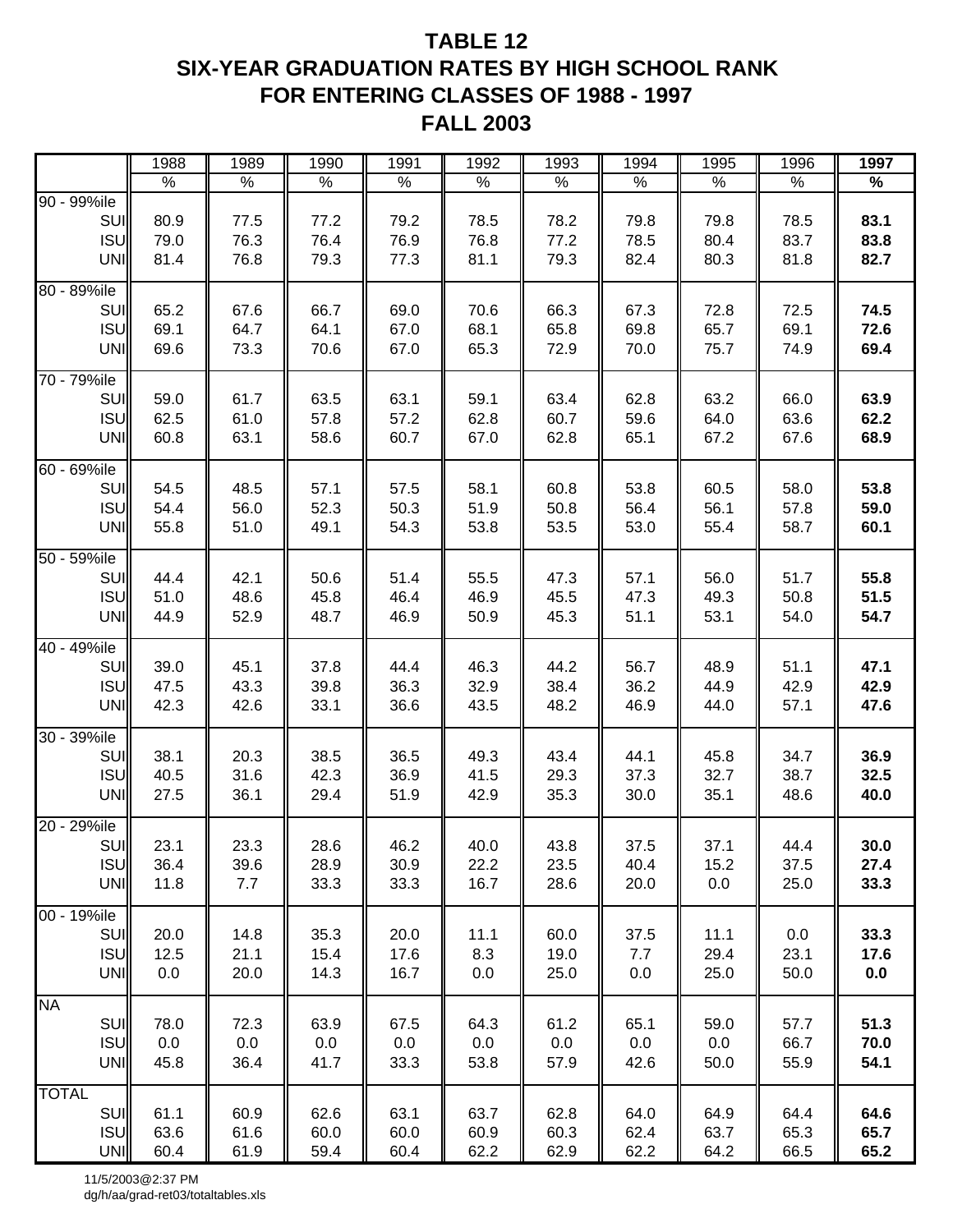# 0.0%10.0%20.0% 30.0%40.0%50.0%60.0% 70.0%80.0%90.0%100.0%**D**SUI | 83.1% | 74.5% | 63.9% | 53.8% | 55.8% | 47.1% | 36.9% | 30.0% | 33.3% **z**isu 83.8% 72.6% 62.2% 59.0% 51.5% 42.9% 32.5% 27.4% 17.6% UNIl 82.7% | 69.4% | 68.9% | 60.1% | 54.7% | 47.6% | 40.0% | 33.3% | 0.0% 90-99 | 80-89 | 70-79 | 60-69 | 50-59 | 40-49 | 30-39 | 20-29 | 0-19

#### **SIX-YEAR GRADUATION RATES BY HIGH SCHOOL CLASS RANKFOR THE ENTERING CLASS OF 1997FALL 2003**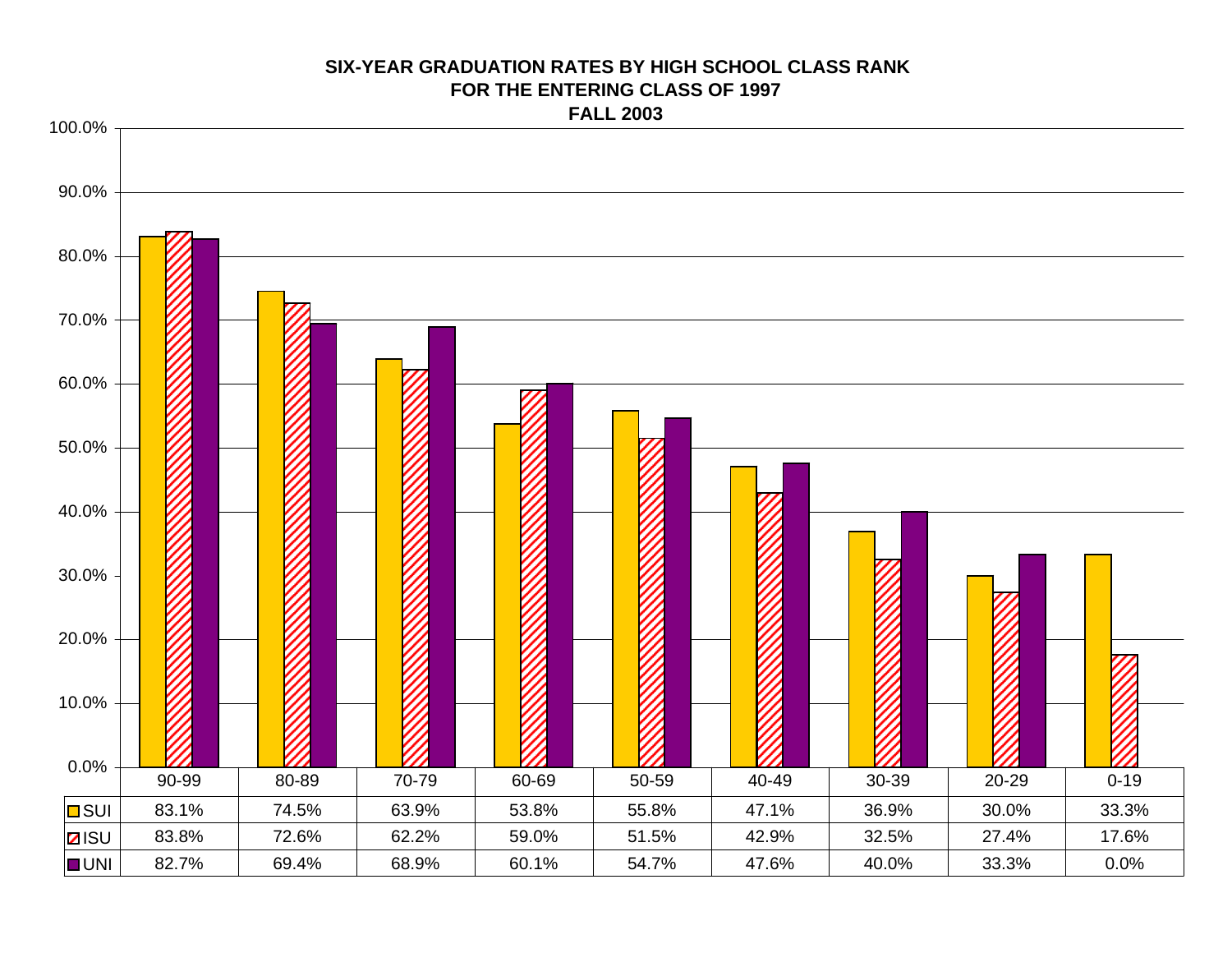### **TABLE 13 SIX-YEAR GRADUATION RATES BY ACT SCORE FOR ENTERING CLASSES OF 1988 - 1997 FALL 2003**

|           |              | 1988 | 1989  | 1990 | 1991 | 1992 | 1993  | 1994 | 1995 | 1996          | 1997 |
|-----------|--------------|------|-------|------|------|------|-------|------|------|---------------|------|
|           |              | %    | $\%$  | $\%$ | $\%$ | %    | %     | %    | $\%$ | $\frac{0}{0}$ | ℅    |
| $32 - 36$ |              |      |       |      |      |      |       |      |      |               |      |
|           | <b>SUI</b>   | 81.8 | 87.0  | 77.5 | 77.6 | 79.7 | 77.1  | 75.0 | 80.2 | 71.1          | 81.9 |
|           | <b>ISU</b>   | 83.6 | 80.0  | 82.8 | 82.0 | 84.9 | 76.6  | 75.0 | 85.1 | 82.4          | 84.3 |
|           | <b>UNI</b>   | 94.7 | 100.0 | 91.3 | 78.6 | 90.9 | 100.0 | 82.4 | 91.7 | 85.7          | 89.5 |
| $27 - 31$ |              |      |       |      |      |      |       |      |      |               |      |
|           | <b>SUI</b>   | 68.9 | 71.3  | 70.9 | 70.3 | 72.3 | 68.4  | 72.1 | 73.3 | 69.7          | 71.4 |
|           | <b>ISU</b>   | 69.8 | 67.0  | 67.8 | 69.2 | 68.0 | 65.4  | 75.6 | 71.0 | 74.3          | 73.1 |
|           | UNI          | 73.2 | 70.9  | 72.3 | 69.9 | 74.7 | 69.3  | 73.7 | 73.2 | 72.8          | 73.1 |
| $22 -$    | 26           |      |       |      |      |      |       |      |      |               |      |
|           | <b>SUI</b>   | 62.1 | 60.7  | 64.2 | 65.7 | 64.0 | 62.5  | 63.4 | 65.3 | 64.1          | 64.5 |
|           | <b>ISU</b>   | 64.5 | 62.8  | 59.6 | 58.7 | 60.5 | 60.6  | 61.9 | 62.0 | 63.8          | 63.3 |
|           | <b>UNI</b>   | 59.8 | 64.9  | 60.7 | 62.8 | 64.0 | 64.3  | 64.2 | 65.7 | 68.7          | 66.9 |
| $19 - 21$ |              |      |       |      |      |      |       |      |      |               |      |
|           | <b>SUI</b>   | 55.7 | 54.5  | 55.3 | 53.3 | 59.4 | 58.2  | 58.7 | 57.4 | 61.2          | 56.8 |
|           | <b>ISU</b>   | 59.6 | 57.8  | 55.3 | 54.5 | 55.9 | 56.2  | 59.3 | 60.0 | 57.7          | 62.2 |
|           | <b>UNI</b>   | 56.9 | 56.8  | 52.5 | 55.8 | 55.3 | 60.7  | 57.3 | 61.9 | 59.3          | 61.6 |
| $1 - 18$  |              |      |       |      |      |      |       |      |      |               |      |
|           | <b>SUI</b>   | 49.2 | 50.7  | 51.2 | 48.7 | 42.5 | 43.8  | 42.2 | 46.2 | 46.9          | 44.9 |
|           | <b>ISU</b>   | 44.4 | 49.8  | 37.7 | 49.6 | 48.0 | 48.4  | 51.0 | 54.5 | 49.8          | 56.1 |
|           | <b>UNI</b>   | 47.7 | 43.7  | 46.2 | 48.9 | 54.3 | 48.1  | 42.6 | 48.1 | 59.0          | 50.0 |
| <b>NA</b> |              |      |       |      |      |      |       |      |      |               |      |
|           | SUI          | 55.7 | 58.0  | 53.0 | 51.4 | 54.3 | 63.0  | 62.6 | 61.7 | 62.6          | 58.7 |
|           | <b>ISU</b>   | 45.5 | 37.2  | 47.7 | 54.1 | 60.1 | 53.6  | 47.4 | 54.4 | 57.0          | 54.5 |
|           | UNI          | 40.0 | 47.4  | 47.1 | 33.3 | 33.3 | 46.7  | 41.7 | 16.7 | 64.3          | 30.0 |
|           | <b>TOTAL</b> |      |       |      |      |      |       |      |      |               |      |
|           | <b>SUI</b>   | 61.1 | 60.9  | 62.6 | 63.1 | 63.7 | 62.8  | 64.0 | 64.9 | 64.4          | 64.6 |
|           | <b>ISU</b>   | 63.5 | 61.6  | 60.0 | 59.9 | 61.0 | 60.4  | 63.6 | 63.7 | 65.3          | 65.7 |
|           | UNI          | 60.4 | 61.9  | 59.4 | 60.4 | 62.2 | 62.9  | 62.2 | 64.2 | 66.5          | 65.2 |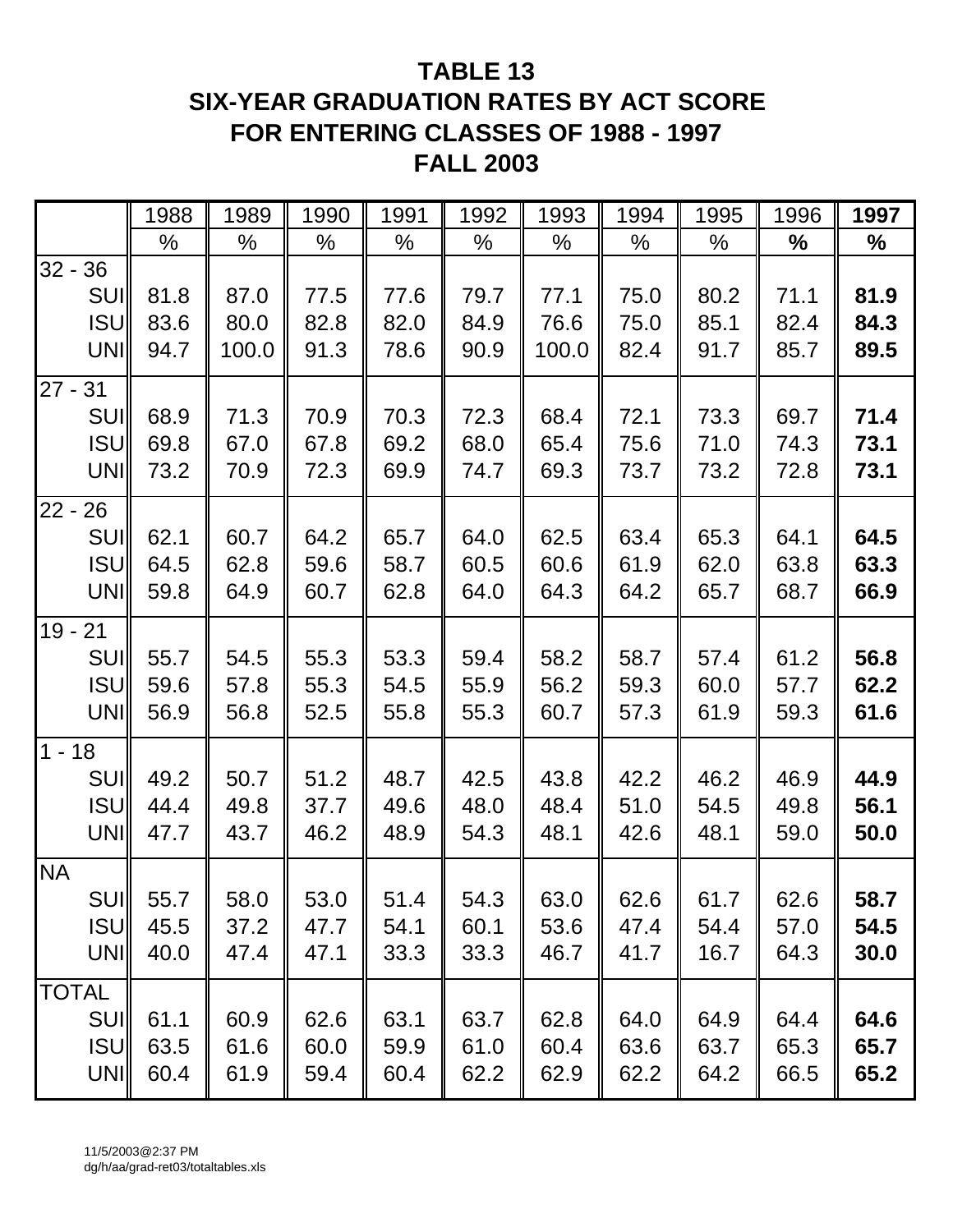#### **SIX-YEAR GRADUATION RATES BY ACT SCORESFOR THE ENTERING CLASS OF 1997 FALL 2003**

![](_page_46_Figure_1.jpeg)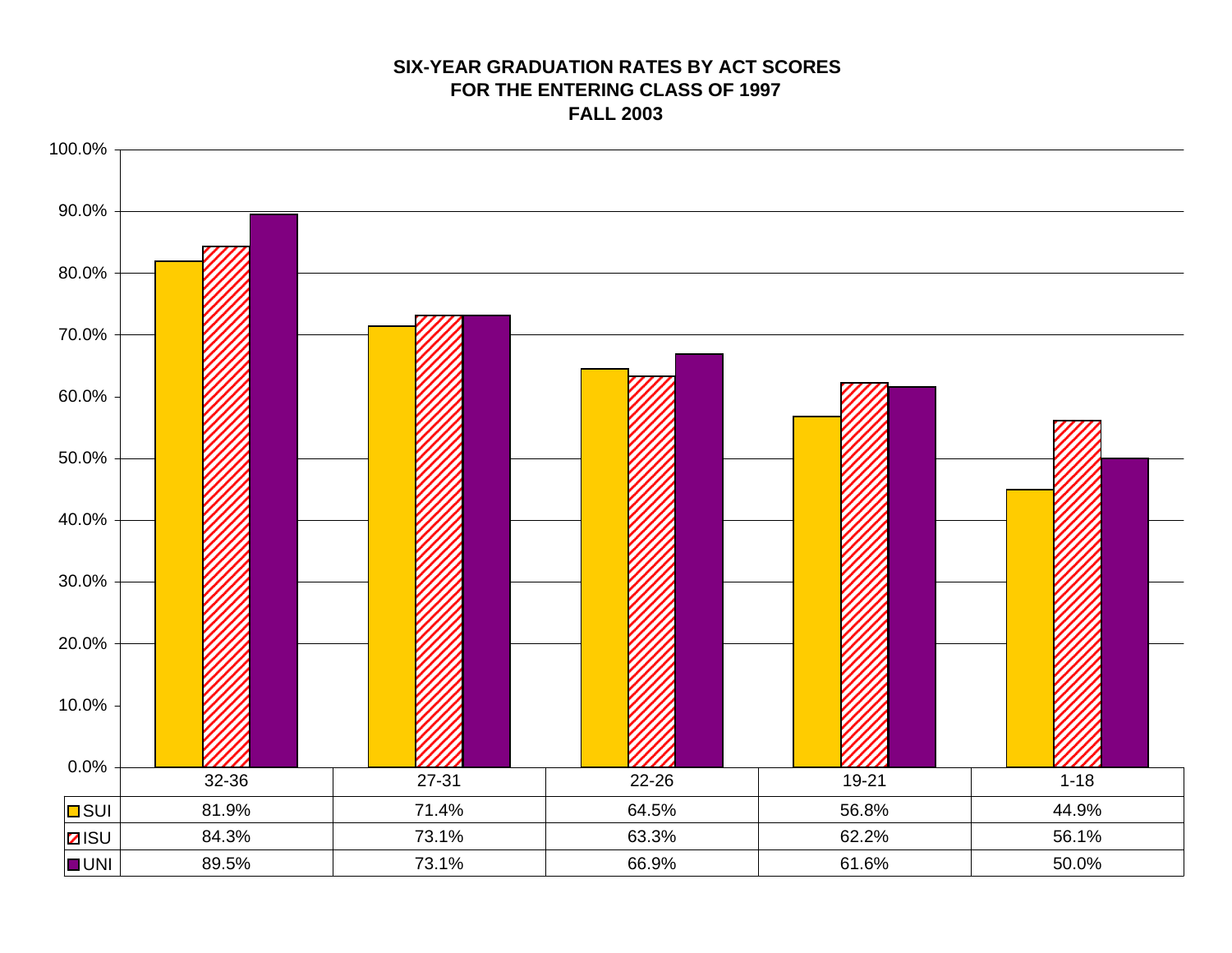### **TABLE 14 SIX-YEAR GRADUATION RATES BY FIRST-TERM GPA FOR ENTERING CLASSES OF 1988 - 1997 FALL 2003**

|                                                  | 1988                 | 1989                 | 1990                 | 1991                 | 1992                 | 1993                 | 1994                 | 1995                 | 1996                 | 1997                 |
|--------------------------------------------------|----------------------|----------------------|----------------------|----------------------|----------------------|----------------------|----------------------|----------------------|----------------------|----------------------|
|                                                  | $\%$                 | $\%$                 | %                    | $\%$                 | $\%$                 | $\%$                 | $\%$                 | %                    | $\%$                 | $\%$                 |
| $3.50 - 4.00$<br>SUI<br><b>ISU</b><br>UNI        | 88.1<br>82.6<br>84.6 | 83.0<br>84.2<br>83.4 | 86.7<br>83.9<br>84.2 | 83.7<br>81.9<br>82.1 | 84.3<br>83.9<br>85.4 | 85.9<br>82.8<br>82.0 | 83.4<br>84.8<br>84.9 | 89.7<br>87.9<br>87.1 | 87.7<br>88.3<br>83.1 | 87.4<br>86.4<br>85.5 |
| $3.25 - 3.49$<br>SUI<br><b>ISU</b><br>UNI        | 81.4<br>82.5<br>81.4 | 77.5<br>79.6<br>82.7 | 79.3<br>76.4<br>76.2 | 80.6<br>78.6<br>75.4 | 79.9<br>75.9<br>82.5 | 81.1<br>78.2<br>77.2 | 85.4<br>84.6<br>78.9 | 82.8<br>84.4<br>75.4 | 79.6<br>84.3<br>87.8 | 80.3<br>86.3<br>80.0 |
| $3.00 - 3.24$<br>SUI<br><b>ISU</b><br>UNI        | 76.4<br>80.3<br>76.9 | 80.9<br>73.2<br>69.4 | 77.1<br>75.7<br>70.6 | 75.1<br>81.4<br>71.2 | 77.0<br>77.2<br>76.4 | 79.9<br>76.0<br>75.0 | 78.7<br>81.0<br>72.0 | 76.5<br>81.7<br>72.9 | 79.0<br>78.3<br>77.7 | 79.8<br>79.4<br>76.8 |
| $2.75 - 2.99$<br>SUI<br><b>ISU</b><br>UNI        | 73.1<br>76.0<br>73.2 | 69.1<br>71.8<br>74.7 | 72.2<br>72.4<br>69.5 | 73.8<br>73.5<br>65.1 | 72.0<br>71.9<br>69.3 | 71.1<br>71.9<br>68.4 | 70.7<br>73.7<br>73.5 | 74.7<br>74.0<br>74.8 | 78.1<br>77.0<br>72.2 | 76.1<br>78.2<br>68.4 |
| $2.50 - 2.74$<br>SUI<br><b>ISU</b><br><b>UNI</b> | 67.4<br>72.3<br>66.9 | 63.1<br>67.5<br>65.5 | 66.2<br>66.6<br>63.0 | 68.7<br>67.3<br>72.1 | 68.1<br>71.5<br>68.0 | 68.3<br>66.8<br>71.4 | 64.7<br>70.2<br>69.4 | 67.7<br>71.6<br>68.8 | 71.2<br>71.9<br>74.6 | 64.6<br>67.9<br>67.9 |
| $2.25 - 2.49$<br>SUI<br><b>ISU</b><br><b>UNI</b> | 59.8<br>64.3<br>66.8 | 58.1<br>68.1<br>63.7 | 63.0<br>62.7<br>63.0 | 52.3<br>62.0<br>55.1 | 56.9<br>64.6<br>65.2 | 53.1<br>61.5<br>60.4 | 59.4<br>60.9<br>59.9 | 63.7<br>65.5<br>67.1 | 59.1<br>68.5<br>63.2 | 59.7<br>65.8<br>64.2 |
| $2.00 - 2.24$<br>SUI<br><b>ISU</b><br>UNI        | 50.1<br>57.5<br>52.0 | 48.4<br>60.2<br>50.7 | 47.2<br>54.6<br>51.1 | 54.9<br>56.4<br>54.3 | 52.3<br>56.0<br>48.8 | 51.8<br>55.2<br>60.7 | 53.6<br>55.2<br>54.8 | 51.2<br>61.2<br>63.5 | 49.1<br>55.4<br>63.6 | 48.8<br>57.0<br>57.0 |
| $1.00 - 1.99$<br>SUI<br><b>ISU</b><br><b>UNI</b> | 27.0<br>42.6<br>38.1 | 23.0<br>41.9<br>37.5 | 23.5<br>40.3<br>34.7 | 29.3<br>35.0<br>22.6 | 29.3<br>39.5<br>34.5 | 23.7<br>38.7<br>38.3 | 30.4<br>39.0<br>35.3 | 27.3<br>38.1<br>37.2 | 28.3<br>36.6<br>41.5 | 25.5<br>39.4<br>40.8 |
| $0.00 - 0.99$<br>SUI<br><b>ISU</b><br><b>UNI</b> | 0.0<br>12.3<br>7.7   | 0.0<br>7.0<br>8.8    | 3.8<br>8.7<br>4.4    | 2.1<br>5.2<br>2.9    | 7.1<br>6.2<br>3.2    | 4.5<br>7.6<br>1.4    | 2.2<br>9.8<br>$1.2$  | 0.0<br>6.7<br>3.6    | 4.3<br>3.8<br>4.9    | 0.0<br>11.6<br>3.8   |
| <b>NA</b><br>SUI<br><b>ISU</b><br>UNI            | 0.0<br>28.6<br>0.0   | 0.0<br>33.3<br>0.0   | 4.3<br>2.3<br>0.0    | 0.0<br>7.5<br>0.0    | 8.2<br>0.0<br>0.0    | 7.0<br>3.8<br>0.0    | 8.3<br>7.7<br>0.0    | 9.2<br>2.0<br>0.0    | 5.3<br>8.8<br>0.0    | 11.4<br>7.6<br>0.0   |
| <b>TOTAL</b><br>SUI<br><b>ISU</b><br><b>UNI</b>  | 61.1<br>63.5<br>60.4 | 60.9<br>61.6<br>61.9 | 62.6<br>60.0<br>59.4 | 63.1<br>59.9<br>60.4 | 63.7<br>61.0<br>62.2 | 62.8<br>60.4<br>62.9 | 64.0<br>62.4<br>62.2 | 64.9<br>63.7<br>64.2 | 64.4<br>65.3<br>66.5 | 64.6<br>65.7<br>65.2 |

11/5/2003@2:37 PM dg/h/aa/grad-ret03/totaltables.xls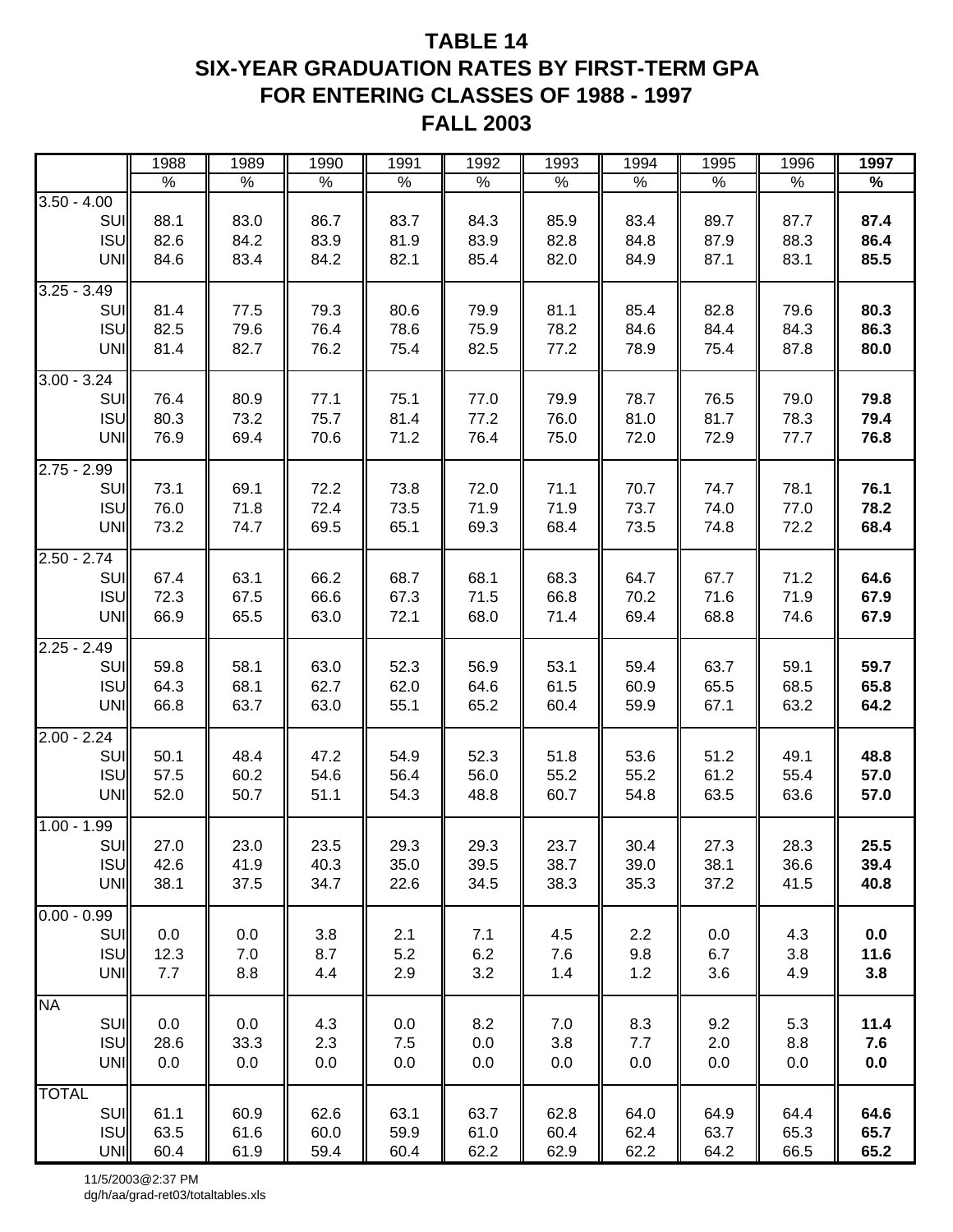#### **SIX-YEAR GRADUATION RATES BY FIRST-TERM GPA FOR THE ENTERING CLASS OF 1997 FALL 2003**

![](_page_48_Figure_1.jpeg)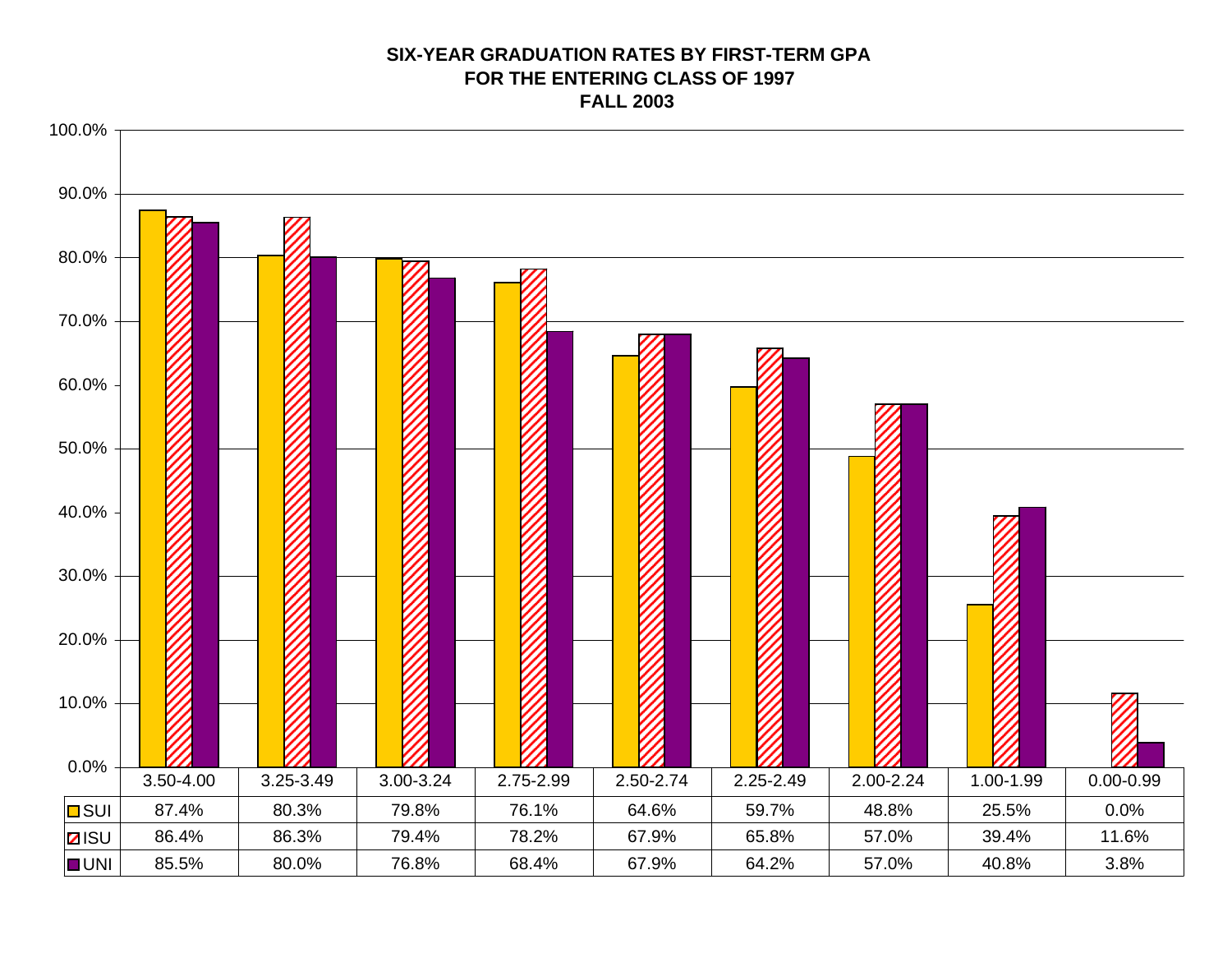### **TABLE 15 SIX-YEAR GRADUATION RATES BY GENDER FOR ENTERING CLASSES OF 1988 - 1997 FALL 2003**

|              | 1988 | 1989 | 1990 | 1991 | 1992          | 1993          | 1994 | 1995          | 1996 | 1997          |
|--------------|------|------|------|------|---------------|---------------|------|---------------|------|---------------|
|              | $\%$ | $\%$ | $\%$ | $\%$ | $\frac{0}{0}$ | $\frac{0}{0}$ | $\%$ | $\frac{0}{0}$ | $\%$ | $\frac{0}{0}$ |
| <b>WOMEN</b> |      |      |      |      |               |               |      |               |      |               |
| <b>SUI</b>   | 62.3 | 64.3 | 63.9 | 63.9 | 66.0          | 65.8          | 65.4 | 66.3          | 65.4 | 66.3          |
| <b>ISU</b>   | 67.3 | 64.6 | 63.0 | 65.0 | 64.8          | 64.0          | 66.2 | 66.0          | 68.1 | 68.4          |
| UNI          | 61.0 | 61.7 | 58.5 | 60.2 | 63.0          | 63.6          | 64.8 | 65.4          | 66.8 | 66.4          |
|              |      |      |      |      |               |               |      |               |      |               |
| <b>MEN</b>   |      |      |      |      |               |               |      |               |      |               |
| <b>SUII</b>  | 59.8 | 57.3 | 61.0 | 62.1 | 61.1          | 58.9          | 62.4 | 63.0          | 63.2 | 62.3          |
| <b>ISUI</b>  | 60.8 | 59.5 | 57.7 | 56.5 | 58.2          | 57.7          | 59.3 | 61.8          | 63.0 | 63.6          |
| UNII         | 59.5 | 62.2 | 60.9 | 60.6 | 61.0          | 61.3          | 58.1 | 62.4          | 66.1 | 63.4          |
|              |      |      |      |      |               |               |      |               |      |               |
| <b>TOTAL</b> |      |      |      |      |               |               |      |               |      |               |
| <b>SUI</b>   | 61.1 | 60.9 | 62.6 | 63.1 | 63.7          | 62.8          | 64.0 | 64.9          | 64.4 | 64.6          |
| <b>ISUI</b>  | 63.6 | 61.6 | 60.0 | 60.1 | 61.1          | 60.4          | 62.4 | 63.7          | 65.3 | 65.7          |
| UNII         | 60.4 | 61.9 | 59.4 | 60.4 | 62.2          | 62.7          | 62.2 | 64.2          | 66.5 | 65.2          |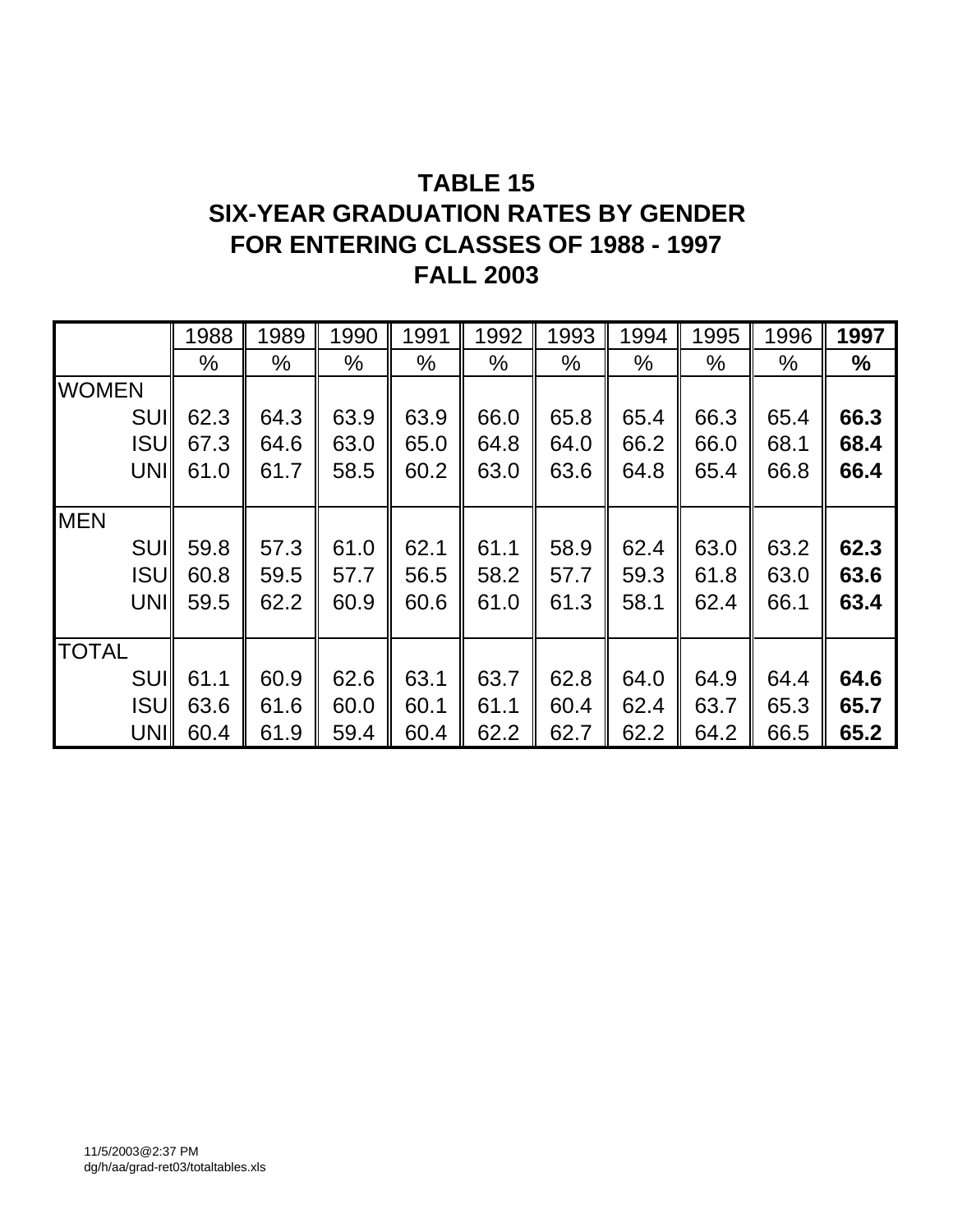### **TABLE 16 SIX-YEAR GRADUATION RATES BY RESIDENCE FOR ENTERING CLASSES OF 1988 - 1997 FALL 2003**

|                 | 1988 | 1989 | 1990 | 1991 | 1992 | 1993          | 1994          | 1995          | 1996          | 1997 |
|-----------------|------|------|------|------|------|---------------|---------------|---------------|---------------|------|
|                 | $\%$ | %    | $\%$ | $\%$ | $\%$ | $\frac{0}{0}$ | $\frac{0}{0}$ | $\frac{0}{0}$ | $\frac{0}{0}$ | $\%$ |
| <b>RESIDENT</b> |      |      |      |      |      |               |               |               |               |      |
| <b>SUII</b>     | 60.3 | 59.7 | 62.0 | 61.4 | 61.9 | 62.0          | 64.3          | 64.1          | 64.3          | 64.1 |
| <b>ISUI</b>     | 65.9 | 64.0 | 61.9 | 61.9 | 62.9 | 63.1          | 63.1          | 65.3          | 65.9          | 66.5 |
| <b>UNII</b>     | 60.7 | 62.5 | 59.8 | 60.9 | 62.5 | 63.2          | 62.7          | 65.0          | 66.4          | 65.9 |
|                 |      |      |      |      |      |               |               |               |               |      |
| NONRESIDENT     |      |      |      |      |      |               |               |               |               |      |
| <b>SUII</b>     | 62.9 | 63.4 | 63.6 | 66.1 | 66.6 | 64.1          | 63.6          | 66.3          | 64.6          | 65.3 |
| <b>ISUI</b>     | 55.8 | 54.3 | 53.3 | 55.0 | 56.8 | 54.4          | 60.5          | 58.7          | 63.3          | 63.3 |
| UNII            | 51.5 | 34.8 | 45.6 | 45.7 | 55.1 | 56.3          | 51.9          | 48.9          | 68.0          | 51.6 |
|                 |      |      |      |      |      |               |               |               |               |      |
| <b>TOTAL</b>    |      |      |      |      |      |               |               |               |               |      |
| <b>SUII</b>     | 61.1 | 60.9 | 62.6 | 63.1 | 63.7 | 62.8          | 64.0          | 64.9          | 64.4          | 64.6 |
| <b>ISUI</b>     | 63.6 | 61.6 | 60.0 | 60.1 | 61.1 | 60.4          | 62.4          | 63.7          | 65.3          | 65.7 |
| UNII            | 60.4 | 61.9 | 59.4 | 60.4 | 62.2 | 62.9          | 62.2          | 64.2          | 66.5          | 65.2 |
|                 |      |      |      |      |      |               |               |               |               |      |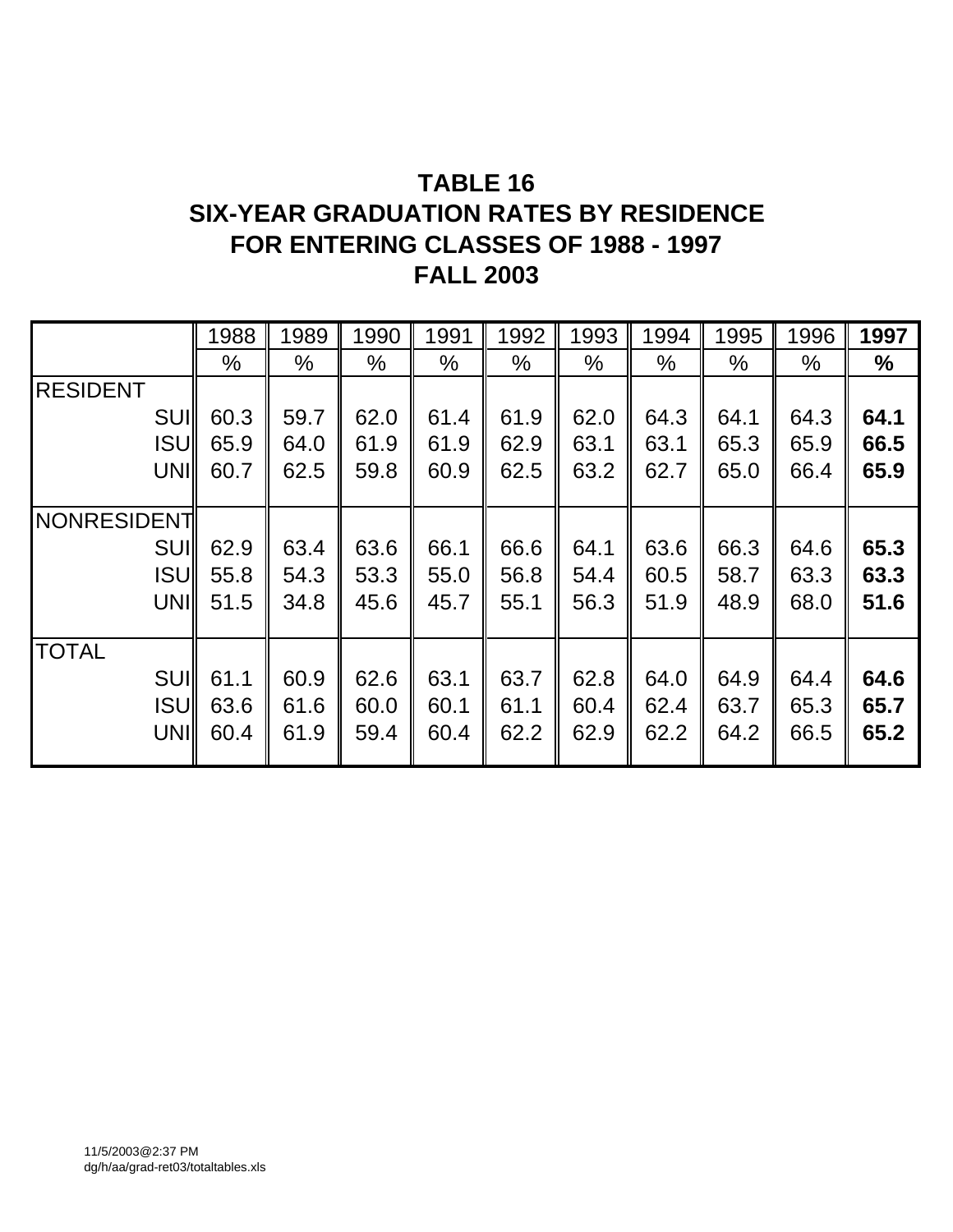### **TABLE 17ONE-YEAR RETENTION RATES BY TYPE OF TRANSFER COLLEGE FOR ENTERING CLASSES OF 1991 - 2002: FALL 2003**

|                                            | 1991 | 1992         | 1993         | 1994          | 1995 | 1996 | 1997 | 1998 | 1999         | 2000 | 2001 | 2002          |
|--------------------------------------------|------|--------------|--------------|---------------|------|------|------|------|--------------|------|------|---------------|
|                                            | $\%$ | $\%$         | $\%$         | $\frac{0}{0}$ | $\%$ | $\%$ | $\%$ | $\%$ | $\%$         | $\%$ | $\%$ | $\frac{1}{2}$ |
| Iowa 2-yr Public, AA Degree                |      |              |              |               |      |      |      |      |              |      |      |               |
| <b>SUI</b>                                 | 79.5 | 79.0         | 77.1         | 75.2          | 72.1 | 78.2 | 79.2 | 78.4 | 79.3         | 74.0 | 80.6 | 80.9          |
| <b>ISU</b>                                 | 83.2 | 82.0         | 80.5         | 79.8          | 83.6 | 82.4 | 81.2 | 82.0 | 84.7         | 85.4 | 81.7 | 83.5          |
| <b>UNI</b>                                 | 86.7 | 86.1         | 84.1         | 84.0          | 83.8 | 81.9 | 82.1 | 83.9 | 87.4         | 85.8 | 86.2 | 85.1          |
| Iowa 2-yr Public, No AA Degree             |      |              |              |               |      |      |      |      |              |      |      |               |
| SUI                                        | 72.6 | 71.4         | 70.2         | 69.2          | 74.4 | 76.8 | 73.5 | 72.4 | 69.6         | 73.8 | 69.5 | 74.6          |
| <b>ISU</b>                                 | 77.2 | 78.0         | 78.5         | 75.8          | 75.0 | 76.9 | 77.2 | 78.2 | 80.6         | 79.4 | 78.6 | 76.7          |
| UNI                                        | 82.0 | 76.8         | 80.0         | 75.1          | 73.0 | 74.8 | 74.4 | 79.2 | 73.7         | 78.5 | 73.0 | 72.1          |
| All Iowa 2-yr Public                       |      |              |              |               |      |      |      |      |              |      |      |               |
| <b>SUI</b>                                 | 76.3 | 75.5         | 73.8         | 72.2          | 73.0 | 77.5 | 76.4 | 75.1 | 74.2         | 73.2 | 73.0 | 79.9          |
| <b>ISU</b>                                 | 78.3 | 79.0         | 78.9         | 76.6          | 76.9 | 78.5 | 78.2 | 79.4 | 81.8         | 80.9 | 79.4 | 78.7          |
| UNI                                        | 85.2 | 83.4         | 82.7         | 80.4          | 79.8 | 78.9 | 79.4 | 81.8 | 82.0         | 82.9 | 80.9 | 79.8          |
| Iowa Private 2-yr                          |      |              |              |               |      |      |      |      |              |      |      |               |
| SUI                                        | 62.5 | 100.0        | 83.3         | 40.0          | 88.9 | 50.0 | 25.0 | 41.2 | 66.7         | 66.7 | 75.0 | 50.0          |
| <b>ISU</b>                                 | 70.8 | 69.6         | 71.4         | 74.1          | 66.7 | 73.1 | 68.0 | 60.0 | 91.7         | 87.5 | 76.9 | 50.0          |
| UNI                                        | 86.8 | 80.6         | 72.2         | 78.3          | 65.1 | 73.7 | 83.3 | 69.2 | 78.6         | 70.0 | 66.7 | 75.0          |
| Iowa Private 4-yr                          |      |              |              |               |      |      |      |      |              |      |      |               |
| SUI                                        | 73.3 | 82.3         | 68.8         | 74.3          | 73.4 | 80.2 | 74.7 | 71.6 | 78.1         | 83.7 | 71.1 | 81.6          |
| <b>ISU</b>                                 | 73.7 | 82.8         | 82.2         | 71.6          | 81.4 | 74.0 | 78.7 | 73.8 | 81.7         | 81.3 | 79.5 | 75.5          |
| UNI                                        | 79.4 | 81.7         | 72.5         | 85.0          | 73.6 | 83.5 | 81.0 | 83.5 | 77.8         | 78.8 | 81.4 | 76.1          |
| Iowa Public 4-yr                           |      |              |              |               |      |      |      |      |              |      |      |               |
| SUI                                        | 86.6 | 86.1         | 86.1         | 84.4          | 84.8 | 85.5 | 83.6 | 81.5 | 83.9         | 89.5 | 81.3 | 82.8          |
| <b>ISU</b>                                 | 83.5 | 73.1         | 84.0         | 77.9          | 76.5 | 80.4 | 81.4 | 76.4 | 79.5         | 85.6 | 77.0 | 81.9          |
| UNI                                        | 84.9 | 78.3         | 87.5         | 76.9          | 81.4 | 82.1 | 83.3 | 91.4 | 79.3         | 81.7 | 71.6 | 81.4          |
| <b>Colleges Outside Iowa</b><br><b>SUI</b> | 80.6 |              |              | 74.0          | 78.5 | 82.8 | 81.9 | 80.7 |              | 78.5 | 79.2 | 73.7          |
| <b>ISU</b>                                 | 73.6 | 79.5<br>74.4 | 74.7<br>77.2 | 76.0          | 75.3 | 75.6 | 76.0 | 75.6 | 77.3<br>78.6 | 78.9 | 73.5 | 76.9          |
| <b>UNI</b>                                 | 76.9 | 78.4         | 75.8         | 75.7          | 78.6 | 80.6 | 79.0 | 74.4 | 78.4         | 75.8 | 80.6 | 85.7          |
| <b>TOTAL TRANSFERS</b>                     |      |              |              |               |      |      |      |      |              |      |      |               |
| SUI                                        | 79.2 | 79.3         | 75.2         | 74.5          | 76.8 | 80.5 | 78.6 | 76.9 | 76.6         | 77.7 | 76.6 | 76.7          |
| <b>ISU</b>                                 | 76.6 | 77.5         | 78.9         | 75.9          | 76.5 | 77.2 | 77.6 | 77.3 | 80.9         | 80.8 | 77.7 | 78.1          |
| UNI                                        | 83.7 | 82.1         | 80.5         | 80.2          | 78.5 | 79.8 | 79.9 | 81.4 | 81.0         | 81.3 | 80.2 | 80.1          |

dg/h/aa/grad-ret03/totaltables.xls 11/5/2003@2:37 PM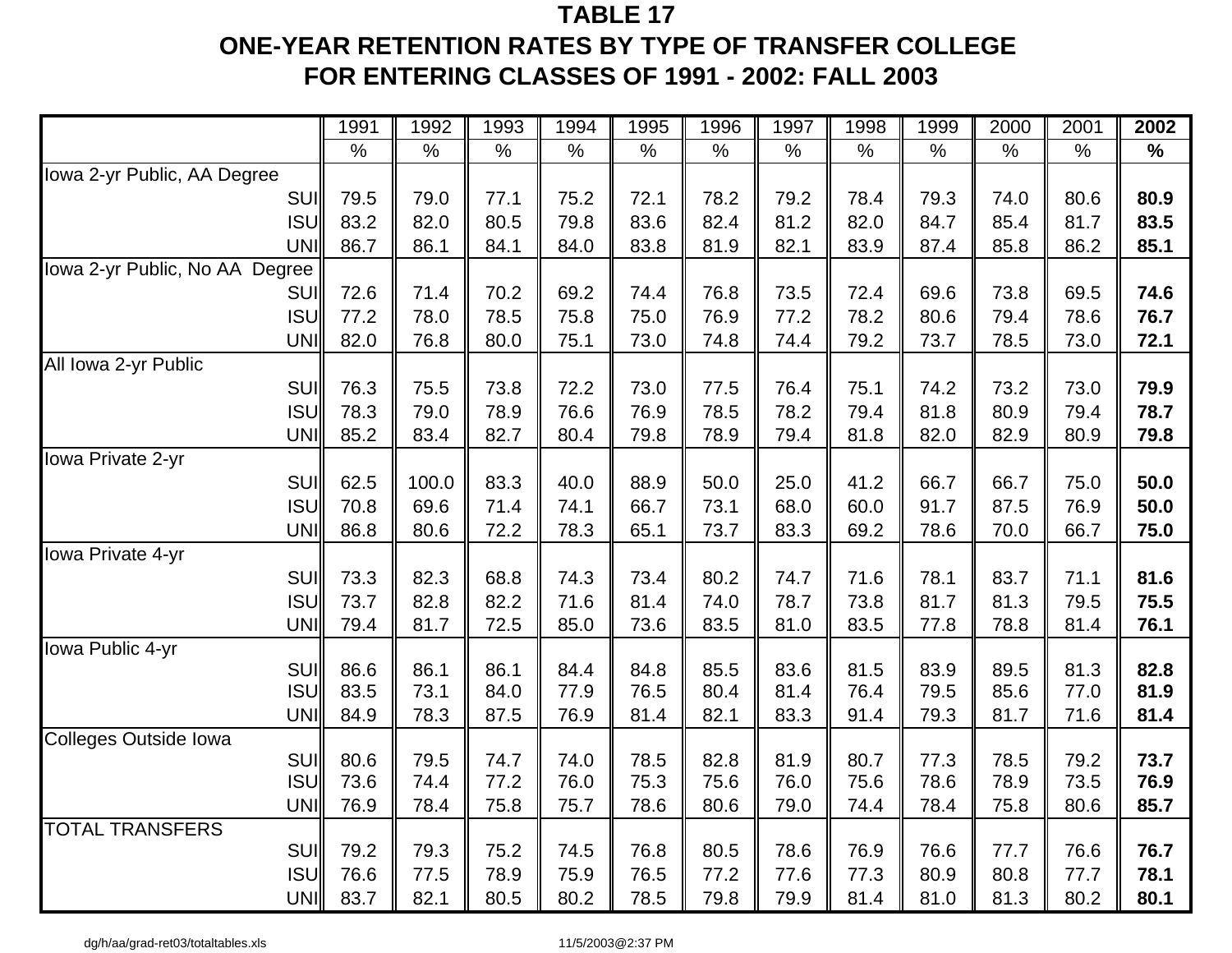### **TABLE 18 FOUR-YEAR GRADUATION RATES BY TYPE OF TRANSFER COLLEGE FOR ENTERING CLASSES OF 1991 - 1999: FALL 2003**

|                                     | 1991       | 1992  | 1993 | 1994 | 1995 | 1996 | 1997 | 1998 | 1999 |
|-------------------------------------|------------|-------|------|------|------|------|------|------|------|
|                                     | %          | %     | $\%$ | $\%$ | $\%$ | $\%$ | $\%$ | %    | $\%$ |
| Iowa 2-yr Public, AA Degree         |            |       |      |      |      |      |      |      |      |
| <b>SUI</b>                          | 58.6       | 56.8  | 55.8 | 56.6 | 54.9 | 60.7 | 59.5 | 61.2 | 62.1 |
| <b>ISU</b>                          | 76.8       | 75.3  | 66.7 | 60.1 | 72.1 | 63.3 | 68.8 | 72.2 | 70.3 |
| UNI                                 | 71.6       | 73.0  | 72.9 | 72.3 | 72.5 | 69.9 | 71.7 | 73.5 | 75.8 |
|                                     |            |       |      |      |      |      |      |      |      |
| Iowa 2-yr Public, No AA Degree      |            |       |      |      |      |      |      |      |      |
| <b>SUI</b>                          | 40.3       | 39.4  | 36.6 | 40.9 | 47.7 | 45.3 | 42.3 | 46.3 | 47.9 |
| <b>ISU</b>                          | 50.8       | 49.7  | 48.2 | 50.6 | 50.4 | 55.8 | 55.7 | 53.0 | 59.0 |
| UNI                                 | 44.5       | 48.8  | 53.5 | 44.7 | 51.4 | 52.3 | 50.8 | 54.4 | 55.2 |
|                                     |            |       |      |      |      |      |      |      |      |
| All Iowa 2-yr Public                |            |       |      |      |      |      |      |      |      |
| <b>SUI</b>                          | 50.0       | 49.0  | 46.2 | 48.5 | 50.9 | 52.7 | 50.7 | 53.5 | 54.7 |
| <b>ISU</b>                          | 55.6       | 56.1  | 52.5 | 52.7 | 55.2 | 57.9 | 59.0 | 58.8 | 62.4 |
| UNI                                 | 63.0       | 65.8  | 66.2 | 61.2 | 64.6 | 62.4 | 64.2 | 64.9 | 67.8 |
|                                     |            |       |      |      |      |      |      |      |      |
| Iowa Private 2-yr                   |            |       |      |      |      |      |      |      |      |
| <b>SUI</b>                          | 37.5       | 100.0 | 66.7 | 40.0 | 77.8 | 25.0 | 50.0 | 29.4 | 0.0  |
| <b>ISU</b>                          | 50.0       | 65.2  | 33.3 | 48.1 | 47.6 | 46.2 | 52.0 | 40.0 | 70.8 |
| <b>UNI</b>                          | 68.4       | 67.7  | 50.0 | 60.9 | 53.5 | 47.4 | 73.3 | 50.0 | 64.3 |
| lowa Private 4-yr                   |            |       |      |      |      |      |      |      |      |
| <b>SUI</b>                          | 52.7       | 53.1  | 50.9 | 60.6 | 58.1 | 57.3 | 59.6 | 53.7 | 58.1 |
| <b>ISU</b>                          | 56.3       | 58.9  | 63.7 | 46.3 | 63.6 | 56.9 | 58.8 | 62.3 | 66.7 |
| UNI                                 | 55.0       | 58.1  | 49.5 | 59.8 | 54.5 | 69.1 | 59.5 | 56.3 | 62.2 |
|                                     |            |       |      |      |      |      |      |      |      |
| Iowa Public 4-yr                    |            |       |      |      |      |      |      |      |      |
| SUI                                 | 72.2       | 70.5  | 72.8 | 70.0 | 70.1 | 77.7 | 69.0 | 73.4 | 65.2 |
| <b>ISU</b>                          | 64.5       | 58.3  | 67.9 | 64.0 | 57.6 | 69.1 | 62.8 | 62.7 | 74.1 |
|                                     | UNI $75.3$ | 69.6  | 75.0 | 60.0 | 72.9 | 64.1 | 72.7 | 80.0 | 65.9 |
|                                     |            |       |      |      |      |      |      |      |      |
| <b>Colleges Outside Iowa</b><br>SUI | 57.0       | 56.8  | 53.3 | 59.4 | 60.6 | 65.3 | 64.4 | 63.0 | 61.1 |
| <b>ISU</b>                          | 53.0       | 51.0  | 56.5 | 57.7 | 56.3 | 59.7 | 58.3 | 61.6 | 60.4 |
| UNI                                 | 45.1       | 53.9  | 60.0 | 53.4 | 64.1 | 58.1 | 63.0 | 55.6 | 58.8 |
|                                     |            |       |      |      |      |      |      |      |      |
| <b>TOTAL TRANSFERS</b>              |            |       |      |      |      |      |      |      |      |
| <b>SUI</b>                          | 56.5       | 55.6  | 52.8 | 56.4 | 57.9 | 60.7 | 57.9 | 58.4 | 58.1 |
| <b>ISUI</b>                         | 55.5       | 55.3  | 55.6 | 54.2 | 56.4 | 59.0 | 58.9 | 59.8 | 63.2 |
| <b>UNI</b>                          | 61.4       | 64.0  | 63.4 | 60.1 | 63.6 | 62.4 | 64.5 | 63.6 | 66.2 |
|                                     |            |       |      |      |      |      |      |      |      |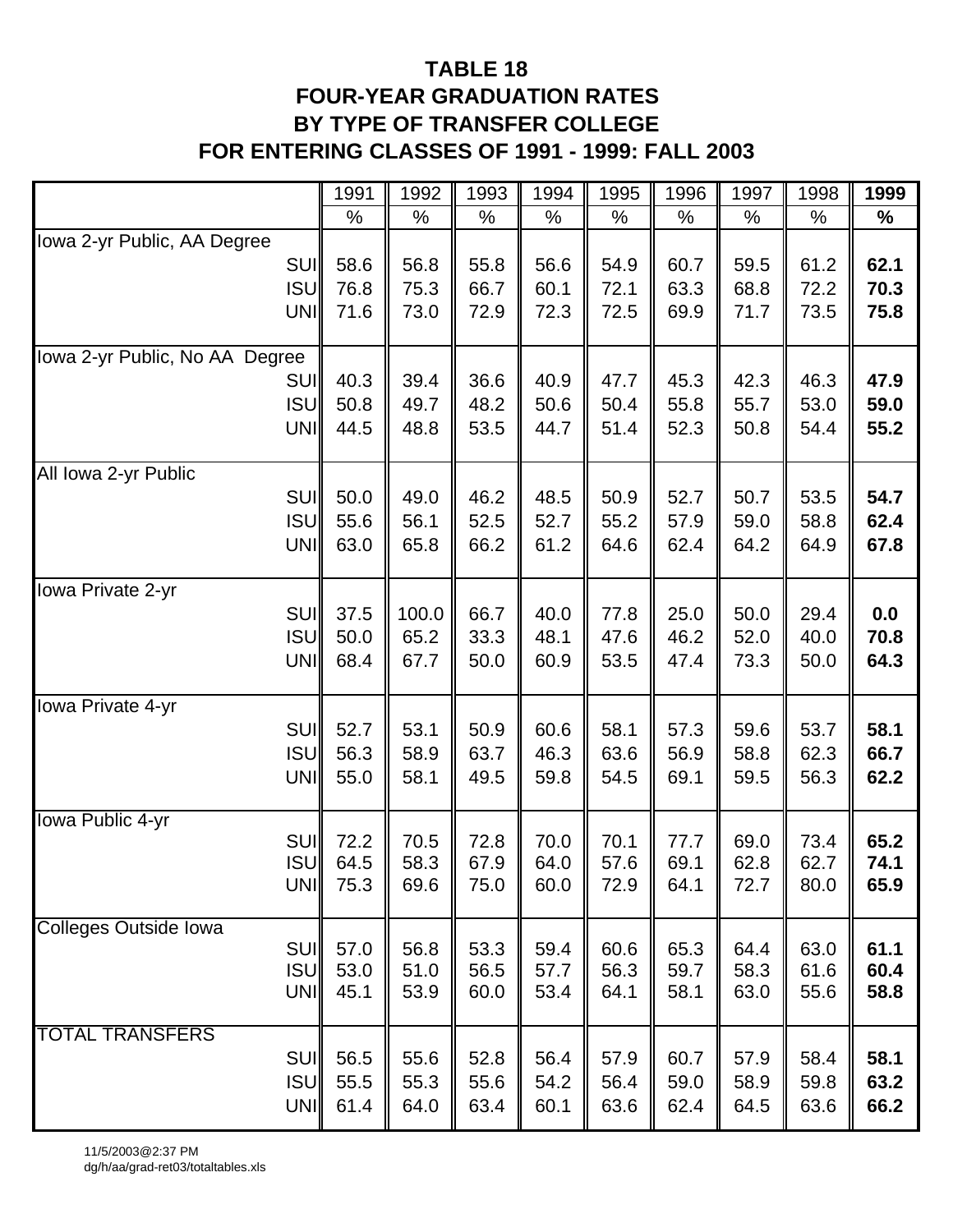### **TABLE 19 SIX-YEAR GRADUATION RATES BY TYPE OF TRANSFER COLLEGE FOR ENTERING CLASSES OF 1991 - 1997: FALL 2003**

|                                | 1991         | 1992         | 1993         | 1994         | 1995         | 1996         | 1997         |
|--------------------------------|--------------|--------------|--------------|--------------|--------------|--------------|--------------|
|                                | $\%$         | $\%$         | %            | $\%$         | $\%$         | $\%$         | %            |
| Iowa 2-yr Public, AA Degree    |              |              |              |              |              |              |              |
| <b>SUI</b>                     | 62.9         | 59.9         | 59.3         | 61.1         | 60.5         | 65.5         | 64.0         |
| <b>ISU</b>                     | 79.2         | 77.5         | 73.6         | 65.0         | 75.7         | 67.8         | 70.4         |
| UNI                            | 75.2         | 75.2         | 76.1         | 74.7         | 75.8         | 71.0         | 76.3         |
|                                |              |              |              |              |              |              |              |
| Iowa 2-yr Public, No AA Degree |              |              |              |              |              |              |              |
| <b>SUI</b>                     | 48.9         | 47.8         | 43.4         | 47.8         | 53.1         | 56.2         | 52.3         |
| <b>ISU</b>                     | 62.3         | 59.7         | 59.2         | 59.6         | 60.2         | 63.9         | 61.8         |
| UNI                            | 57.8         | 61.9         | 62.7         | 53.0         | 57.5         | 61.3         | 56.8         |
|                                |              |              |              |              |              |              |              |
| All Iowa 2-yr Public           |              |              |              |              |              |              |              |
| <b>SUI</b>                     | 56.3         | 54.4         | 51.4         | 54.2         | 56.3         | 60.6         | 58.1         |
| <b>ISU</b>                     | 65.4         | 64.1         | 62.6         | 60.9         | 63.6         | 65.0         | 64.0         |
| <b>UNI</b>                     | 69.6         | 71.3         | 71.4         | 66.0         | 68.9         | 66.9         | 69.3         |
|                                |              |              |              |              |              |              |              |
| Iowa Private 2-yr              |              |              |              |              |              |              |              |
| <b>SUI</b>                     | 50.0         | 100.0        | 66.7         | 40.0         | 88.9         | 25.0         | 50.0         |
| <b>ISUI</b>                    | 54.2         | 65.2         | 42.9         | 55.6         | 52.4         | 53.8         | 64.0         |
| UNI                            | 73.7         | 67.7         | 61.1         | 60.9         | 53.5         | 47.4         | 76.7         |
| lowa Private 4-yr              |              |              |              |              |              |              |              |
| <b>SUI</b>                     | 56.5         | 60.2         | 55.4         | 64.2         | 58.9         | 60.4         | 62.6         |
| <b>ISU</b>                     | 62.6         | 65.6         | 70.4         | 56.2         | 72.0         | 65.9         | 66.9         |
| UNI                            | 62.6         | 64.5         | 58.7         | 71.0         | 63.6         | 77.3         | 67.1         |
|                                |              |              |              |              |              |              |              |
| <b>Iowa Public 4-yr</b>        |              |              |              |              |              |              |              |
| <b>SUI</b>                     | 79.1         | 78.0         | 79.5         | 75.0         | 75.0         | 79.5         | 74.1         |
| <b>ISU</b>                     | 72.7         | 68.5         | 76.4         | 72.1         | 63.5         | 76.3         | 68.6         |
| UNI                            | 76.7         | 73.9         | 76.8         | 67.7         | 75.7         | 71.8         | 78.8         |
|                                |              |              |              |              |              |              |              |
| <b>Colleges Outside Iowa</b>   |              |              |              |              |              |              |              |
| <b>SUI</b><br><b>ISU</b>       | 63.2<br>61.0 | 61.7<br>61.9 | 59.1<br>65.6 | 63.9<br>66.3 | 64.8<br>59.9 | 68.4<br>66.3 | 69.0<br>65.9 |
| UNI                            | 54.9         | 60.8         | 64.2         | 58.3         | 69.9         | 65.1         | 68.0         |
|                                |              |              |              |              |              |              |              |
| <b>TOTAL TRANSFERS</b>         |              |              |              |              |              |              |              |
| <b>SUI</b>                     | 62.6         | 61.3         | 58.3         | 61.4         | 62.4         | 65.8         | 63.7         |
| <b>ISU</b>                     | 64.1         | 64.0         | 65.0         | 62.7         | 62.9         | 66.1         | 65.2         |
| <b>UNI</b>                     | 68.0         | 69.4         | 68.9         | 65.7         | 68.3         | 67.7         | 69.9         |
|                                |              |              |              |              |              |              |              |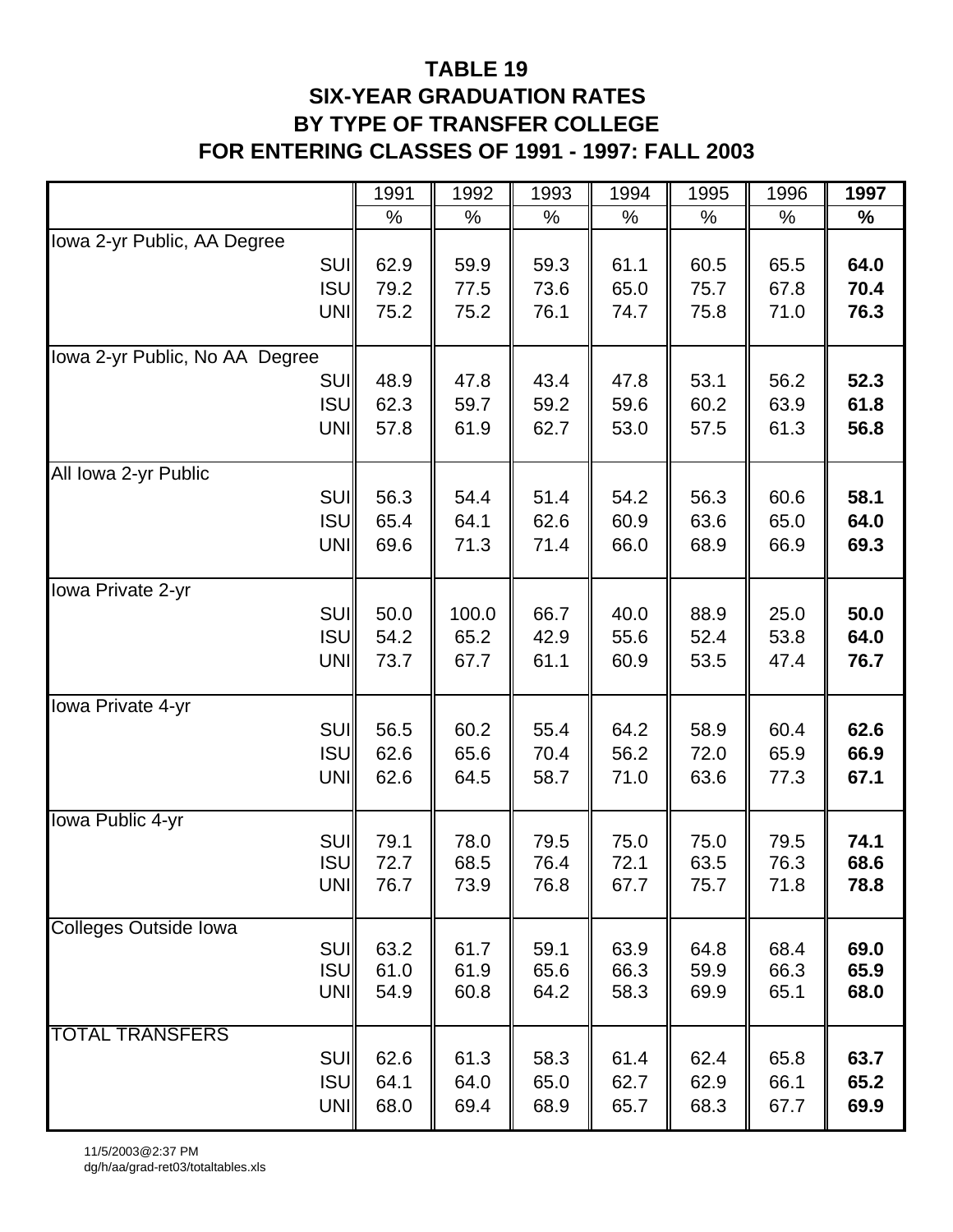### **TABLE 20 SIX-YEAR GRADUATION RATES FOR TRANSFER STUDENTS BY TRANSFER GPA FOR ENTERING CLASSES OF 1988 - 1997: FALL 2003**

|                                                  | 1988                 | 1989                 | 1990                 | 1991                 | 1992                  | 1993                 | 1994                 | 1995                 | 1996                 | 1997                 |
|--------------------------------------------------|----------------------|----------------------|----------------------|----------------------|-----------------------|----------------------|----------------------|----------------------|----------------------|----------------------|
|                                                  | $\%$                 | $\%$                 | $\%$                 | $\%$                 | %                     | $\%$                 | $\%$                 | $\%$                 | $\%$                 | %                    |
| $3.50 - 4.00$<br>SUI<br><b>ISU</b><br>UNI        | 82.2<br>81.5<br>87.4 | 79.4<br>76.3<br>88.1 | 83.7<br>81.3<br>85.7 | 81.9<br>79.1<br>86.5 | 75.6<br>78.2<br>86.0  | 73.8<br>81.7<br>85.8 | 77.8<br>77.9<br>75.2 | 78.7<br>80.0<br>86.1 | 76.1<br>79.1<br>85.7 | 78.6<br>83.7<br>84.3 |
| $3.25 - 3.49$<br>SUI<br><b>ISU</b><br><b>UNI</b> | 79.4<br>73.5<br>79.7 | 79.7<br>72.7<br>85.7 | 74.3<br>72.6<br>85.7 | 77.7<br>74.4<br>78.6 | 70.0<br>80.4<br>78.4  | 68.8<br>76.3<br>84.2 | 68.8<br>75.8<br>75.7 | 69.2<br>74.3<br>74.4 | 75.2<br>79.0<br>77.3 | 71.2<br>73.0<br>76.1 |
| $3.00 - 3.24$<br>SUI<br><b>ISU</b><br>UNI        | 73.3<br>71.4<br>72.8 | 68.6<br>74.1<br>84.1 | 72.3<br>69.0<br>81.1 | 76.2<br>76.4<br>81.9 | 69.9<br>74.3<br>84.1  | 65.1<br>73.8<br>73.0 | 68.0<br>65.0<br>75.0 | 68.7<br>75.8<br>68.8 | 69.5<br>71.1<br>76.5 | 69.6<br>72.6<br>77.3 |
| $2.75 - 2.99$<br>SUI<br><b>ISU</b><br>UNI        | 73.4<br>72.4<br>72.3 | 62.2<br>78.8<br>78.0 | 66.5<br>74.5<br>73.4 | 58.5<br>63.1<br>65.4 | 61.5<br>63.1<br>70.2  | 59.3<br>67.0<br>64.4 | 58.7<br>69.1<br>68.2 | 58.2<br>68.3<br>70.0 | 68.3<br>71.1<br>71.9 | 62.3<br>63.8<br>67.5 |
| $2.50 - 2.74$<br>SUI<br><b>ISU</b><br>UNI        | 55.4<br>62.6<br>73.0 | 53.2<br>62.6<br>66.5 | 57.3<br>62.8<br>63.2 | 51.1<br>68.3<br>61.7 | 50.0<br>65.8<br>65.3  | 54.6<br>69.0<br>66.0 | 51.5<br>65.4<br>56.5 | 58.8<br>59.2<br>69.6 | 62.0<br>66.7<br>60.3 | 61.4<br>61.9<br>68.9 |
| $2.25 - 2.49$<br>SUI<br><b>ISU</b><br>UNI        | 43.7<br>58.5<br>64.9 | 54.9<br>64.5<br>64.4 | 54.4<br>63.4<br>64.3 | 42.7<br>56.6<br>59.9 | 46.3<br>57.9<br>55.2  | 35.0<br>56.1<br>54.9 | 44.8<br>54.4<br>50.0 | 42.7<br>48.7<br>53.0 | 52.1<br>50.3<br>43.5 | 41.5<br>55.6<br>54.3 |
| $2.00 - 2.24$<br>SUI<br><b>ISU</b><br><b>UNI</b> | 51.0<br>53.8<br>48.3 | 45.5<br>41.9<br>43.8 | 38.3<br>46.8<br>42.1 | 46.8<br>45.6<br>41.6 | 41.9<br>44.2<br>36.4  | 33.3<br>47.7<br>50.0 | 42.6<br>45.0<br>52.8 | 44.4<br>43.5<br>52.7 | 47.5<br>52.0<br>50.8 | 46.3<br>46.5<br>35.8 |
| $1.00 - 1.99$<br>SUI<br><b>ISU</b><br><b>UNI</b> | 23.1<br>51.9<br>42.9 | 30.8<br>30.6<br>0.0  | 35.3<br>34.9<br>33.3 | 52.2<br>43.1<br>33.3 | 37.5<br>38.6<br>100.0 | 42.9<br>34.5<br>50.0 | 40.0<br>42.6<br>50.0 | 22.2<br>30.2<br>40.0 | 22.2<br>38.9<br>0.0  | 55.6<br>52.4<br>62.5 |
| $0.00 - 0.99$<br>SUI<br><b>ISU</b><br><b>UNI</b> | 56.8<br>42.9<br>47.2 | 58.7<br>65.5<br>18.2 | 62.9<br>52.9<br>31.4 | 53.7<br>53.3<br>38.5 | 55.6<br>43.8<br>62.5  | 53.3<br>66.7<br>81.8 | 91.7<br>18.2<br>60.0 | 47.1<br>35.7<br>33.3 | 31.8<br>33.3<br>75.0 | 46.7<br>33.3<br>60.0 |
| <b>NA</b><br>SUI<br><b>ISU</b><br><b>UNI</b>     | 65.0<br>54.5<br>0.0  | 65.5<br>100.0<br>0.0 | 0.0<br>50.0<br>0.0   | 44.8<br>33.3<br>0.0  | 100.0<br>26.3<br>0.0  | 66.7<br>9.5<br>0.0   | 0.0<br>10.0<br>0.0   | 100.0<br>16.7<br>0.0 | 0.0<br>0.0<br>0.0    | 100.0<br>20.0<br>0.0 |
| <b>TOTAL</b><br>SUI<br><b>ISU</b><br><b>UNI</b>  | 64.8<br>65.9<br>70.4 | 64.3<br>65.0<br>72.9 | 65.1<br>64.5<br>69.6 | 62.6<br>65.4<br>68.0 | 61.3<br>64.0<br>69.4  | 58.3<br>65.0<br>68.9 | 61.4<br>62.7<br>65.7 | 62.4<br>62.9<br>68.3 | 65.8<br>66.1<br>67.7 | 63.7<br>65.2<br>69.9 |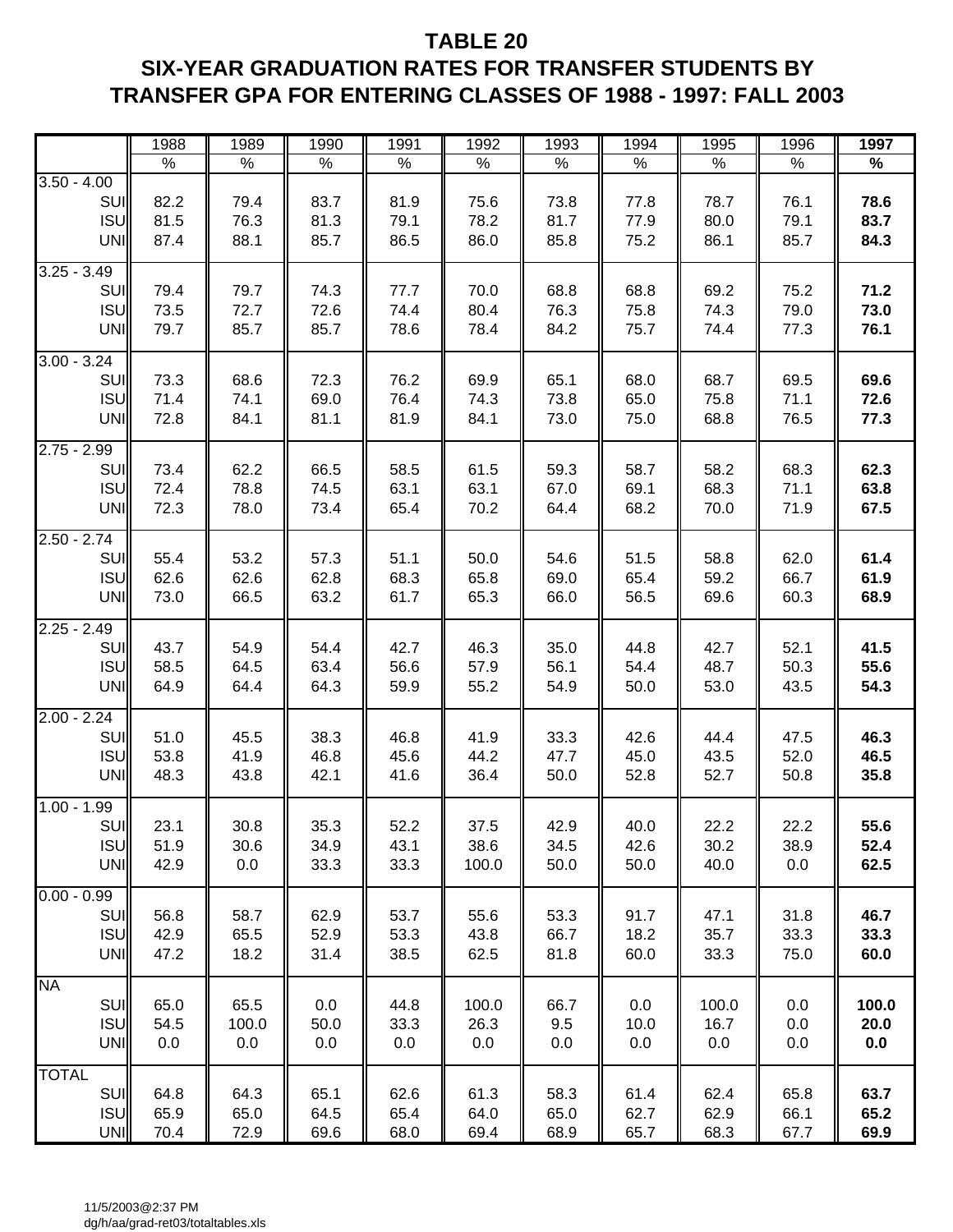### **TABLE 21 SIX-YEAR GRADUATION RATES FOR TRANSFER STUDENTS BY RACE/ETHNICITY FOR ENTERING CLASSES OF 1988 - 1997 FALL 2003**

|                        | 1988 | 1989  | 1990  | 1991  | 1992  | 1993  | 1994 | 1995 | 1996 | 1997 |
|------------------------|------|-------|-------|-------|-------|-------|------|------|------|------|
|                        | %    | $\%$  | %     | %     | $\%$  | %     | %    | %    | %    | $\%$ |
| <b>Native American</b> |      |       |       |       |       |       |      |      |      |      |
| <b>SUI</b>             | 40.0 | 20.0  | 100.0 | 0.0   | 57.1  | 33.3  | 0.0  | 50.0 | 70.0 | 50.0 |
| <b>ISU</b>             | 0.0  | 0.0   | 100.0 | 100.0 | 50.0  | 75.0  | 66.7 | 83.3 | 37.5 | 45.5 |
| <b>UNI</b>             | 0.0  | 0.0   | 0.0   | 0.0   | 100.0 | 50.0  | 0.0  | 50.0 | 20.0 | 0.0  |
| African-American       |      |       |       |       |       |       |      |      |      |      |
| <b>SUI</b>             | 63.2 | 43.8  | 25.0  | 45.0  | 62.5  | 36.8  | 60.9 | 58.8 | 41.2 | 57.7 |
| <b>ISU</b>             | 54.2 | 38.1  | 40.0  | 41.7  | 64.0  | 54.5  | 30.0 | 48.1 | 41.9 | 45.7 |
| <b>UNI</b>             | 75.0 | 30.0  | 38.9  | 27.3  | 46.7  | 50.0  | 46.7 | 66.7 | 41.7 | 57.1 |
| Asian-American         |      |       |       |       |       |       |      |      |      |      |
| <b>SUI</b>             | 62.5 | 72.4  | 68.2  | 74.2  | 58.6  | 53.3  | 63.4 | 61.2 | 72.5 | 51.5 |
| <b>ISU</b>             | 61.5 | 40.0  | 50.0  | 66.7  | 45.5  | 60.9  | 50.0 | 64.5 | 69.4 | 66.7 |
| <b>UNI</b>             | 60.0 | 50.0  | 75.0  | 50.0  | 50.0  | 100.0 | 42.9 | 77.8 | 36.4 | 87.5 |
| Hispanic-American      |      |       |       |       |       |       |      |      |      |      |
| <b>SUI</b>             | 66.7 | 57.1  | 61.5  | 75.0  | 70.0  | 58.3  | 50.0 | 82.4 | 79.2 | 62.5 |
| <b>ISU</b>             | 62.5 | 68.8  | 52.4  | 72.2  | 35.7  | 60.9  | 52.2 | 53.8 | 50.0 | 50.0 |
| <b>UNI</b>             | 33.3 | 100.0 | 40.0  | 75.0  | 75.0  | 25.0  | 60.0 | 66.7 | 50.0 | 66.7 |
| White                  |      |       |       |       |       |       |      |      |      |      |
| <b>SUI</b>             | 64.4 | 64.0  | 65.2  | 61.9  | 60.7  | 57.7  | 60.8 | 61.5 | 65.0 | 63.8 |
| <b>ISU</b>             | 67.9 | 67.1  | 67.0  | 65.2  | 65.3  | 64.0  | 62.9 | 61.2 | 66.3 | 64.2 |
| <b>UNI</b>             | 70.6 | 74.0  | 70.1  | 68.8  | 70.2  | 69.6  | 66.4 | 68.6 | 69.2 | 69.8 |
| <b>Regent Total</b>    |      |       |       |       |       |       |      |      |      |      |
| <b>SUI</b>             | 64.8 | 64.3  | 65.1  | 62.6  | 61.3  | 58.3  | 61.4 | 62.4 | 65.8 | 63.7 |
| <b>ISU</b>             | 65.9 | 65.0  | 64.5  | 64.1  | 64.0  | 65.0  | 62.7 | 62.9 | 66.1 | 65.2 |
| <b>UNI</b>             | 70.4 | 72.9  | 69.6  | 68.0  | 69.4  | 68.9  | 65.7 | 68.3 | 67.7 | 69.9 |